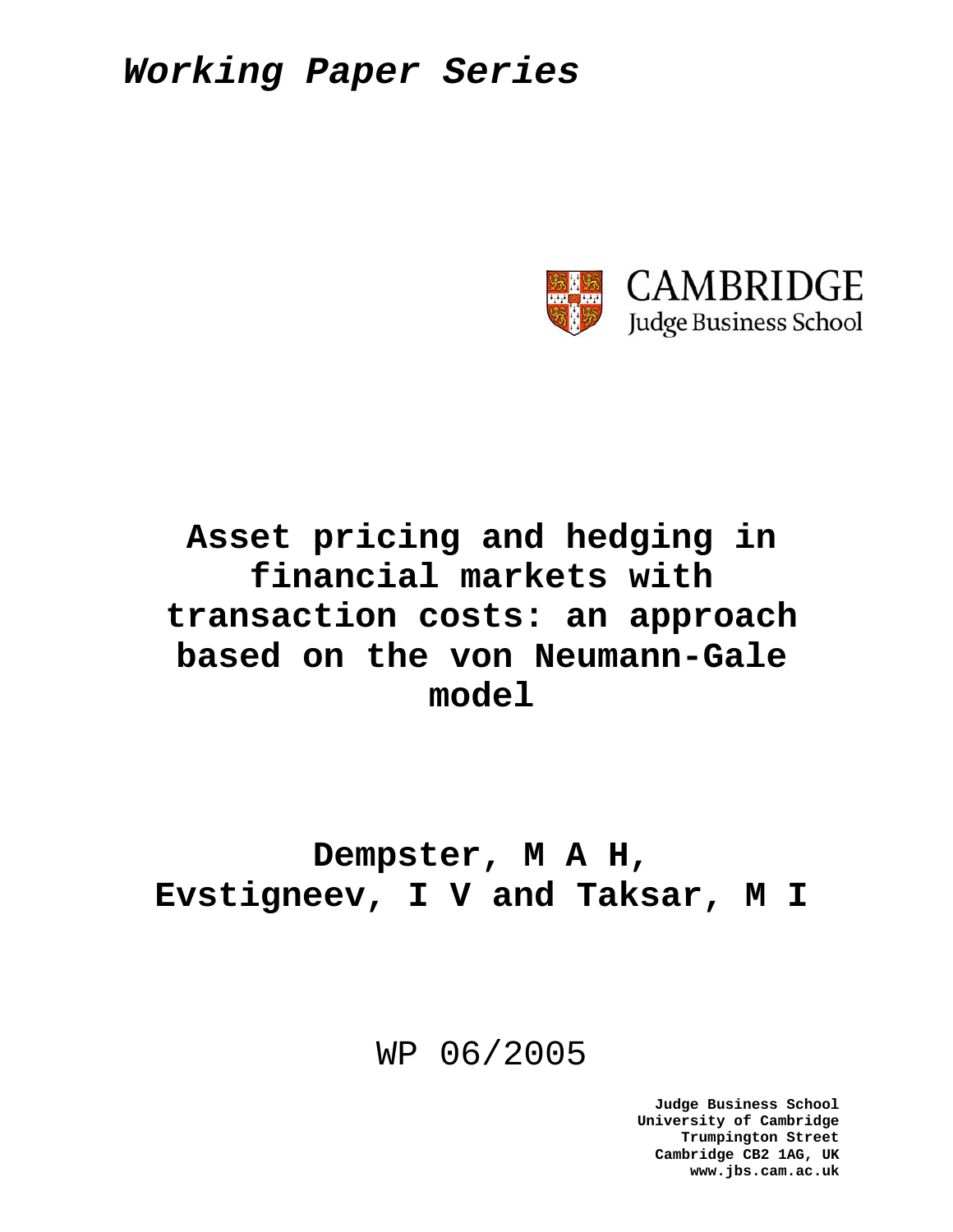These papers are produced by Judge Business School, University of Cambridge. They are circulated for discussion purposes only, their contents should be considered preliminary and are not to be quoted without the authors' permission.

Asset pricing and hedging in financial

markets with transaction costs: an approach

based on the

von Neumann-Gale model

## **Dempster, M A H, Evstigneev, I V and Taksar, M I**

## **WP 06/2005**

M A H Dempster Centre for Financial Research Judge Business School University of Cambridge mahd2@cam.ac.uk

I V Evstigneev Economic Studies School of Social Sciences University of Manchester igor.evstigneev@manchester.ac.uk

M I Taksar Mathematics Department University of Missouri Columbia, MO, USA taksar@math.missouri.edu

Please address enquiries about the series to:

Research Support Manager Judge Business School Trumpington Street Cambridge CB2 1AG, UK Tel: 01223 760546 Fax: 01223 339701 E-mail: research-support@jbs.cam.ac.uk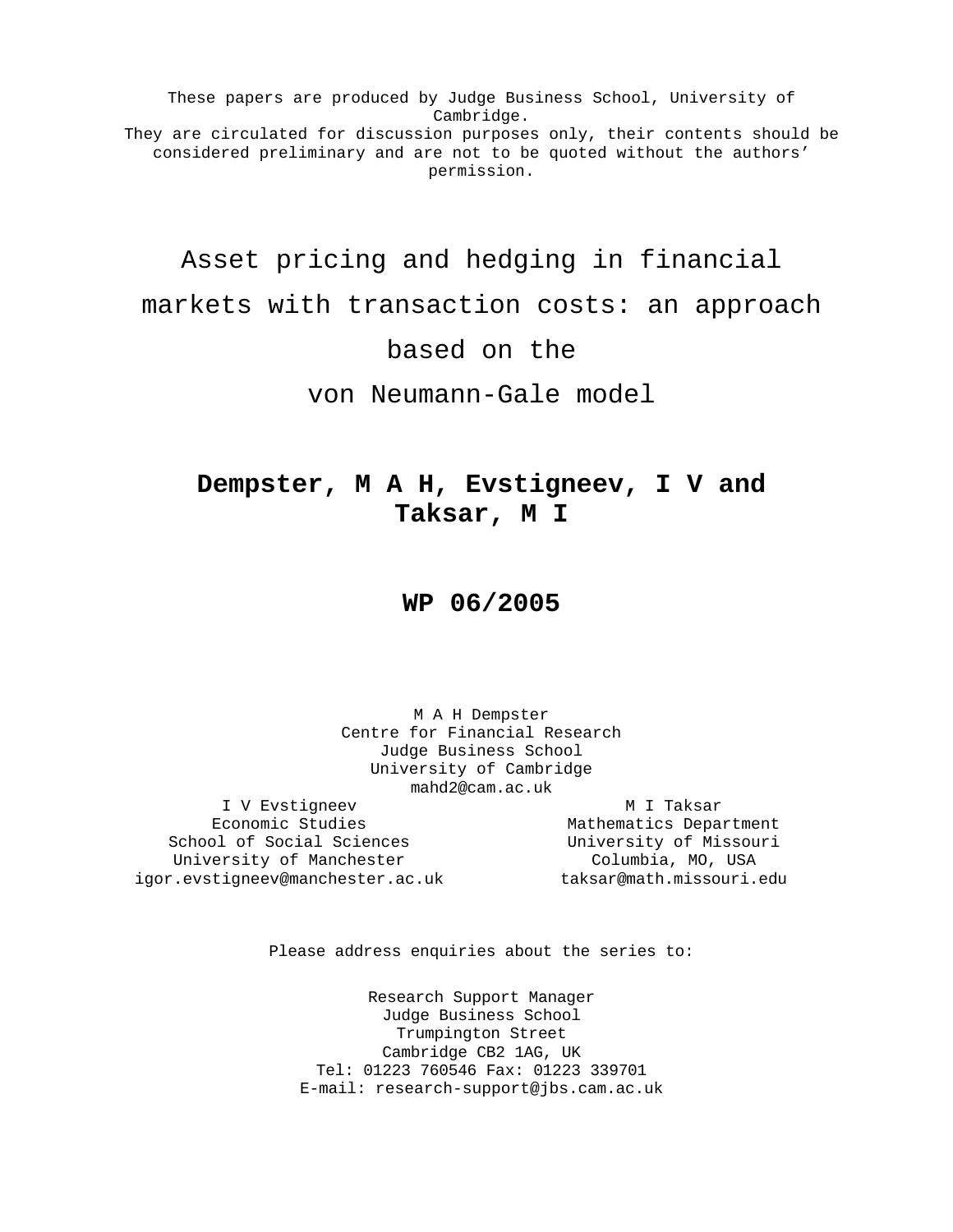# Asset Pricing and Hedging in **Financial Markets with Transaction** Costs: An Approach Based on the von Neumann-Gale Model\*

M.A.H. Dempster<sup>*a*</sup>, I.V. Evstigneev<sup>b</sup> and M.I. Taksar<sup>*c*</sup>

#### Abstract

The paper develops a general discrete-time framework for asset pricing and hedging in financial markets with proportional transaction costs and trading constraints. The framework is suggested by analogies between dynamic models of financial markets and (stochastic versions of) the von Neumann-Gale model of economic growth. The main results are hedging criteria stated in terms of "dual variables"consistent prices and consistent discount factors. It is shown how these results can be applied to a number of specialized models involving transaction costs and portfolio restrictions.

<sup>\*</sup> The authors are grateful to Yuri Kabanov for numerous fruitful discussions. Financial support from grants NSF DMS-0505435, NATO CRG 972115, from the State of Missouri Research Board, the University of Missouri-Columbia Research Council, and the Manchester School Visiting Fellowship Fund is gratefully acknowledged.

<sup>&</sup>lt;sup>a</sup> Centre for Financial Research, Judge Business School, University of Cambridge, Trumpington Street, Cambridge, CB2 1AG, UK (e-mail: mahd2@cam.ac.uk).

 $^b$  Economic Studies, School of Social Sciences, University of Manchester, Oxford Road, Manchester M13 9PL, UK (e-mail: igor.evstigneev@manchester.ac.uk). Corresponding author.

 $\rm^c$ Mathematics Department, University of Missouri, Columbia, MO 65211, USA (email: taksar@math.missouri.edu).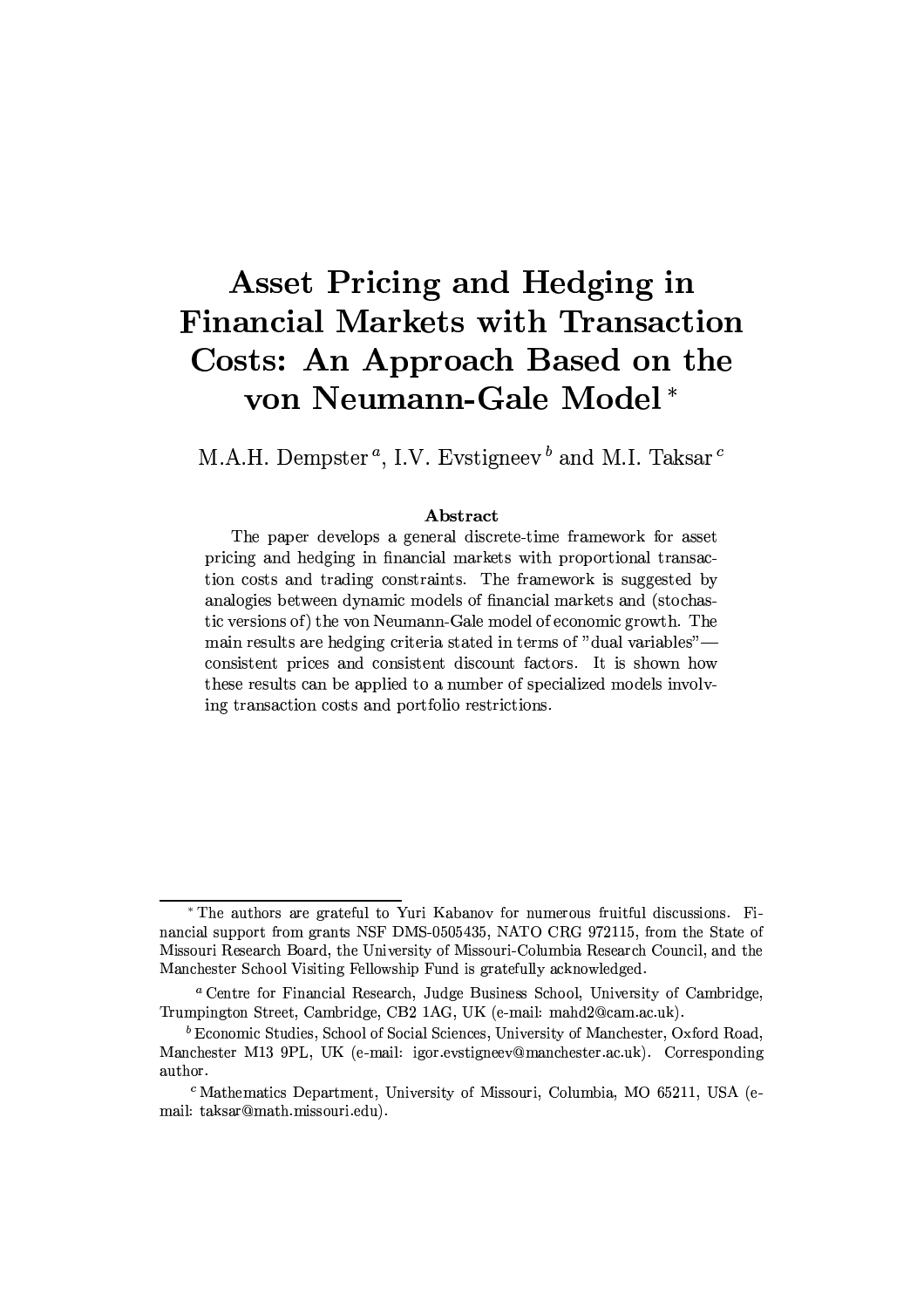#### Introduction  $\mathbf 1$

Von Neumann's [63] model of economic growth, generalised by Gale [26], was one of the first models in mathematical economics that served as the basis for a rich and interesting theory. This theory, in its classical form, was developed in the 1950s and 1960s. It was purely deterministic: it did not reflect the influence of random factors on economic growth. First attempts aimed at the construction of stochastic analogues of the von Neumann–Gale model were undertaken in the 1970s by Dynkin [17], [18, Chapter 9], Radner [52] and their research groups. However, the initial attack on the problem left many questions unanswered, and a substantial progress in the field was made only in the 1990s (see the survey by Evstigneev and Schenk-Hoppé [21]).

The main idea of this work is the observation that the stochastic version of the von Neumann–Gale model can serve as a convenient vehicle for analyzing the dynamics of financial markets. We reinterpret in financial terms the basic notions related to the model: commodity vectors—portfolios of assets; technology constraints—self-financing (solvency) constraints; paths in the model—self-financing trading strategies, etc. The study aims at the systematic development of this approach with the view to its application to asset pricing and hedging in incomplete financial markets with transaction costs and trading constraints.

The well-known theory of asset pricing, based on the concept of arbitrage, goes back to Black, Scholes, Merton, Kreps, Harrison, Pliska and others, whose work is now regarded as the classics of Mathematical Finance (for introductory expositions see e.g. Pliska [51], Björk [6] and Föllmer and Schied  $[24]$ . This theory, in its standard form, deals with the case of a frictionless market, where there are no transaction costs and no portfolio constraints in particular, short sales of all assets are allowed. Moreover, a clear and unique solution to the asset pricing problem can be obtained only under the assumption that the market under consideration is complete. In this case, the "fair" (no-arbitrage) price of a derivative security is equal to the expectation with respect to the unique martingale measure of the security's discounted payoff.

Attempts to build asset pricing models for real financial markets with transaction costs and trading constraints, generalizing the above idealized scheme, have been undertaken by many researchers (e.g., Bensaid, Lesne, Pagès and Scheinkman [4], Cvitanić and Karatzas [12, 13], Soner, Shreve and Cvitanić [60], Jouini and Kallal [35-37], Jouini [33, 34], Föllmer and Kramkov [25], Carassus, Pham and Touzi [10], Napp [48], Jouini and Napp [38], Kabanov and Stricker [42], Kabanov [39], Stettner [62], Schachermayer [58], Cherny [11] and others, see further references below in the paper). In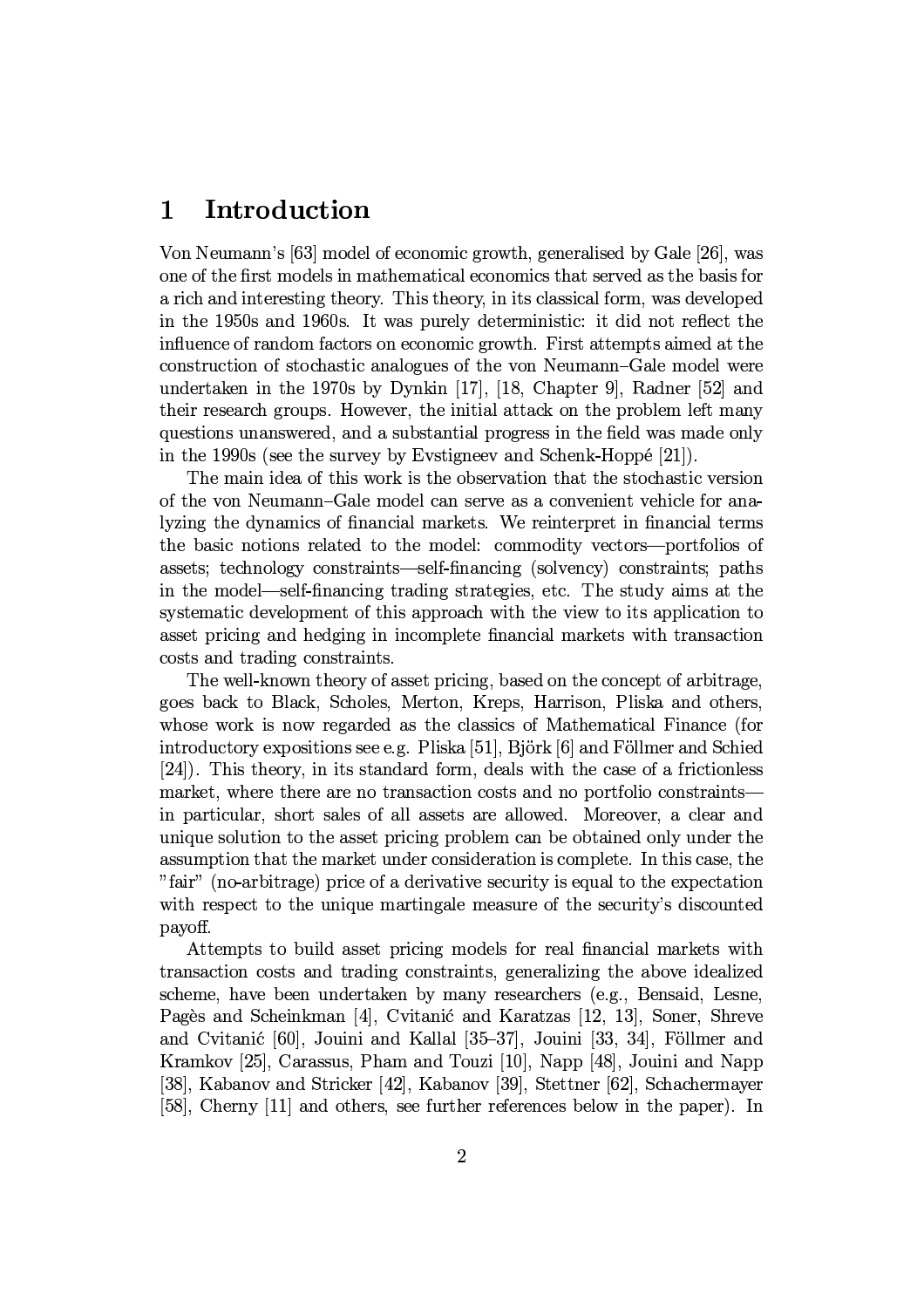spite of the large amount of work done, the previous studies have not led to a complete and convenient framework unifying the results available. The main difficulties appearing in this field are of a conceptual nature. In particular, the notion of an equivalent martingale measure—playing a central role in the case of a frictionless, and especially complete, market—appears to be inadequate in the general context. It has to be replaced in more realistic models by other, more complex notions. Moreover, transaction costs and market incompleteness lead to the failure of the no-arbitrage pricing principle in general: it does not provide a justified algorithm for asset valuation in the presence of market frictions. Instead of no arbitrage, the principle of hedge pricing—according to which the price of a contingent claim is defined as the minimum level of initial wealth needed to hedge<sup>1</sup> the contingent claimcomes to the fore.

We develop the hedge pricing principle using the parallelism between paths of economic dynamics in the von Neumann–Gale model and hedging strategies in a dynamic model of a financial market. We show that the problem of characterization of the set of initial states of an economic system from which the given state at the end of the planning horizon can be attained is analogous to the problem of characterization of the set of initial endowments sufficient for hedging the given contingent claim. Dual paths in the von Neumann–Gale model are counterparts of consistent valuation systems—the notion which replaces in the context of a financial market with frictions that of an equivalent martingale measure. By using this notion, we give a general solution to the hedging problem and then show what specific forms this solution takes on in various specialized models.

A consistent valuation system includes (a) a pair of discount factors providing a relative valuation of initial endowments and contingent claims at the beginning and at the end of the time period under consideration and (b) a sequence of consistent asset prices defined for each moment of time within this period. We show that the existence of discount factors mentioned in (a) is equivalent to the no-arbitrage hypothesis. This result has essentially the same nature as various results in economic theory involving the characterization of Pareto-optimal states in terms of positive linear functionals (see e.g. Aliprantis, Brown and Burkinshaw [2, Section 3.5]). Having constructed consistent discount factors, we construct consistent prices as dual variables (Kuhn-Tucker multipliers) relaxing intertemporal balance constraints in a dynamic optimization problem. Such dual variables are analogous to "shadow prices". well-known in mathematical economics (e.g. Birchenhall and Grout [5, Chap-

<sup>&</sup>lt;sup>1</sup>The notion of hedging we deal with (see the definitions in Section 2) covers what is often referred to as "superhedging" or "superreplication"—e.g. Föllmer and Schied [24].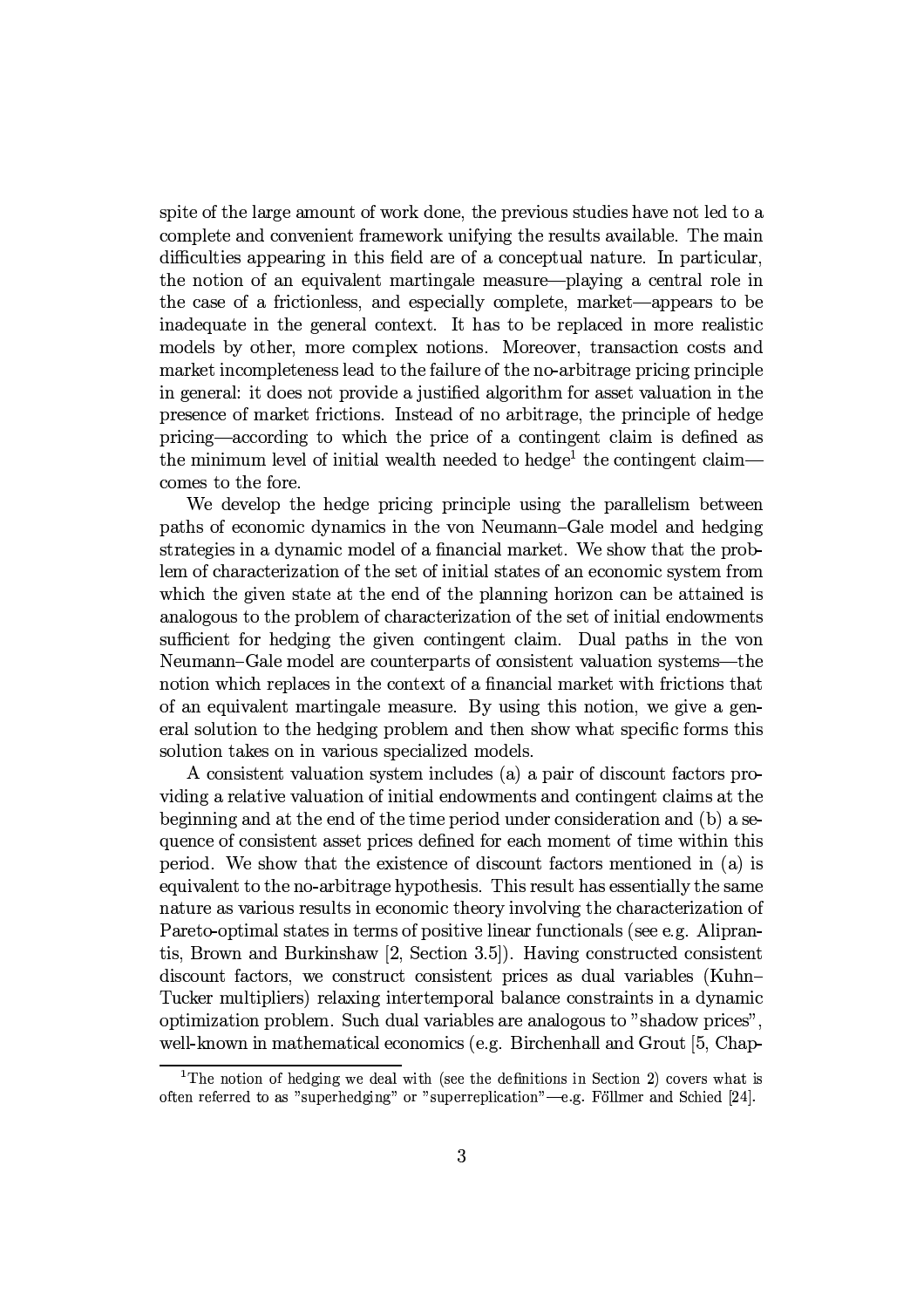ter  $9$ .

The paper is organized as follows. In Section 2 we describe the basic data of the model. In Section 3, we state the general hedging problem and define the notion of consistent discount factors. In Section 4, we formulate the basic assumptions of the model. Section 5 provides no-arbitrage and hedging criteria in terms of consistent discount factors. Section 6 defines and discusses the notion of a consistent valuation system (combining consistent prices and discount factors). No-arbitrage and hedging criteria based on this notion are obtained in Section 7. Section 8 contains some auxiliary material needed for the further analysis of specialized models. Section 9 examines a conventional model with proportional transaction costs and trading constraints. In Section 10, we apply these results to the special case of a market without transaction costs but with portfolio restrictions. Section 11 discusses the classical case of a frictionless market. Sections 12 and 13 analyze two different versions of a currency market model. In Section 14, we discuss some basic concepts related to the von Neumann–Gale model and their links to the theory developed in the paper. The Appendix assembles some general mathematical facts (basically, from convex analysis) used in this work.

### Dynamic securities market model with trans- $\overline{2}$ action costs and trading constraints

Let  $(\Omega, \mathcal{F}, P)$  be a probability space and  $\mathcal{F}_0 \subseteq \mathcal{F}_1 \subseteq ... \subseteq \mathcal{F}_T = \mathcal{F}$  a sequence of  $\sigma$ -algebras. Sets in the  $\sigma$ -algebra  $\mathcal{F}_t$  are interpreted as events observable prior to date t. For any natural number  $n \geq 1$  and any  $t = 0, ..., T$ , we denote by  $\mathcal{L}_t(n)$  the linear space of  $\mathcal{F}_t$ -measurable random vectors with values in an *n*-dimensional Euclidean space  $\mathbb{R}^n$ . We normally do not distinguish between random vectors if they coincide almost surely (a.s.). We omit "a.s." when this does not lead to ambiguity.

For each  $t \geq 0$  and  $n \geq 1$ , vectors  $y(\omega) = (y^1(\omega), ..., y^n(\omega))$  in  $\mathcal{L}_t(n)$  represent contingent portfolios of n assets (securities). The *i*th coordinate  $y^{i}(\omega)$ of the vector  $y(\omega)$  indicates the amount (the number of "physical units") of asset *i* in the portfolio  $y(\omega)$ . The assumption of  $\mathcal{F}_t$ -measurability of a vector function  $y(\omega)$  in  $\mathcal{L}_t(n)$  expresses the fact that the portfolio  $y(\omega)$  can be chosen by an investor based on observation of events occurring at date t or earlier.

Trading on the market is possible at any of the dates  $t = 0, 1, ..., T$ . For each  $t = 0, ..., T - 1$ , a natural number  $n_t$  is given. At date 0 an investor can purchase  $n_0$  kinds of assets; at any next date  $t = 1, ..., T - 1, n_{t-1}$  kinds of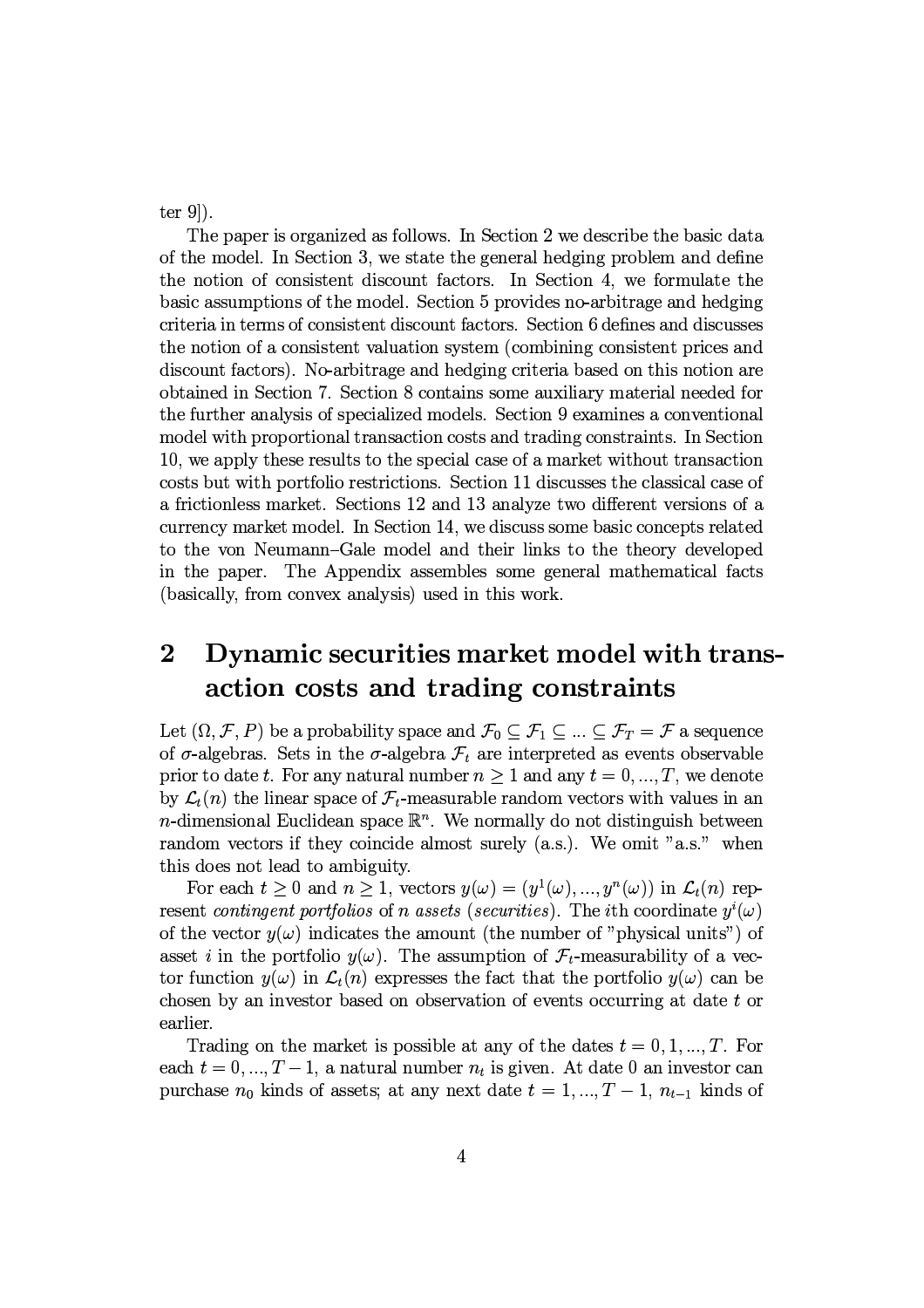assets can be sold and  $n_t$  kinds of assets can be purchased; and at date T, an investor can sell  $n_{T-1}$  kinds of assets. Two natural numbers  $m_0$  and  $m_T$  are given. Elements of the spaces  $\mathcal{L}_0(m_0)$  and  $\mathcal{L}_T(m_T)$  are interpreted as *initial* endowments and contingent claims, respectively.

In the model we study, the sets

$$
Y_0(\omega) \subseteq \mathbb{R}^{n_0},\tag{1}
$$

and

$$
Z_t(\omega) \subseteq \mathbb{R}^{n_{t-1}} \times \mathbb{R}^{n_t}, \ t = 1, ..., T-1,
$$
 (2)

are given for each  $\omega \in \Omega$ . A sequence

$$
(y_0, y_1, ..., y_{T-1}), y_t \in \mathcal{L}_t(n_t), t = 0, ..., T-1,
$$
\n(3)

is called a (feasible) *trading strategy* if, with probability one,

$$
y_0(\omega) \in Y_0(\omega), \tag{4}
$$

$$
(y_{t-1}(\omega), y_t(\omega)) \in Z_t(\omega), \ t = 1, ..., T - 1.
$$
 (5)

An investor implementing a trading strategy  $(y_0, y_1, ..., y_{T-1})$  starts at time 0 with the *initial portfolio*  $y_0 \in \mathcal{L}_0(n_0)$ . The set of admissible portfolios at time 0 is specified by the constraint  $y_0(\omega) \in Y_0(\omega)$  (a.s.). At the beginning of each date  $t = 1, 2, ..., T - 1$ , the investor possesses the portfolio  $y_{t-1}$ , that was created at the previous date. The dimension of the vector  $y_{t-1}$  is  $n_{t-1}$ , and  $y_{t-1}$  depends  $\mathcal{F}_{t-1}$ -measurably on  $\omega$ , so that  $y_{t-1} \in \mathcal{L}_{t-1}(n_{t-1})$ . Trading on the market, the investor *rebalances* the portfolio  $y_{t-1}$  into  $y_t$ , which is possible if and only if  $(y_{t-1}(\omega), y_t(\omega)) \in Z_t(\omega)$  almost surely (a.s.). There are  $n_t$  assets available for purchase at date t, and the choice of  $y_t$  is made based on the observation of events in  $\mathcal{F}_t$ , hence  $y_t \in \mathcal{L}_t(n_t)$ . The process of trading terminates at date  $T-1$ , when the investor constructs the *terminal portfolio*  $y_{T-1}$ .

When speaking of portfolio rebalancing, we always presume that the investor can buy assets for the new portfolio  $y_t$  only at the expense of selling some assets contained in the old one,  $y_{t-1}$ , i.e. we mean rebalancing under the assumption of *self-financing*. Generally, the operations of buying and selling assets involve transaction costs. Furthermore, not all portfolios might be admissible. For example, it might be required that admissible portfolio vectors must be non-negative: when *borrowing* and *short sales* are ruled out. All such restrictions—the portfolio *admissibility constraints* and *self-financing* constraints—are specified by the sets  $Z_t(\omega)$ ,  $t = 1, ..., T - 1$ .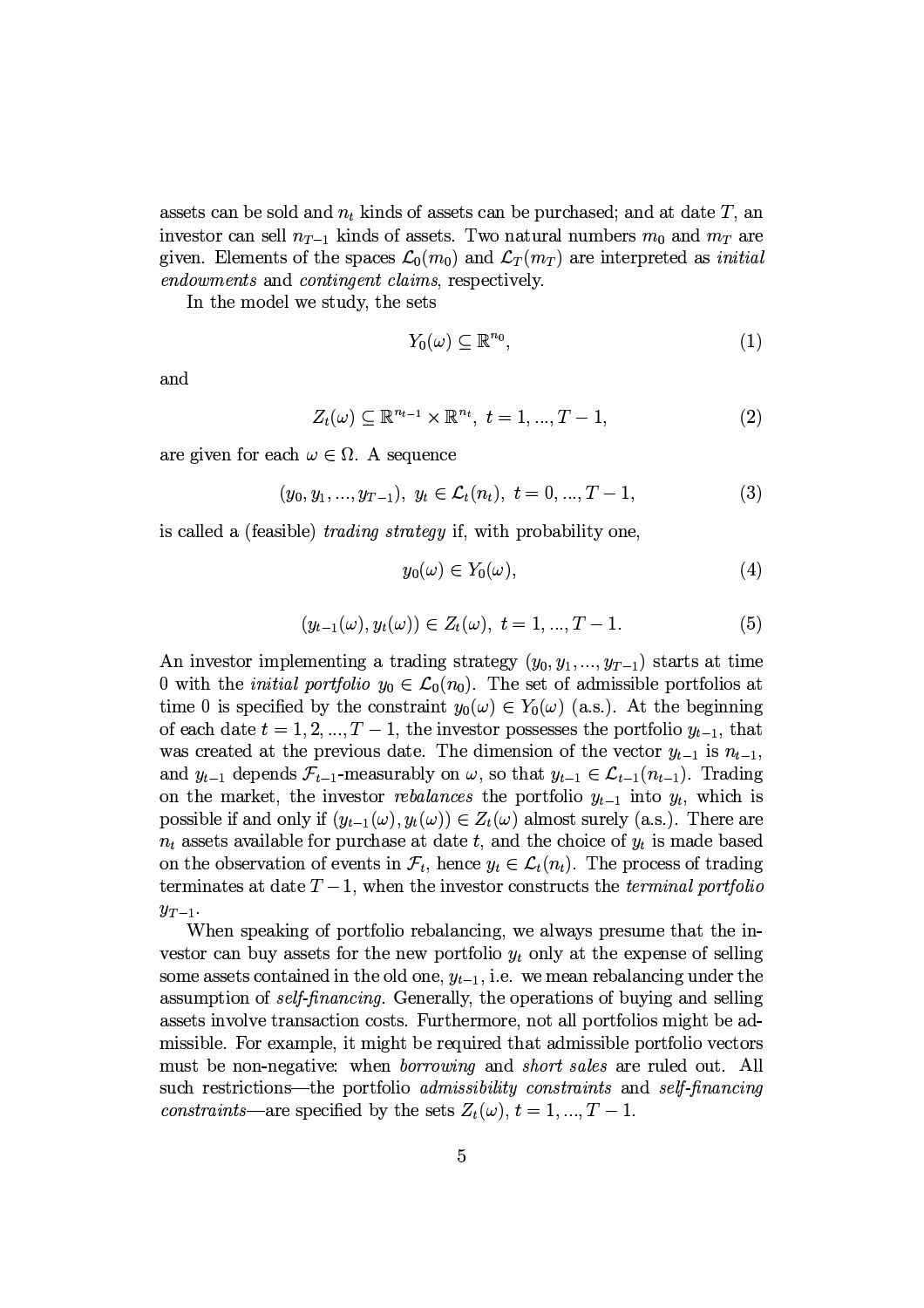Further, in the model under consideration, we are given sets

$$
V_0(\omega) \subseteq \mathbb{R}^{m_0} \times \mathbb{R}^{n_0},\tag{6}
$$

and

$$
V_T(\omega) \subseteq \mathbb{R}^{n_{T-1}} \times \mathbb{R}^{m_T},\tag{7}
$$

describing possibilities of constructing initial portfolios and liquidating terminal ones. A sequence

$$
(v_0,y_0,...,y_{T-1},v_T)\\
$$

where  $v_t \in \mathcal{L}_t(m_t)$ ,  $t = 0, T$ , and  $(y_0, ..., y_{T-1})$  is a feasible trading strategy, is called a *hedging strategy* if

$$
(v_0, y_0) \in V_0(\omega), \tag{8}
$$

$$
(y_{T-1}, v_T) \in V_T(\omega). \tag{9}
$$

An investor implementing the hedging strategy  $(v_0, y_0, ..., y_{T-1}, v_T)$  starts at date 0 with the initial endowment  $v_0$  and constructs the initial portfolio  $y_0$ . The set of feasible pairs  $(v_0, y_0)$  is specified by (8) and (1). At each of the dates  $t = 1, 2, ..., T-1$ , the investor rebalances his/her old portfolio  $y_{t-1}$  into the new one,  $y_t$ . At date T, the investor *liquidates* the terminal portfolio  $y_{T-1}$  with the view of *hedging* the contingent claim  $v_T$ . The set of those pairs  $(y_{T-1}, v_T)$  for which this is possible is specified by (9).

Generally, the dimensions  $m_0$  and  $m_T$  of vectors  $v_0$  and  $v_T$ , specifying initial endowments and contingent claims, may be greater than one, but in the classical case, we have  $m_0 = m_T = 1$ . Then initial endowments and contingent claims are measured in terms of a numeraire (e.g. cash). Cases where  $m_0$  and  $m_T$  are greater than one correspond to situations when there are several reference currencies in the market under consideration (for example, euro, dollar and the national currency, if different from the former two). An important special case is when all the traded assets are currencies see Sections 12 and 13.

A contingent claim  $v_T \in \mathcal{L}_T(m_T)$  may be thought of as a contract prescribing the delivery of some specified amount of each of the  $m_T$  assets, e.g. reference currencies, depending on the random situation  $\omega$  at date T. If the dimension  $m_T$  of the random vector  $v_T$  is equal to one, the contract requires the payment of a specified amount of cash contingent on the random situation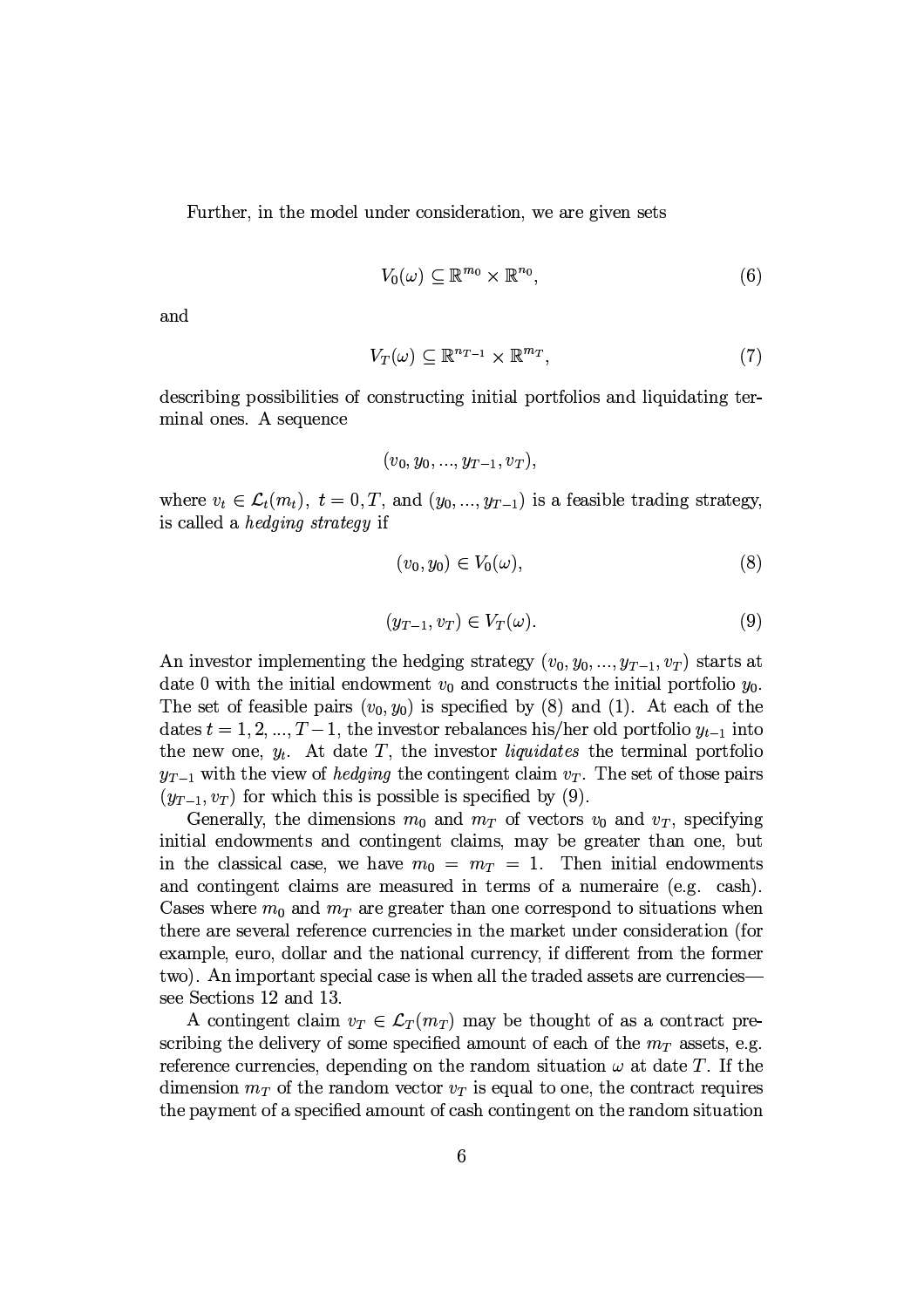$\omega$ . An investor who follows a hedging strategy  $(v_0, y_0, ..., y_T, v_T)$  liquidates at date T the portfolio  $y_{T-1} \in \mathcal{L}_{T-1}(n_{T-1})$  obtaining a sum of cash which hedges the contingent claim  $v_T$ .

To illustrate the above general definitions, consider the classical model of a frictionless market—without transaction costs and trading constraints. In this model, we have  $m_0 = m_T = 1$  and  $n_0 = ... = n_{T-1} = n$ . For each  $t = 0, ..., T$ , we are given an  $\mathcal{F}_t$ -measurable *n*-dimensional random vector  $S_t = S_t(\omega) \geq 0$  specifying the market prices of the *n* assets at date *t*. The portfolio rebalancing constraints are defined by the sets

$$
Z_t(\omega) := \{ (a, b) \in \mathbb{R}^n \times \mathbb{R}^n : S_t(\omega)a = S_t(\omega)b \}, t = 1, ..., T - 1.
$$
 (10)

There are no restrictions on the initial portfolios, so that

$$
Y_0(\omega) := \mathbb{R}^n. \tag{11}
$$

The sets characterizing possibilities of creating initial portfolios from initial endowments and possibilities of liquidating a terminal portfolio with the view to hedging contingent claims are as follows:

$$
V_0(\omega) := \{ (a, b) \in \mathbb{R}^1 \times \mathbb{R}^n : a = S_0(\omega)b \},
$$
 (12)

$$
V_T(\omega) := \{ (a, b) \in \mathbb{R}^n \times \mathbb{R}^1 : S_T(\omega) a = b \}.
$$
 (13)

Alternatively, one can define  $V_T(\omega)$  by

$$
V_T(\omega) := \{ (a, b) \in \mathbb{R}^n \times \mathbb{R}^1 : S_T(\omega) a \ge b \},\tag{14}
$$

replacing the equality  $S_T(\omega)a = b$  by the inequality  $S_T(\omega)a \geq b$ . The latter definition corresponds to what is often called *superhedging*.<sup>2</sup> An investor liquidating a portfolio  $y_T$  at date T can (super-)hedge a contingent claim  $v_T$ if  $S_T(\omega) \nu_T > \nu_T$  (a.s.).

In this paper, we will consider various examples of the data of the model  $Y_0$ ,  $Z_t$  and  $V_t$  taking into account transaction costs and trading constraints.

<sup>&</sup>lt;sup>2</sup>A contingent claim is conventionally called superhedgeable, if there exists a selffinancing trading strategy (with the given initial endowment) which obtains a final payoff that is not less almost surely than the amount of the contingent claim. In the model under consideration, this notion is a special case of the general notion of hedging defined in terms of the set  $V_T(\omega)$ . It corresponds to those cases when  $V_T(\omega)$  contains for each pair of vectors  $(a, b)$  any pair  $(a, b')$  with  $b' \leq b$ .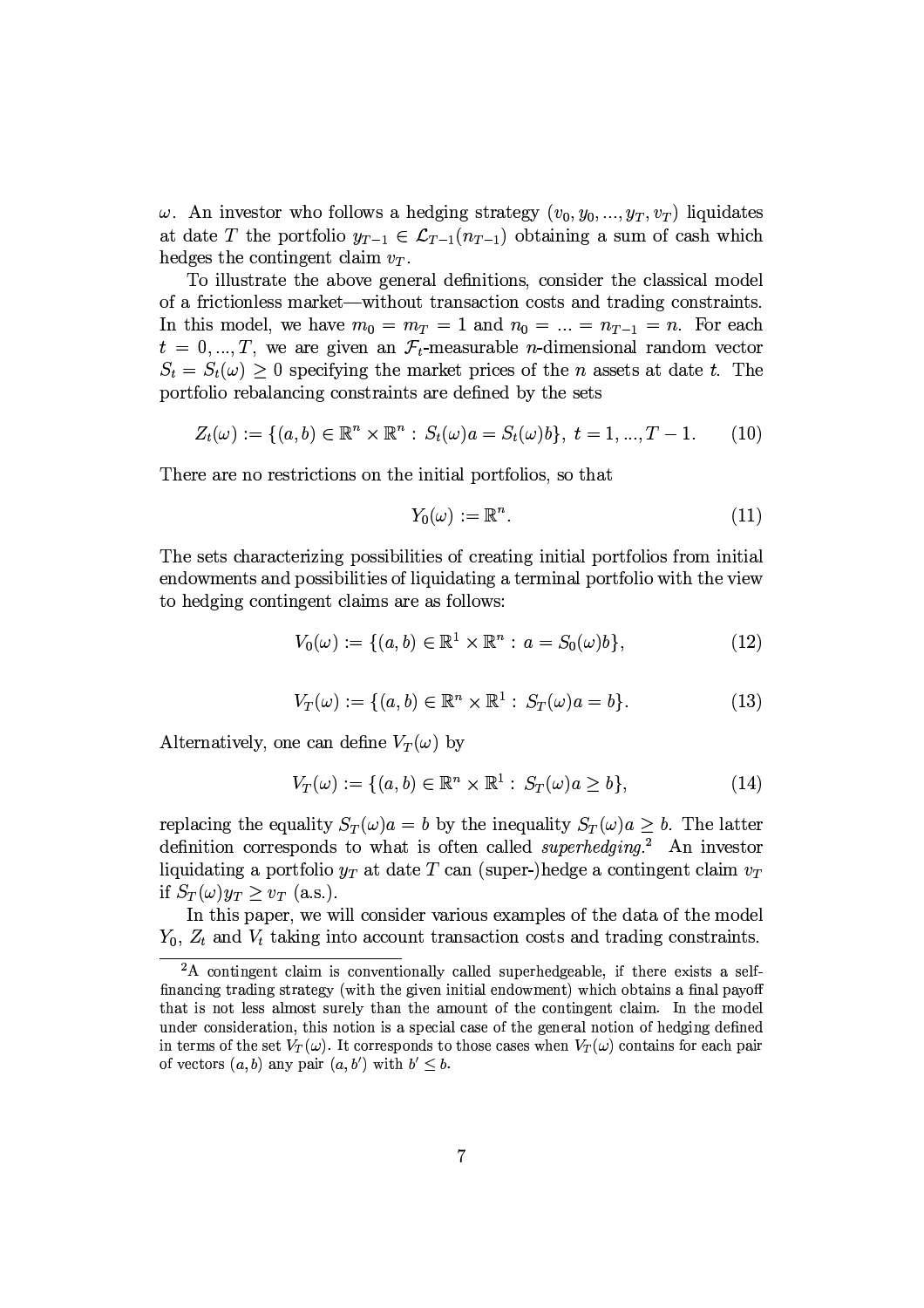### Hedging problem and consistent discount 3 factors

We shall say that an *initial endowment*  $v_0 \in \mathcal{L}_0(m_0)$  allows the hedging of a *contingent claim*  $v_T \in \mathcal{L}_T(m_T)$  if there exists a hedging strategy of the form  $(v_0, y_0, ..., y_{T-1}, v_T)$ . The main question we are going to consider is as follows. Suppose a contingent claim  $v_T \in \mathcal{L}_T(m_T)$  is given. How can we characterize the set of initial endowments  $v_0 \in \mathcal{L}_0(m_0)$  allowing the hedging of  $v_T$ ? Let H denote the set of pairs  $(v_0, v_T) \in \mathcal{L}_0(m_0) \times \mathcal{L}_T(m_T)$  such that  $v_0$  allows the hedging of  $v_T$ . We are interested in the characterization of the set  $\mathcal{H}$ .

The above question is of fundamental importance for asset pricing. Suppose  $m_0 = 1$ , initial endowments  $v_0 \in \mathcal{L}_0(1)$  are constants (the initial  $\sigma$ algebra  $\mathcal{F}_0$  is trivial) and the set  $\{v_0 : (v_0, v_T) \in \mathcal{H}\}\$ is non-empty and contains a smallest element. Then this element—the minimum initial endowment sufficient to hedge the contingent claim  $v_T$ —is called the hedging *price* of the contingent claim  $v_T$ .

We introduce a key concept in terms of which a solution of the general hedging problem will be given. Let  $q_0 \in \mathcal{L}_0(m_0)$  and  $q_T \in \mathcal{L}_T(m_T)$  be strictly positive vector functions such that, for all  $(v_0, v_T) \in \mathcal{H}$ , the expectations  $Eq_0v_0$  and  $Eq_Tv_T$  with respect to the measure P are well-defined and finite. We shall say that  $q_0, q_T$  is a pair of *consistent discount factors* if

$$
Eq_0v_0 \ge Eq_Tv_T, \ (v_0, v_T) \in \mathcal{H}.\tag{15}
$$

If  $m_0 = m_T = 1$ , i.e. initial endowments and contingent claims are scalars, then  $q_0$  and  $q_T$  are scalars as well. The discount factors  $q_0$  and  $q_T$ provide relative valuation of initial endowments at date 0 and contingent claims at date  $T$ . According to (15), this relative valuation is such that the expected discounted profit  $Eq_T v_T - Eq_0 v_0$  is non-positive for any pair  $(v_0, v_T)$ , as long as  $v_T$  can be hedged starting from the initial endowment  $v_0$ . If initial endowments  $v_0$  and/or contingent claims  $v_T$  are vectors, e.g. when there are several reference currencies in the market, then  $q_0$  and  $q_T$  are vectors as well. Their coordinates are discount factors providing relative valuations of the currencies at dates  $0$  and  $T$ . By a convenient abuse of terminology, we refer to  $q_0$  and  $q_T$  as consistent discount factors rather than "consistent vector discount factors".

We note that if H is a linear space (which is so in the classical model of a frictionless market—see  $(10)$ – $(13)$ ), then condition (15) is equivalent to the following:

$$
Eq_0v_0 = Eq_Tv_T, \ (v_0, v_T) \in \mathcal{H}.\tag{16}
$$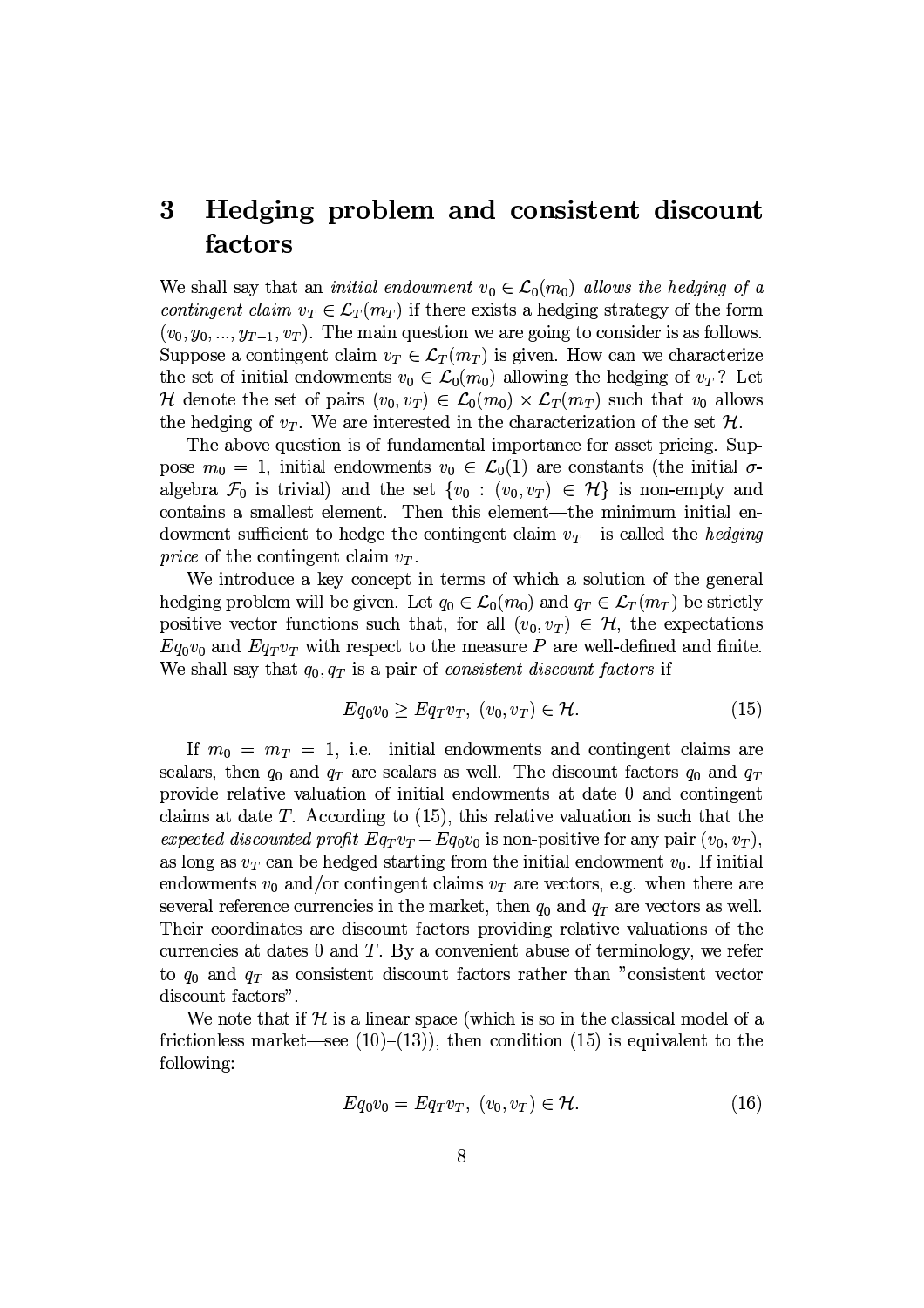#### **Basic assumptions**  $\boldsymbol{4}$

We will analyze the model at hand under the assumption that, for each  $\omega$ , the sets  $Z_t(\omega)$   $(t = 1, ..., T - 1)$ ,  $Y_0(\omega)$  and  $V_t(\omega)$   $(t = 0, T)$  are closed cones<sup>3</sup>. In view of the assumption imposed, the model takes into account proportional transaction costs. This is reflected by the property that if  $(a, b)$  is a pair of portfolios in  $Z_t(\omega)$ , then  $(\lambda a, \lambda b) \in Z_t(\omega)$  for all  $\lambda \geq 0$ . Furthermore, if portfolios b and b' can be obtained by rebalancing a and  $a'$ , respectively, then  $b + b'$  can be obtained by rebalancing  $a + a'$ . Various models involving proportional transaction costs considered in the literature lead to constraint sets  $Z_t(\omega)$   $(t = 1, ..., T - 1)$  possessing these properties. Recall that  $Z_t(\omega)$ (as well as  $Y_0(\omega)$ ) also incorporates restrictions on admissible portfolios. The assumption that the sets  $Y_0(\omega), Z_1(\omega), ..., Z_{T-1}(\omega)$  are cones reflects the fact that the admissibility constraints (such as short sales constraints) in our model are expressed in terms of proportions between holdings of different assets in admissible portfolios. The analogous considerations apply to the cones  $V_0(\omega)$  and V  $_T(\omega)$  describing the possibilities of portfolio creation and liquidation, respectively.

In this work, we will concentrate on the modeling issues and avoid technicalities as much as possible. Therefore we will assume throughout the paper that the *probability space*  $\Omega$  *is finite.* Generalizations of some of the results to the case of a general  $\Omega$  will be discussed in a subsequent publication.

We will assume that the sets  $Z_t(\omega)$   $\mathcal{F}_t$ -measurably depend on  $\omega$ , which means—in the case of a finite  $\Omega$ —that there exists a partition of  $\Omega$  into  $\mathcal{F}_t$ measurable sets on each of which  $Z_t(\omega)$  is constant. We will also assume that  $V_t(\omega)$  are  $\mathcal{F}_t$ -measurable  $(t = 0, T)$  and  $Y_0(\omega)$  is  $\mathcal{F}_0$ -measurable.

As long as  $\Omega$  is finite, all the linear spaces of vector functions of  $\omega$  we consider are finite-dimensional. We will assume that they are endowed with the conventional Euclidean topology. We will suppose that the following condition holds.

(C) The set  $\mathcal H$  is closed.

Recall that H consists of those pairs  $(v_0, v_T) \in \mathcal{L}_0(m_0) \times \mathcal{L}_T(m_T)$  for which there exists a hedging strategy  $(v_0, y_0, ..., y_{T-1}, v_T)$ . Thus H is the projection on  $\mathcal{L}_0(m_0) \times \mathcal{L}_T(m_T)$  of the set T of all hedging strategies  $(v_0, y_0, ..., y_{T-1}, v_T) \in$  $\mathcal{L}_0(m_0) \times \mathcal{L}_0(n_0) \times ... \times \mathcal{L}_{T-1}(n_{T-1}) \times \mathcal{L}_T(m_T)$ . If the cones  $Y_0(\omega)$ ,  $Z_t(\omega)$  and  $V_t(\omega)$  are polyhedral for all t and  $\omega$ , <sup>4</sup> then T and H are polyhedral and hence closed. The cones mentioned are polyhedral in all the specialized models we

<sup>&</sup>lt;sup>3</sup>A set in a linear space is called a (convex) cone if it contains with each vectors x and y the vector  $\alpha x + \beta y$ , where  $\alpha$  and  $\beta$  are any nonnegative numbers.

 ${}^{4}$ A set in a linear space is called polyhedral if it can be represented as an intersection of a finite family of closed half-spaces.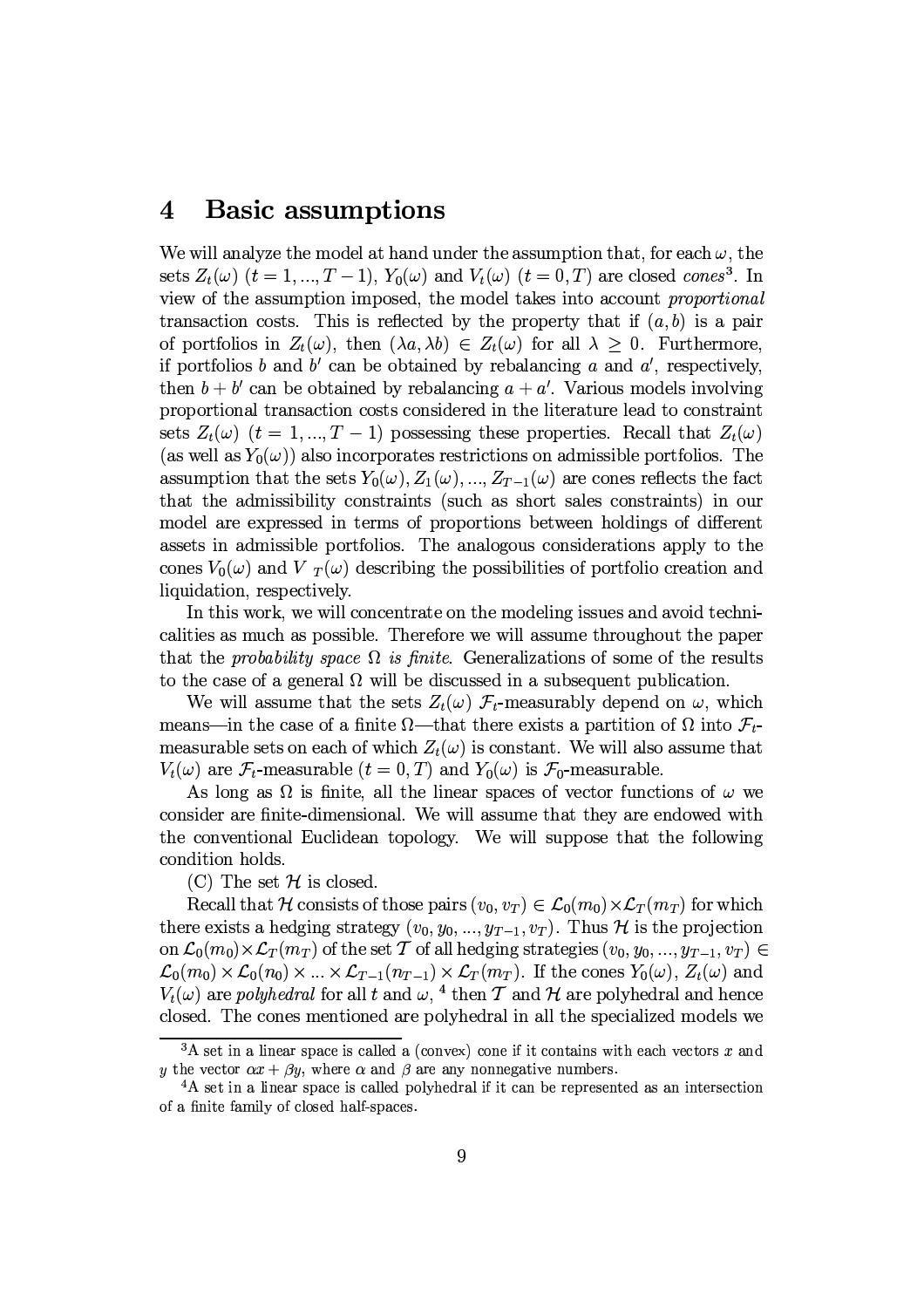consider in this paper.

## Consistent discount factors, no-arbitrage and  $\overline{5}$ hedging

We are going to give a general solution to the hedging problem in terms of consistent discount factors. First of all, we have to examine the question of their existence. We will show that, under the assumptions on the model introduced in the previous section, the existence of consistent discount factors is equivalent to the *no-arbitrage hypothesis:* 

(NA) If  $(v_0, v_T) \in \mathcal{H}$ ,  $v_0 \leq 0$  and  $v_T \geq 0$ , then  $v_0 = 0$  and  $v_T = 0$ .

Here and in what follows, all equalities between random vectors are understood coordinatewise and a.s. By defining

$$
\mathcal{K} := \{ (v_0, v_T) \in \mathcal{L}_0(m_0) \times \mathcal{L}_T(m_T) : v_0 \le 0 \text{ and } v_T \ge 0 \},\tag{17}
$$

we can restate  $(NA)$  as follows:

$$
\mathcal{H} \cap \mathcal{K} = \{0\}.\tag{18}
$$

Under quite general assumptions (see Section 7, Proposition 7.2), hypothesis (NA) admits the following equivalent reformulation:

 $(NA_0)$  If  $(v_0, v_T) \in \mathcal{H}$ ,  $v_0 = 0$  and  $v_T \geq 0$ , then  $v_T = 0$ .

A criterion for the existence of consistent discount factors is provided by the following theorem.

**Theorem 5.1.** The existence of consistent discount factors is equivalent to the no-arbitrage hypothesis  $(NA)$ .

*Proof.* Let  $q_0, q_T$  be consistent discount factors. Suppose  $(v_0, v_T) \in \mathcal{H} \cap \mathcal{K}$ . Then  $-v_0 \geq 0$ ,  $v_T \geq 0$  and  $Eq_0(-v_0) + Eq_Tv_T \leq 0$  by virtue of (15). The last inequality, combined with the fact that the functions  $q_0, q_T$  are strictly positive, implies  $v_0 = 0$  and  $v_T = 0$ . (Recall that we identify functions of  $\omega$  coinciding a.s.) Thus the existence of consistent discount factors implies  $(18).$ 

To prove the converse, we apply Theorem A.2 (see the Appendix) to the cones H and K. Since H and K are closed and since K is proper (i.e.  $\mathcal{K} \cap (-\mathcal{K}) = \{0\}$ , all the requirements needed for the validity of Theorem A.2 are satisfied. The cones  $H$  and  $K$  are contained in the linear space  $\mathcal{U} := \mathcal{L}_0(m_0) \times \mathcal{L}_T(m_T)$ . Any linear functional  $l(u)$ ,  $u \in \mathcal{U}$ , on this space can be represented as

$$
l(u) = -Eq_0v_0 + Eq_Tv_T \quad [u = (v_0, v_T)], \tag{19}
$$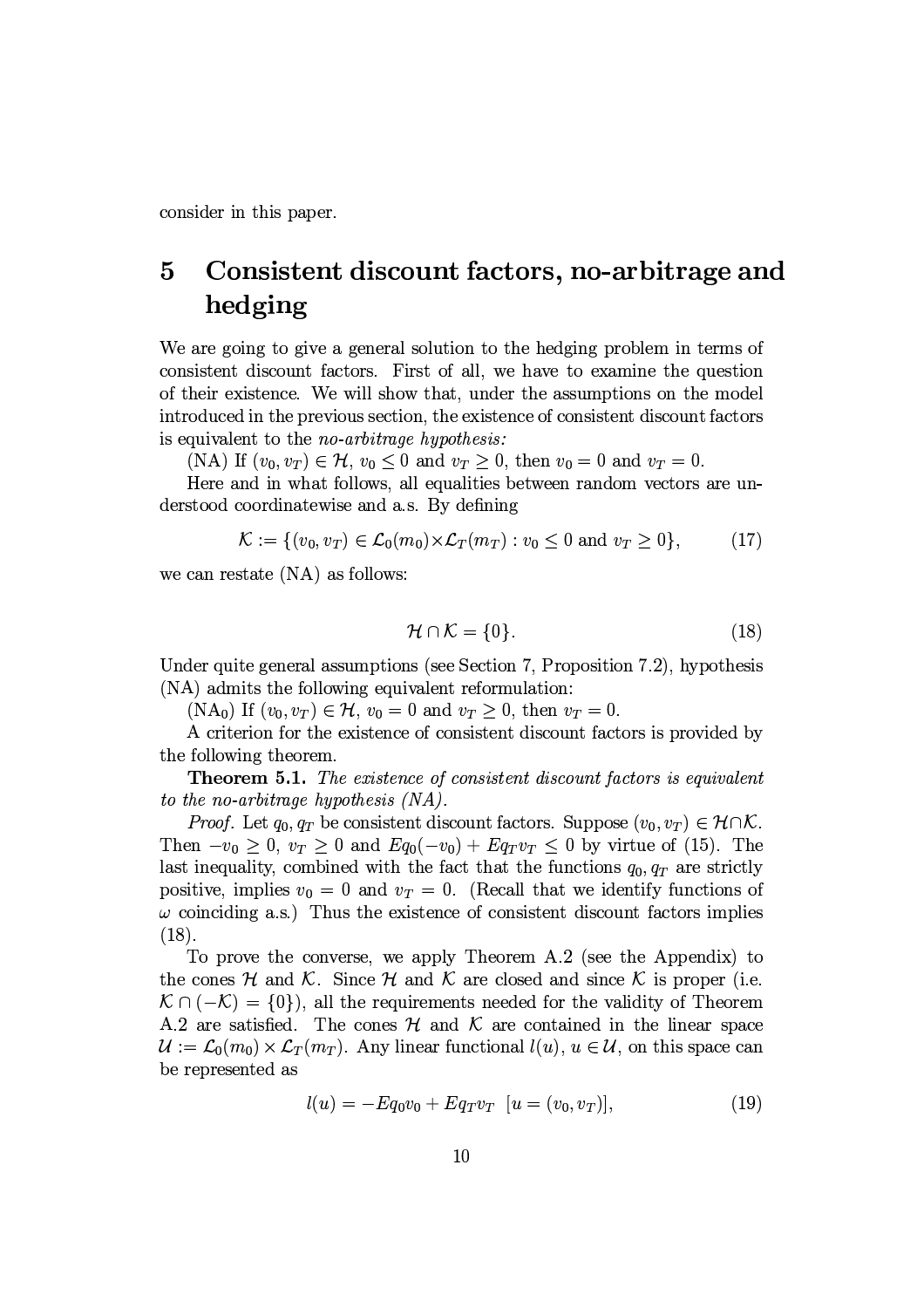where  $q_0 \in \mathcal{L}_0(m_0)$  and  $q_T \in \mathcal{L}_T(m_T)$ . We have  $l \in \mathcal{K}^+$  (i.e.,  $l(k) > 0$  for  $k \in \mathcal{K}\backslash\{0\}$  if and only if  $q_0, q_T > 0$ . Let (18) hold. Then by virtue of Theorem A.2, there exists a linear functional  $l$  of the form (19) such that  $q_0, q_T > 0$  and  $l(u) \leq 0$  for  $u = (v_0, v_T) \in \mathcal{H}$ . We can see that the last inequality is equivalent to  $(15)$ .  $\Box$ 

We now will give an answer to the general question posed in the previous section and provide criteria for an initial endowment  $v_0$  to be sufficient to hedge a contingent claim  $v_T$ . These criteria will be formulated in terms of consistent discount factors. The following two results, Theorem 5.2 and Theorem 5.3, correspond to two different cases important for the applications. In the first case, we assume that the following requirement is fulfilled:

(SH) ("Superhedging hypothesis".) We have

 $-\mathcal{K} \subset \mathcal{H}$ .

Hypothesis (SH) covers those situations when we are interested in questions of "superhedging"—obtaining at date  $T$  payoff that is not less with probability one that the amount of contingent claim. Condition (SH) is equivalent to the requirement

$$
\mathcal{H} - \mathcal{K} \subseteq \mathcal{H},\tag{20}
$$

which means that if an initial endowment  $v_0$  is sufficient to hedge a contingent claim  $v_T$ , then any initial endowment  $\mathcal{L}_0(m_0) \ni v'_0 \geq v_0$  is sufficient to hedge any contingent claim  $\mathcal{L}_T(m_T) \ni v'_T \leq v_T$  (see the definition of K) in  $(17)$ ). Assumptions on the data of the model guaranteeing the validity of (SH) will be discussed in Section 7, Proposition 7.1.

**Theorem 5.2.** Let hypotheses (NA) and (SH) hold. Then, for any  $(v_0, v_T) \in \mathcal{L}_0(m_0) \times \mathcal{L}_T(m_T)$ , the following conditions are equivalent.

(a)  $(v_0, v_T) \in \mathcal{H}$ .

(b) For all consistent discount factors  $q_0, q_T$ , we have  $Eq_Tv_T \leq Eq_0v_0$ . Proof. Put

$$
\mathcal{N} := \{ l \in \mathcal{K}^+ : l(u) \leq 0 \text{ for all } u \in \mathcal{H} \}.
$$

Denote by u the given pair  $(v_0, v_T)$  of random vectors. In view of (20), assertion (a) holds if and only if  $u \in \mathcal{H} - \mathcal{K}$ . Assertion (b) means that, for each linear functional  $l = (q_0, q_T) \in \mathcal{N}$ , we have  $l(u) = Eq_T v_T - Eq_0 v_0 \leq 0$ . Thus (a) and (b) are equivalent by virtue of Theorem A.4. This theorem is applicable because K is proper and closed, H is closed and  $H \cap K = \{0\}$ , the latter property being postulated in (NA).  $\Box$ 

In the second of the two cases we consider,  $\mathcal H$  is supposed to be a linear space. This situation is characteristic for the classical model of a frictionless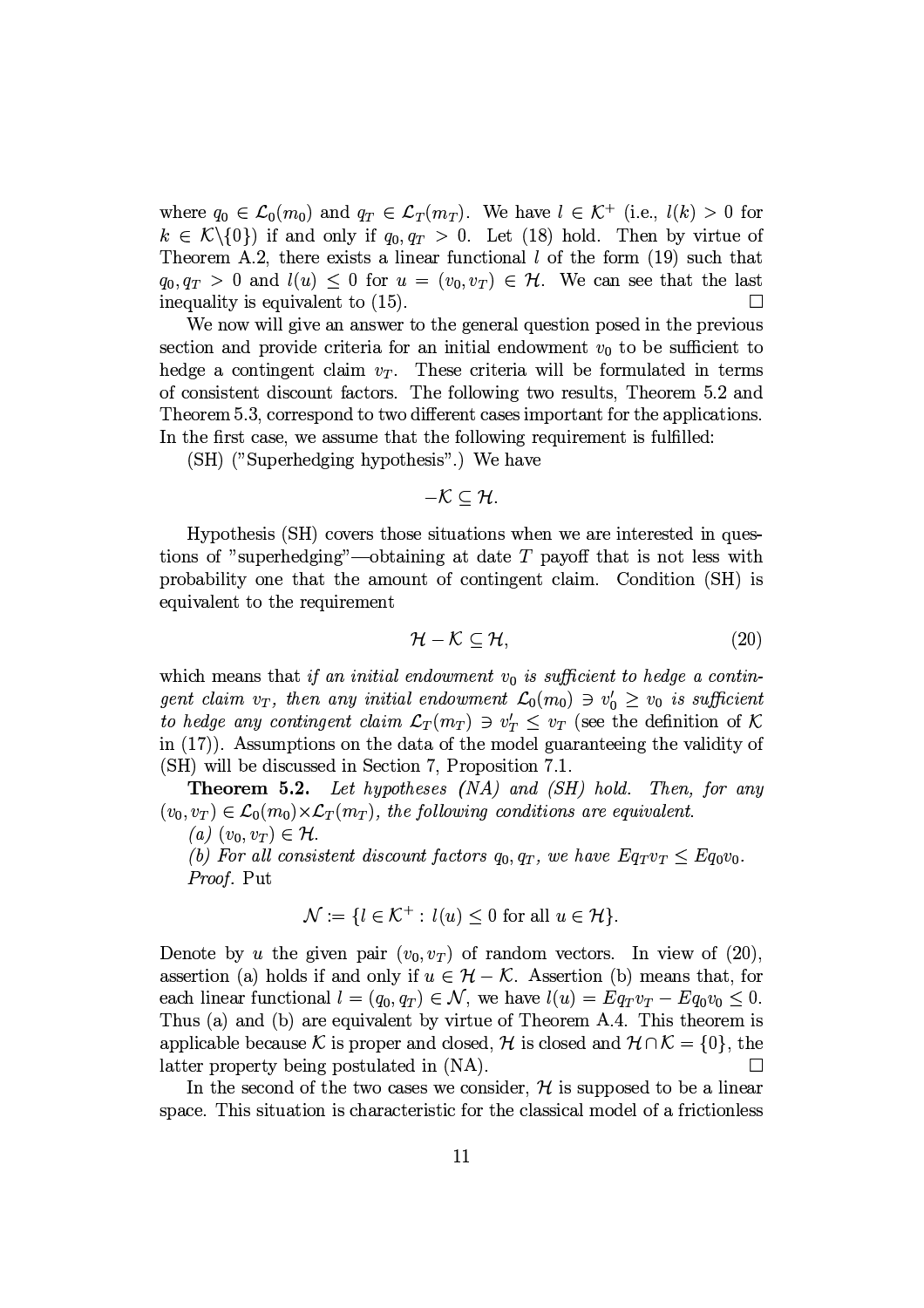market defined by  $(10)$ – $(13)$ . The result below is proved exactly as the previous one with the only difference that instead of Theorem A.4 we have to use Theorem A.5.

**Theorem 5.3.** Let hypothesis (NA) hold. Let  $H$  be a linear space. Then, for any  $(v_0, v_T) \in \mathcal{L}_0(m_0) \times \mathcal{L}_T(m_T)$ , the following conditions are equivalent. (a)  $(v_0, v_T) \in \mathcal{H}$ .

(b) For all consistent discount factors  $q_0, q_T$ , we have  $Eq_Tv_T = Eq_0v_0$ .

#### Consistent valuation systems: the defini-6 tion

The results obtained in the previous section provide hedging criteria based on the concept of consistent discount factors. We now will introduce another important concept—that of a consistent valuation system. In the next section, we will establish refinements of the previous results allowing a solution of the hedging problem in terms of consistent valuation systems.

Denote by  $\mathcal{P}_t$  the set of non-negative (a.s.) vector functions in  $\mathcal{L}_t(n_{t-1})$  (t =  $(1, ..., T)$  and put  $\mathcal{P}_0 := \mathcal{L}_0(n_0)$ . Let us write  $E_t(\cdot) := E(\cdot | \mathcal{F}_t)$  for the conditional expectation given  $\mathcal{F}_t$ . A sequence of vector functions

$$
(p_0, p_1, ..., p_T), \ p_t \in \mathcal{P}_t, \ t = 0, ..., T,
$$
\n
$$
(21)
$$

is called a *consistent price system*, if for almost all  $\omega$ , we have

$$
(\bar{p}_1 - p_0)a \le 0 \text{ for all } a \in Y_0(\omega), \tag{22}
$$

$$
\bar{p}_{t+1}b - p_t a \le 0 \text{ for all } (a, b) \in Z_t(\omega), \ t = 1, ..., T - 1,
$$
 (23)

where

$$
\bar{p}_{t+1} := E_t(p_{t+1}), \ t = 0, ..., T-1.
$$

Requirements (23) state that the prices and discount factors under consideration are such that the conditional expectation of profit one can get in the course of asset trading cannot be greater than zero. If  $y_0, ..., y_T$  is a trading strategy, then by virtue of  $(22)$  and  $(23)$ , we have

$$
p_0 y_0 \ge \bar{p}_1 y_0 = E_0(p_1 y_0), \tag{24}
$$

$$
p_t y_{t-1} \ge \bar{p}_{t+1} y_t = E_t(p_{t+1} y_t), \quad t = 1, ..., T-1,
$$
\n(25)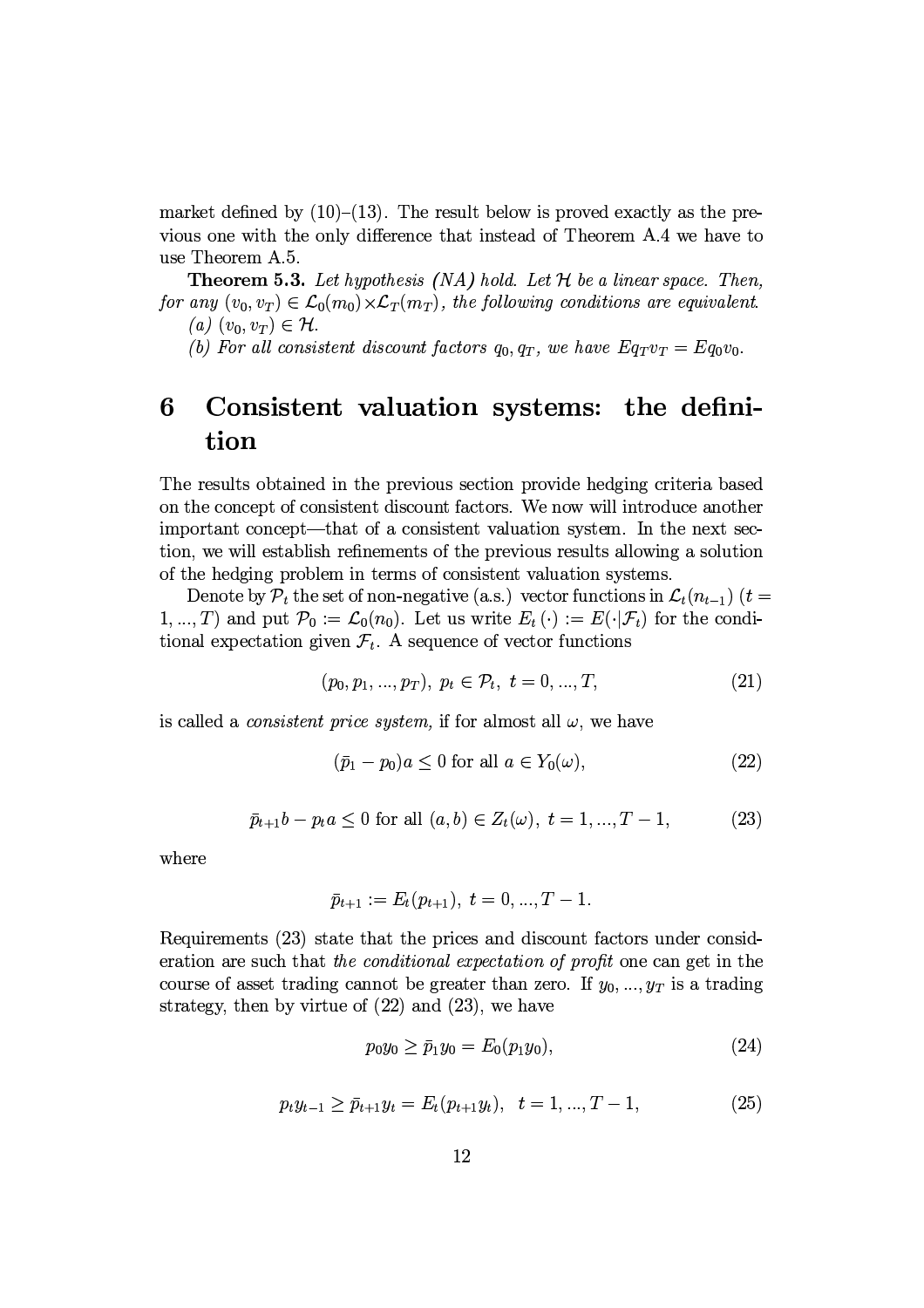and so the process

$$
p_0y_0, p_1y_0, p_2y_1, ..., p_Ty_{T-1}
$$
\n(26)

is a supermartingale with respect to the filtration  $\mathcal{F}_0 \subseteq \mathcal{F}_1 \subseteq ... \subseteq \mathcal{F}_T$ .

It will be convenient to introduce the following notation. For every  $\omega \in \Omega$ , put

$$
Z_t^{\times}(\omega) := \{ (c, d) \in \mathbb{R}_+^{n_{t-1}} \times \mathbb{R}_+^{n_t} : db \le ca \text{ for all } (a, b) \in Z_t(\omega) \}. \tag{27}
$$

Elements of the cone  $Z_t^{\times}(\omega)$  (cross-dual cone) can be interpreted as pairs of non-negative price vectors  $(c, d)$  such that, for every pair of portfolios  $(a, b) \in Z_t(\omega)$ , the value db of portfolio b is not greater than the value ca of portfolio  $a$ . Condition  $(23)$  involved in the definition of a consistent price system can be written equivalently as

$$
(p_t(\omega), \bar{p}_{t+1}(\omega)) \in Z_t^{\times}(\omega) \tag{28}
$$

 $(a.s.).$ 

If  $(q_0, q_T) \in \mathcal{L}_0(m_0) \times \mathcal{L}_T(m_T)$  is a pair of strictly positive functions (discount factors) and  $(p_0, p_1, ..., p_T)$  is a consistent price system, the sequence  $(q_0, p_0, p_1, ..., p_T, q_T)$  is called a *consistent valuation system* if, with probability one,

$$
p_0 b - q_0 a \le 0, \ (a, b) \in V_0(\omega), \tag{29}
$$

$$
q_T b - p_T a \le 0, \ (a, b) \in V_T(\omega). \tag{30}
$$

According to (29) and (30), the prices and discount factors under consideration are such that, with probability one, the profit one can get in the course of portfolio creation or liquidation cannot be strictly positive.

It follows from (24), (25), (29) and (30) that if  $(q_0, p_0, p_1, ..., p_T, q_T)$  is a consistent valuation system, then  $q_0, q_T$  are consistent discount factors. Conversely, it can be proved under some general assumptions (see Section 7, Theorem 7.1) that if  $q_0, q_T$  are consistent discount factors, then there exists a consistent price system  $(p_0, ..., p_T)$  such that  $(q_0, p_0, p_1, ..., p_T, q_T)$  is a consistent valuation system.

We observe that if each of the cones  $Y_0(\omega)$ ,  $Z_t(\omega)$   $(t = 1, ..., T - 1)$  and  $V_t(\omega)$   $(t = 0, T)$  is a linear space, then we can replace in formulas (24), (25),  $(29)$  and  $(30)$  inequalities by equalities. This implies that the sequence  $(26)$ is a martingale.

Why do we need to consider consistent valuation systems in place of (or in addition to) consistent discount factors? The main advantage of the former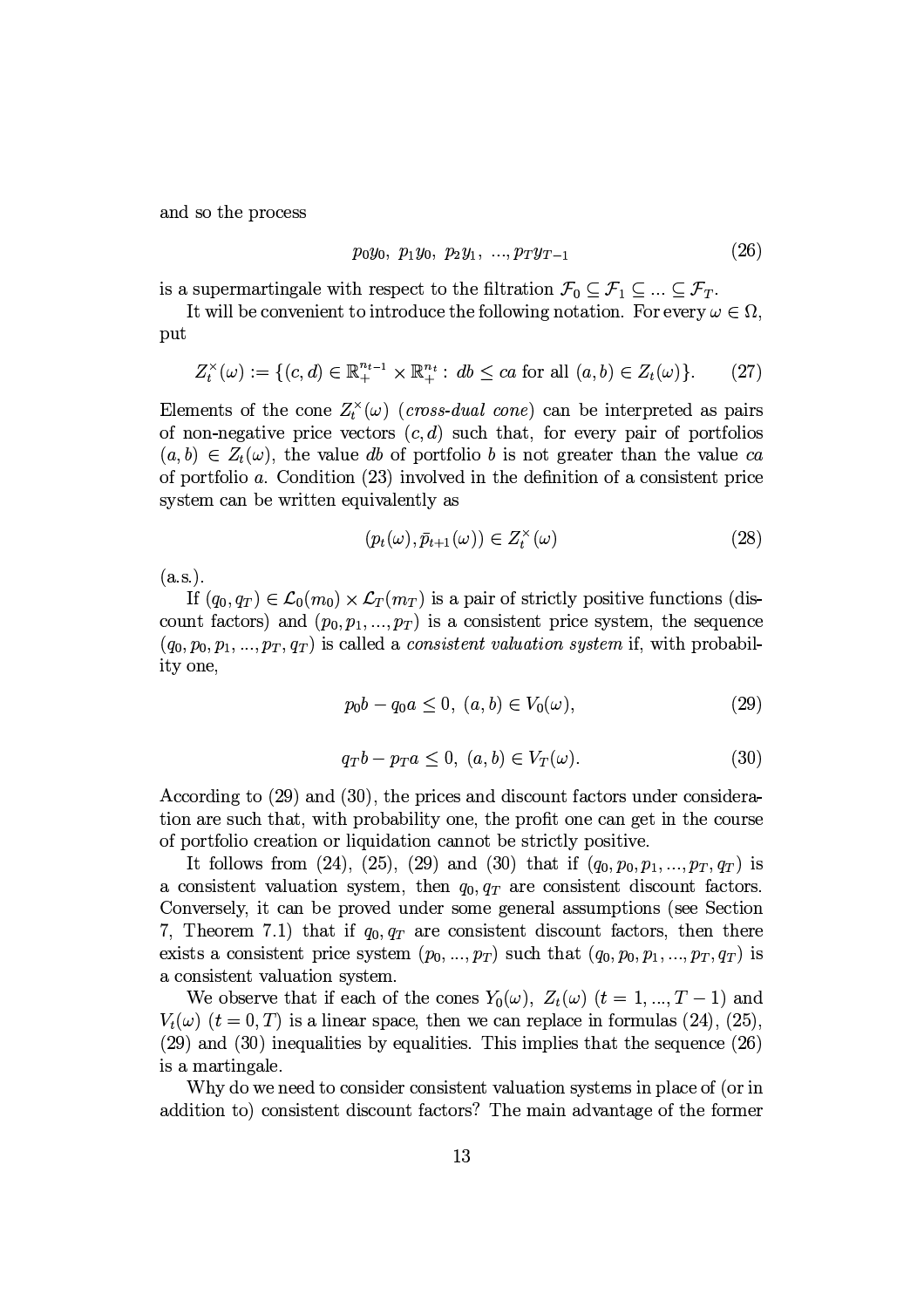notion comparative to the latter lies in the following. It might be difficult to verify directly that some  $(q_0, q_T)$  is a pair of consistent discount factors. To this end one has to check inequality (15) involving the cone  $\mathcal H$  which might generally have quite a complex structure. The analysis of consistent valuation systems simplifies the problem. It allows one to "decompose" it to reduce it to a family of simpler problems over each of the time periods  $t-1, t$ . Indeed, to check that  $(p_0, ..., p_T)$  is a consistent price system, we have to verify the inequalities in  $(22)$  and  $(23)$  separately for every t. The analysis of each of these inequalities requires a separate consideration of each of the given cones  $Y_0(\omega), Z_1(\omega), ..., Z_{T-1}(\omega)$ . Analogous considerations pertain to inequalities  $(29)$  and  $(30)$ .

## $\overline{7}$ Consistent valuation systems, no-arbitrage and hedging

For the analysis of consistent valuation systems, it is convenient to introduce the following notion. Let

$$
\xi := \{v_0, x_0, y_0, x_1, y_1, ..., x_{T-1}, y_{T-1}, x_T, v_T\}
$$
\n(31)

be a sequence of vector functions

$$
v_0 \in \mathcal{L}_0(m_0), \ y_t \in \mathcal{L}_t(n_t), \ t = 0, ..., T - 1,
$$
\n(32)

$$
x_t \in \mathcal{L}_t(n_{t-1}), \ t = 0, ..., T, \ v_T \in \mathcal{L}_T(m_T), \tag{33}
$$

(where  $n_{-1} := n_0$ ) such that

$$
(v_0, x_0) \in V_0(\omega), \ y_0 \in Y_0(\omega), \tag{34}
$$

$$
(x_t, y_t) \in Z_t(\omega), \ t = 1, ..., T - 1, \ (x_T, v_T) \in V_T(\omega) \tag{35}
$$

(a.s.). We shall say that  $\xi$  is a *generalized hedging strategy* (or a *hedging strategy with consumption*) if

$$
x_0 \ge y_0, \ y_0 \ge x_1, \ y_1 \ge x_2, \ \dots, \ y_{T-1} \ge x_T. \tag{36}
$$

If the above inequalities hold as equalities, we obtain an ordinary hedging strategy.

Let us introduce the following conditions.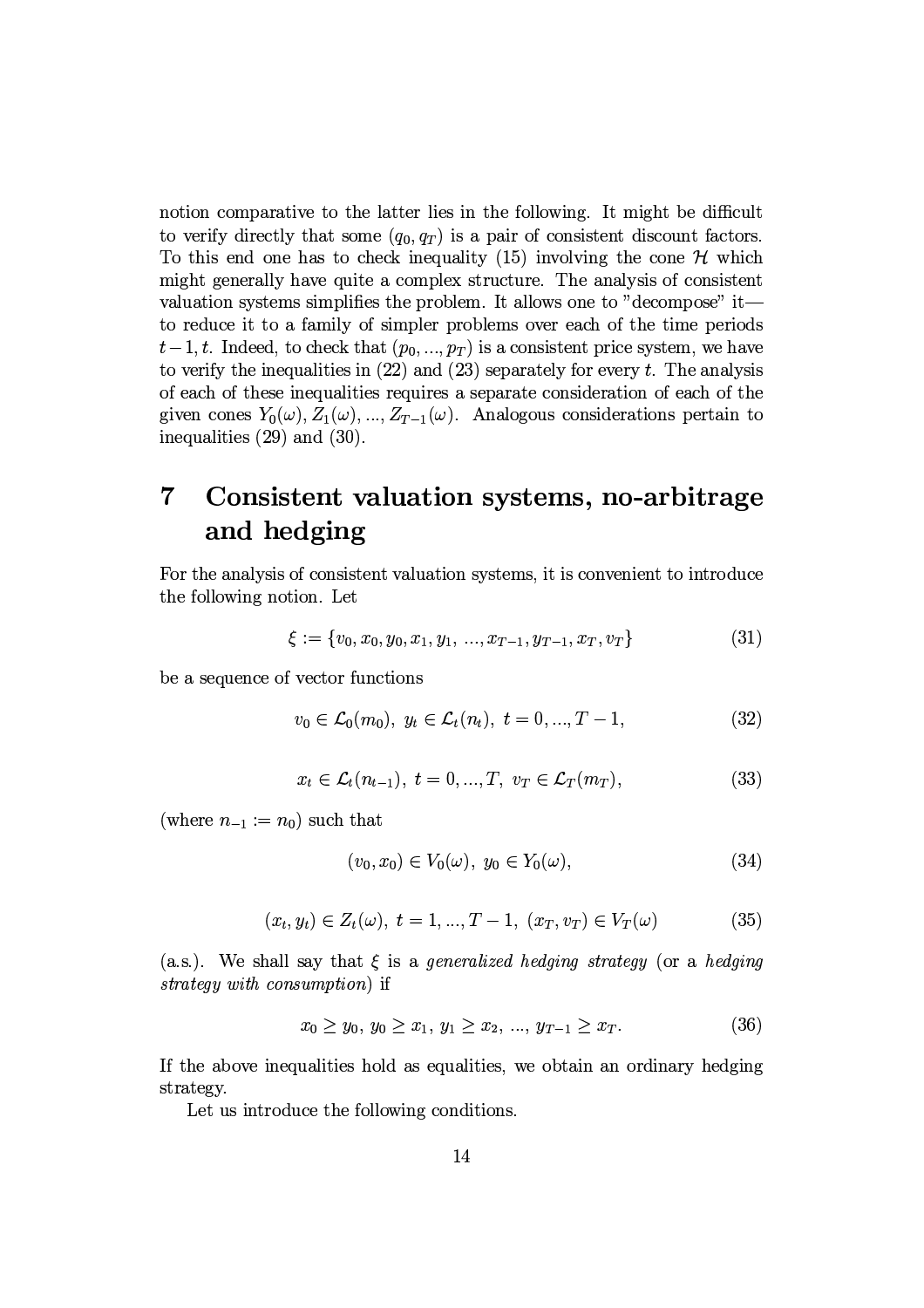(S) There exists a generalized hedging strategy

$$
\xi:=\{(\check{v}_0,\check{x}_0,\check{y}_0,\check{x}_1,\check{y}_1,...,\check{x}_{T-1},\check{y}_{T-1},\check{x}_T,\check{v}_T\}
$$

such that

$$
\check{x}_0 > \check{y}_0, \; \check{y}_{t-1} > \check{x}_t, \; t = 1, ..., T.
$$

 $(M_0)$  If  $(a, c) \in V_0(\omega)$ ,  $c \ge b \in Y_0(\omega)$  and  $a' \ge a$ , then there exists  $b' \ge b$ such that  $b' \in Y_0(\omega)$  and  $(a', b') \in V_0(\omega)$ .

For  $t = 1, ..., T - 1$ , consider the following hypothesis:

 $(M_t)$  If  $(a, b) \in Z_t(\omega)$  and  $a' \ge a$ , then there exists  $b' \ge b$  such that  $(a',b')\in Z_t(\omega).$ 

 $(M_T)$  If  $(a, b) \in V_T(\omega)$  and  $a' \ge a$ , then  $(a', b') \in V_T(\omega)$  for some  $b' \ge b$ .

Hypothesis (S) (an analogue of "Slater's constraint qualification", see the Appendix) says that there exists a trading strategy with consumption such that an investor following it can sell, with a view to consumption, strictly positive amounts of assets of each type at every date.

Conditions  $(M_t)$  (properties of "monotonicity") are supposed to hold for each  $\omega$  and  $t = 0, ..., T$ . Their meaning is, roughly speaking, "the more the better". According to  $(M_t)$   $(t = 1, ..., T - 1)$ , if a portfolio a can be rebalanced into an admissible portfolio b at date t then any portfolio  $a'$  that is not less (in each position) than  $a$  can be rebalanced into some admissible portfolio  $b'$  containing not less assets of each type than  $b$ . Similar properties are reflected in hypotheses  $(M_0)$  and  $(M_T)$ , dealing with the constraints on portfolio construction at date  $0$  and liquidation at date  $T$ . Additionally, hypothesis (M<sub>0</sub>) imposes restrictions on the set  $Y_0(\omega)$  of initial portfolios.

Let us say that the model under consideration, specified by the cones  $Y_0(\omega)$ ,  $Z_t(\omega)$ ,  $t = 1, ..., T-1$ , and  $V_t(\omega)$ ,  $t = 0, T$ , is regular if either condition (S) is fulfilled or the cones are polyhedral for each t and  $\omega$ . We shall say that the model is *monotone* if it possesses the properties described in  $(M_t)$  for each  $\omega$  and  $t = 0, ..., T$ . The following theorem establishes links between the concepts of consistent discount factors and consistent valuation systems.

**Theorem 7.1**. (a) If  $(q_0, p_0, ..., p_T, q_T)$  is a consistent valuation system, then  $q_0, q_T$  are consistent discount factors.

(b) Let the model be regular and monotone. If  $q_0, q_T$  are consistent discount factors, then there exists a consistent price system  $(p_0, ..., p_T)$  such that  $(q_0, p_0, ..., p_T, q_T)$  is a consistent valuation system.

This result is similar to various assertions on the existence of "shadow prices" (or "supporting prices") in stochastic models of economic dynamicssee, e.g. Arkin and Evstigneev [3, Section 2.4]. It is especially close to one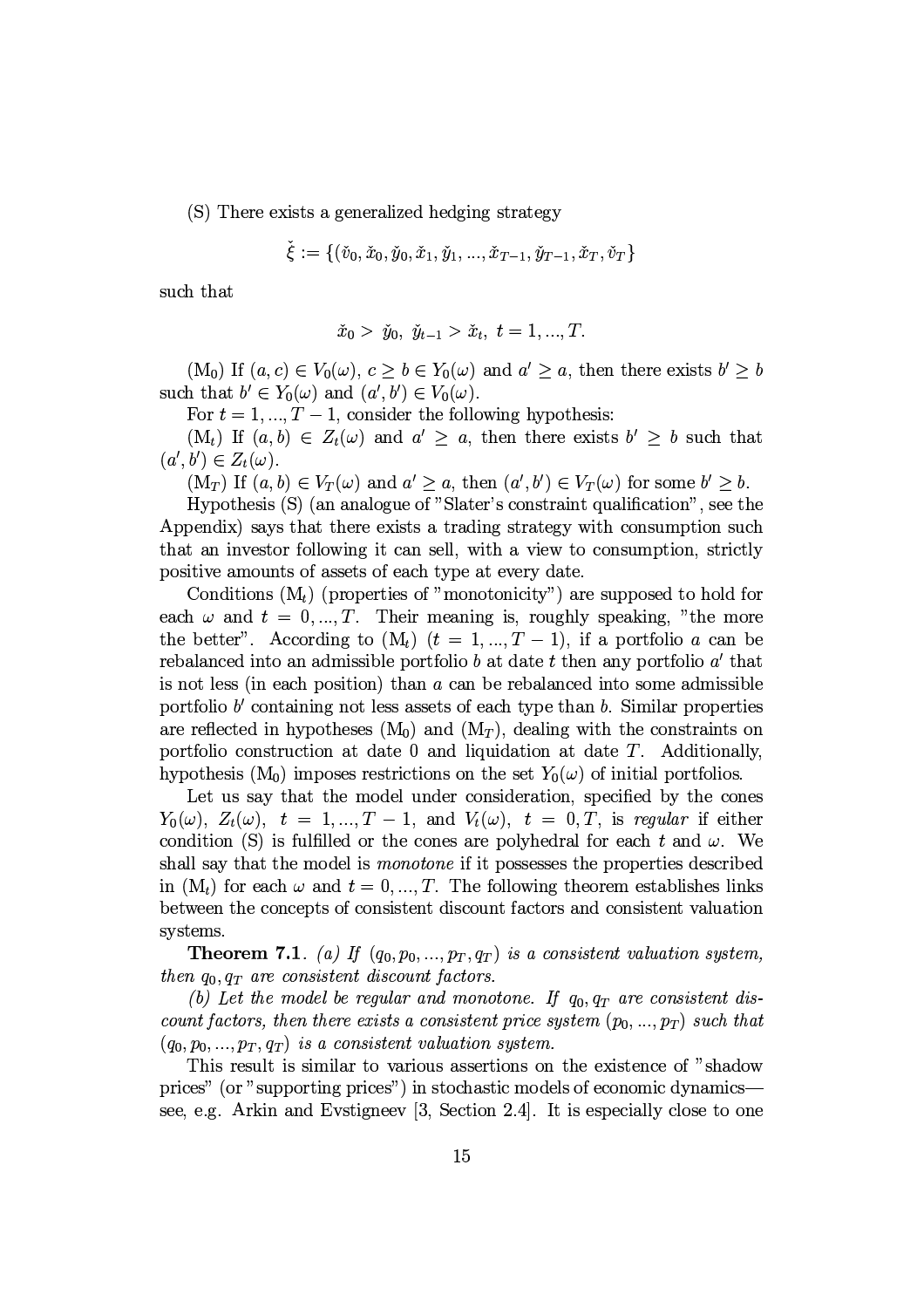of the first results of this kind obtained by Dynkin  $[17]$ ,  $[18$ , Section 9.5. Before proving Theorem 7.1, the following remark is in order.

Remark 7.1. If the model is monotone, than for any generalized hedging strategy (31), there is a hedging strategy  $(v'_0, y'_0, ..., y'_{T-1}, v'_T)$  such that  $v'_0 = v_0, y'_t \ge y_t$   $(t = 0, ..., T - 1)$  and  $v'_T \ge v_T$ . This is easily proved by induction using  $(M_t)$ ,  $t = 0, ..., T$ , and a measurable selection argument—see the Appendix, Theorem A.7.

*Proof of Theorem 7.1.* The first assertion of the theorem is immediate from the definition of a consistent valuation system. To prove the second, consider consistent discount factors  $(q_0, q_T)$ . By virtue of their definition, we have  $Eq_Tv_T - Eq_0v_0 \leq 0$  for all  $(v_0, v_T) \in \mathcal{H}$ . Consequently,  $Eq_Tv'_T$  $Eq_0v'_0 \leq 0$  for all hedging strategies  $(v'_0, y'_0, ..., y'_{T-1}, v'_T)$ . Denote by  $\Xi$  the set of all generalized hedging strategies (31) and for each  $\xi \in \Xi$ , define  $F(\xi) = Eq_T v_T - Eq_0 v_0$ . In view of Remark 7.1, we have

$$
F(\xi) = Eq_T v_T - Eq_0 v_0 \leq Eq_T v'_T - Eq_0 v_0 \leq 0
$$

for some hedging strategy  $(v'_0, y'_0, ..., y'_{T-1}, v'_T)$  with  $v'_0 = v_0$  and  $v'_T \ge v_T$ . Consequently,  $F(\xi) < 0$  for all  $\xi \in \Xi$ . Thus, the maximum of the functional  $F(\xi)$  over all sequences (31) satisfying (32) – (36) is equal to zero. By applying the Kuhn–Tucker theorem (see Theorem A.5 in the Appendix) to this maximization problem, we relax constraints (36). The theorem is applicable because the model at hand is regular. Consequently, there exist vector functions  $p_t \in \mathcal{P}_t$   $(t = 0, ..., T)$  such that

$$
Eq_T v_T - Eq_0 v_0 + Ep_0(x_0 - y_0) + \sum_{t=1}^T Ep_t(y_{t-1} - x_t) \le 0 \tag{37}
$$

for all sequences  $\{v_0, x_0, y_0, x_1, y_1, ..., x_{T-1}, y_{T-1}, x_T, v_T\}$  satisfying  $(32) - (35)$ .

Rearranging the summands in (37), we obtain

$$
(Ep_0x_0-Eq_0v_0)+(Ep_1y_0-Ep_0y_0)+\\
$$

$$
[\sum_{t=1}^{T-1} (Ep_{t+1}y_t - Ep_t x_t)] + (Eq_T v_T - Ep_T x_T) \leq 0.
$$

This inequality holds if and only if the inequalities

$$
Ep_0x_0 - Eq_0v_0 \le 0, \ (v_0, x_0) \in V_0(\omega), \tag{38}
$$

$$
E\bar{p}_1y_0 - Ep_0y_0 \le 0, \ y_0 \in Y_0(\omega), \tag{39}
$$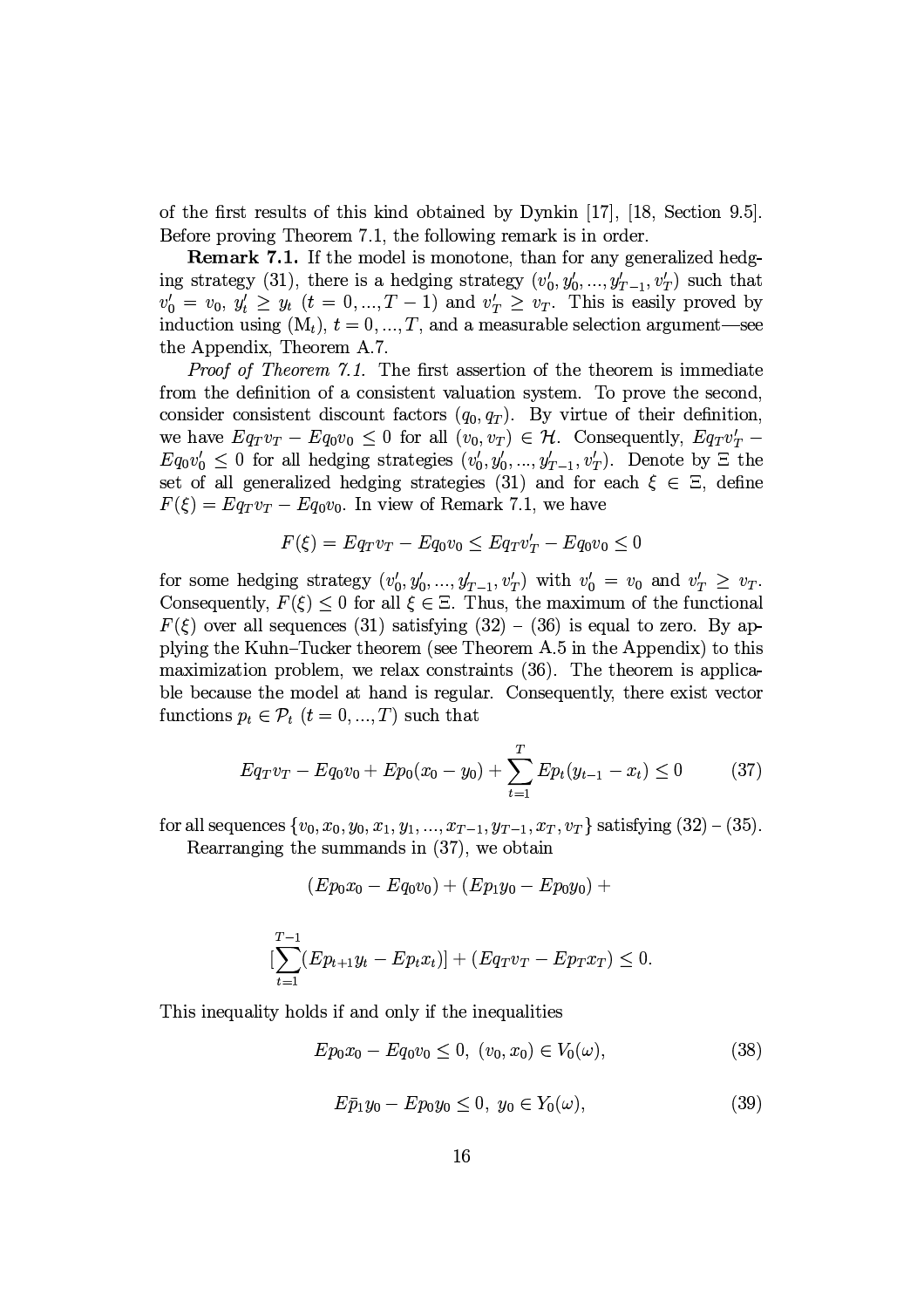$$
E\bar{p}_{t+1}y_t - Ep_t x_t \le 0, \ (x_t, y_t) \in Z_t(\omega), \ t = 1, ..., T - 1,
$$
 (40)

$$
Eq_T v_T - Ep_T x_T \le 0, \ (x_T, v_T) \in V_T(\omega), \tag{41}
$$

8-1)HK q:M:M:M:M:M:Mission.History.History.History.History.History.History.History.History.History.History.History.H  $Z$  , and a isometric distribution of the intervals of the intervals of the intervals of the intervals of the intervals of the intervals of the intervals of the intervals of the intervals of the intervals of the intervals is the sought-for consistent valuation system.

 $\bullet$  and the state of the state of the state of the state of the state of the state of the state of the state of the state of the state of the state of the state of the state of the state of the state of the state of the  $\blacksquare$  and a maximum control  $\blacksquare$ 

. The MPR N AND AND A RESERVE SERVER AND A RESERVE STATE OF THE SERVER AND A RESERVE A PROPERTY AND A RESERVE A alent to the existence of a consistent valuation system.

This result is an immediate consequence of Theorems 5.1 and 7.1.

Theorems 5.1 and 7.2, providing criteria for the absence of arbitrage in terms of consistent discount factors and consistent price systems respectively, 5;(:.45+2.45)+)M!32-+4\*%01kD750%!C,758#/\*@!5!0%/D\* W-)(+7\*.I38+-45+ , ~!5!7t450%/+0%A2-mVsC45J!-9a#454501!5-9t\*%01!5Y()75845!-H <sup>~</sup> )+701\*%+))01!5/+!5!501-, the classical (frictionless) case will be given in Section 11.

By using Theorems 5.2 and 7.1, we arrive at the following hedging criterion stated in terms of consistent valuation systems.

 TN \$`VWKMN%\$MT\`TU\ "#k^ML- \$# \$KM["-Then, for any  $\left( \begin{array}{c} \lambda \in \mathcal{P} \end{array} \right)$  ,  $\left( \begin{array}{c} \lambda \in \mathcal{P} \end{array} \right)$  ,  $\left( \begin{array}{c} \lambda \in \mathcal{P} \end{array} \right)$  ,  $\left( \begin{array}{c} \lambda \in \mathcal{P} \end{array} \right)$  ,  $\left( \begin{array}{c} \lambda \in \mathcal{P} \end{array} \right)$  ,  $\left( \begin{array}{c} \lambda \in \mathcal{P} \end{array} \right)$  ,  $\left( \begin{array}{c} \lambda \in \mathcal{P} \end$ 

(a)  $(v_0, v_T) \in \mathcal{H}$ .

(b) For all consistent valuation systems  $(q_0, p_0, ..., p_T, q_T)$ , we have  $Eq_Tv_T \leq$  $Eq_0v_0$ .

Conditions guaranteeing the validity of hypothesis (SH) are provided in Proposition 7.1 below. Consider the following assumption ("superhedging hypothesis at time  $T$ "):

 $(\text{SH}_T)$  For each  $\omega$ , if  $(a, b) \in V_T(\omega)$  and  $b \geq b' \in \mathbb{R}^{m_T}$ , then  $(a, b') \in V_T(\omega)$ .

--!- ! `VWKMN%\$MTU\PR\ \$#\$MKM["-\PYDN%\$MT K-MT[PR\ KML,KMNQKMLOT^ML- $\mathcal{M}$  . The property of  $\mathcal{M}$  and  $\mathcal{M}$  -  $\mathcal{M}$  . The property of  $\mathcal{M}$ 

*Proof.* To deduce (SH) from  $(SH<sub>T</sub>)$  and the assumption of the monotonicity of the model, consider any  $(v_0, v_T) \in -\mathcal{K}$ . We have  $v_0 \geq 0$  and  $v_T \leq 0$ . Since  $(0, 0) \in V_0(\omega)$ ,  $0 \in Y_0(\omega)$  and  $v_0 \ge 0$ , hypothesis  $(M_0)$ , combined with a D!4:\*1 !5+\*1/+7501-G452+D79+0%(J\*10%+!758 +wD0%!75/+C-, FU\$ @\$ dA7\$ i!5/8>7587  $y_0 \in Y_0(\omega)$   $y_0 > 0$  and  $(y_0, y_0) \in V_0(\omega)$ . We have  $(0, 0) \in Z_1(\omega)$  and  $y_0 > 0$ . and so by using  $(M_1)$  we can construct  $y_1 \in \mathcal{L}_1(n_1)$  such that  $y_1 > 0$  and  $(u_0, u_1) \in Z_1(\omega)$ . Continuing this process and using  $(M_1, t = 2, ..., T)$ , we arrive at a feasible hedging strategy  $(v_0', v_0', ..., v_{T-1}', v_T')$  with  $v_0' = v_0$  such that  $y_0' \geq 0, ..., y_{T-1}' > 0, y_T' \geq 0$ . Then, by virtue of  $(SH_T)$ ,  $(v_0, y_0', ..., y_{T-1}', v_T)$  is also a feasible hedging strategy, which proves  $(SH)$ .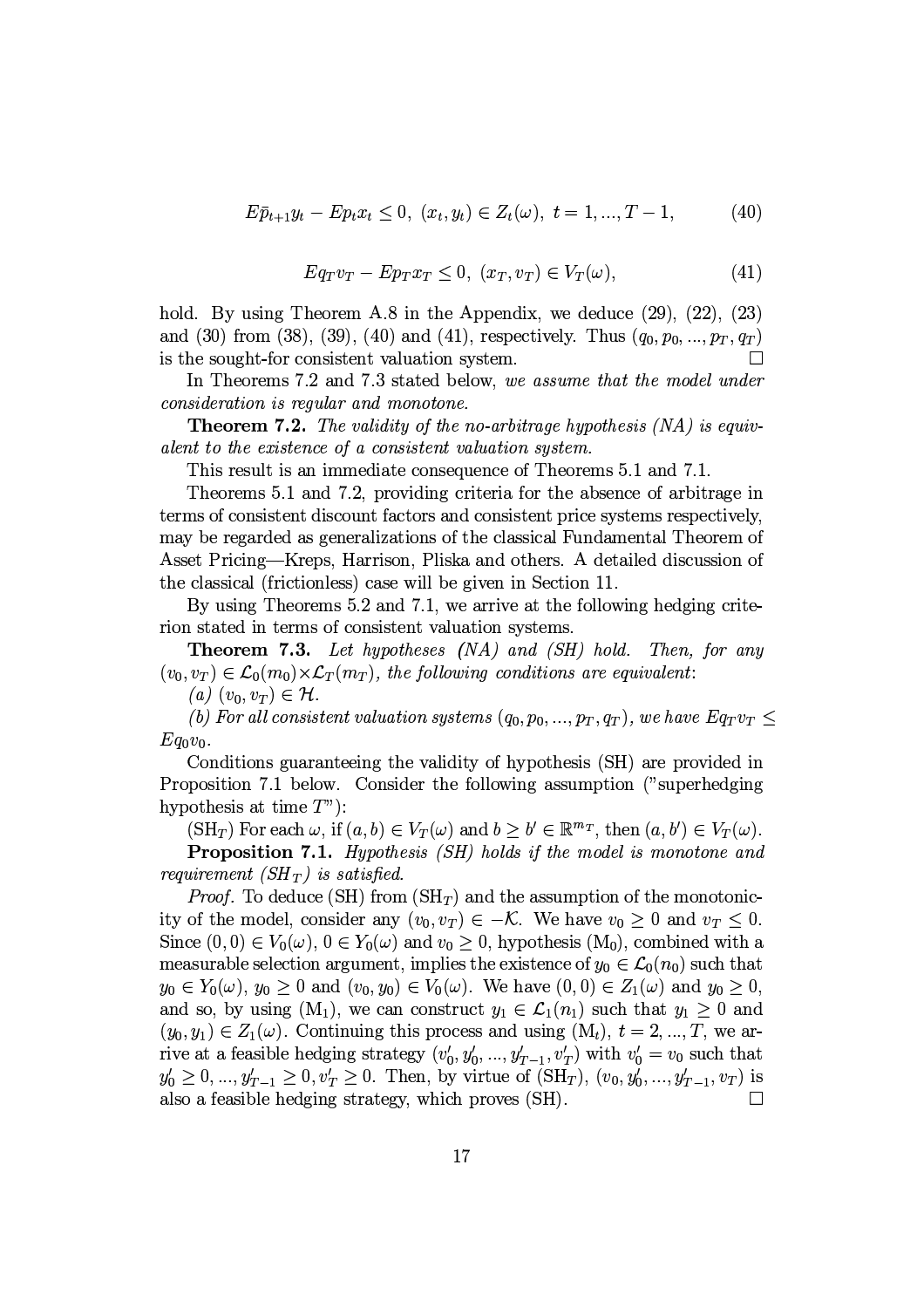In the case when H is a linear space (which is so when all the cones  $Y_0(\omega)$ ,  $Z_t(\omega)$ ,  $V_t(\omega)$  are linear spaces), we obtain the following result.

**Theorem 7.4.** Let hypothesis (NA) hold. Let  $H$  be a linear space. Then, for any  $(v_0, v_T) \in \mathcal{L}_0(m_0) \times \mathcal{L}_T(m_T)$ , the following conditions are equivalent.

(a)  $(v_0, v_T) \in \mathcal{H}$ .

(b) For all consistent valuation systems  $(q_0, p_0, ..., p_T, q_T)$ , we have  $Eq_Tv_T =$  $Eq_0v_0$ .

Theorem 7.4 is a direct consequence of Theorems 5.3 and 7.1.

We conclude this section with a proposition analyzing the question of equivalence of the no-arbitrage hypotheses (NA<sub>0</sub>) and (NA). For each  $t =$  $0, ..., T$ , let us introduce a stronger version,  $(SM_t)$ , of the monotonicity condition  $(M_t)$ . Hypothesis  $(SM_t)$  is stated exactly as  $(M_t)$  with the additional requirement that  $b' \neq b$  when  $a' \neq a$ . If  $(SM_t)$  holds for each  $t = 0, ..., T$ , the model is said to be *strictly monotone*.

Put  $Z_0(\omega) := \{(a, b) : (a, b) \in V_0(\omega), b \in Y_0(\omega)\}\$ and  $Z_T(\omega) := V_T(\omega)$ . From the definition of strict monotonicity of the model, we immediately obtain the following consequence:

(SM) For each  $t, \omega$ , if  $(a, b) \in Z_t(\omega)$ ,  $a' \ge a$  and  $a' \ne a$ , then there exists b' such that  $(a', b') \in Z_t(\omega)$ ,  $b' \geq b$  and  $b' \neq b$ .

It is easily proved by means of induction that condition (SM) implies the following property of the cone  $\mathcal{H}$ .

 $(\text{SM}_{\mathcal{H}})$  If  $(v_0, v_T) \in \mathcal{H}$ ,  $\mathcal{L}_0(m_0) \ni v'_0 \geq v_0$  and  $v'_0 \neq v_0$ , then there exists  $v'_T$  such that  $(v'_0, v'_T) \in \mathcal{H}$ ,  $v'_T \ge v_T$  and  $v'_T \ne v_T$ .

**Proposition 7.2.** Under assumption  $(SM_{\mathcal{H}})$ , hypothesis  $(NA)$  is equivalent to  $(NA_0)$ .

*Proof.* Clearly, (NA) implies (NA<sub>0</sub>). Suppose (NA) does not hold, while (NA<sub>0</sub>) is valid. Then there are  $v_0 \leq 0$  and  $v_T \geq 0$  such that  $(v_0, v_T) \in \mathcal{H}$  and  $(v_0, v_T) \neq 0$ . By virtue of (NA<sub>0</sub>), we have  $v_0 \neq 0$ . Since  $0 \geq v_0$  and  $0 \neq v_0$ , it follows from (SM<sub>H</sub>), that there exists  $v'_T \geq 0$  such that  $(0, v'_T) \in \mathcal{H}$ ,  $v'_T \geq v_T$ and  $v'_T \neq v_T$ . We have  $v'_T \neq 0$  (because otherwise,  $v'_T = v_T = 0$ ), which leads to a contradiction with  $(NA_0)$ .  $\Box$ 

#### 8 Solvency cones and portfolio values

Fix some  $t$   $(1 \le t \le T - 1)$  and assume that  $n_{t-1} = n_t = n$ . Suppose that the cone  $Z_t(\omega)$  involved in the model description (see (2)) is of the form

$$
Z_t(\omega) = \{(a, b) \in \mathbb{R}^n \times \mathbb{R}^n : b - a \in M_t(\omega), b \in Y_t(\omega)\},\tag{42}
$$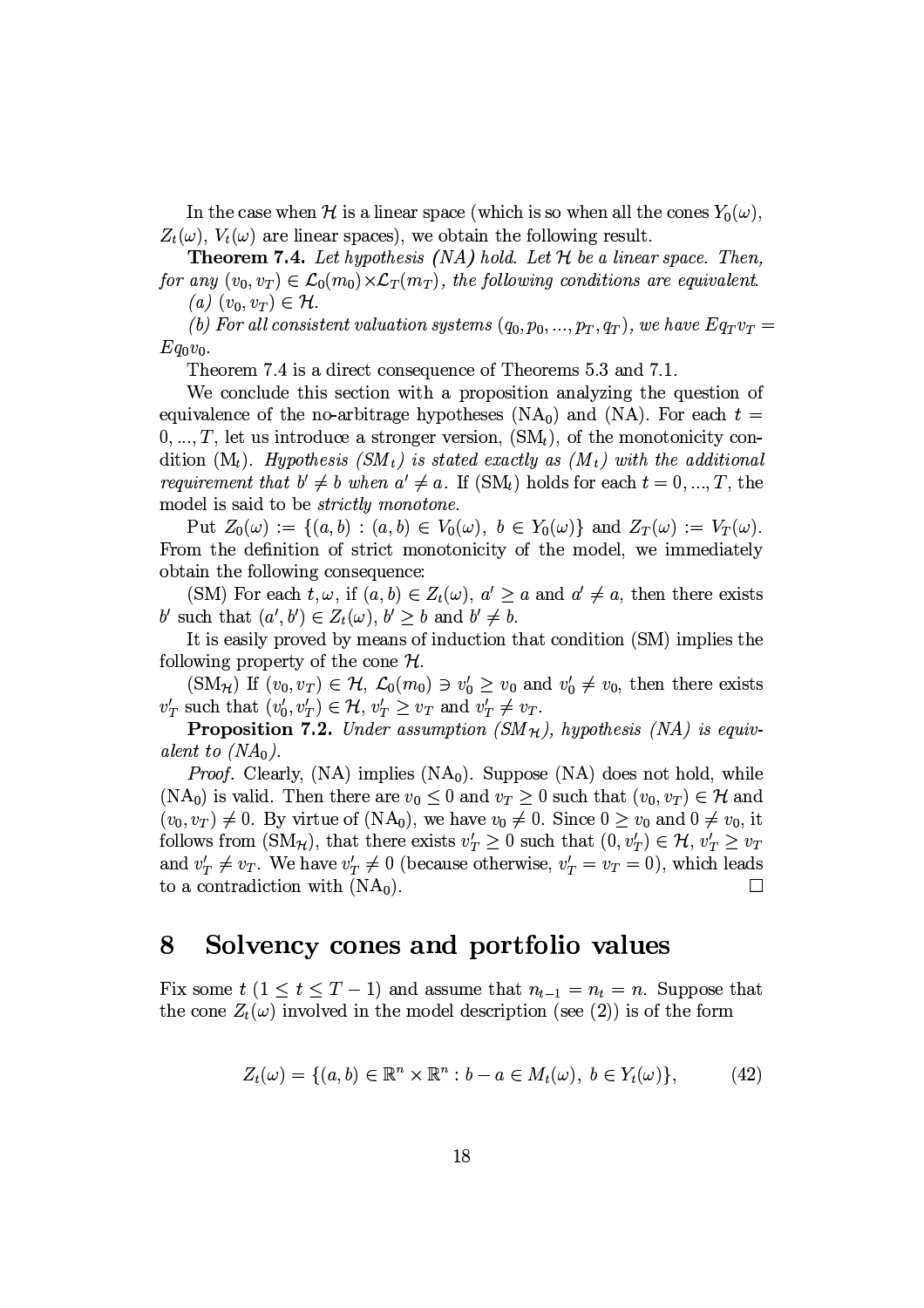$\mathbf{S} = \mathbf{S} = \mathbf{S} = \mathbf{S} = \mathbf{S} = \mathbf{S} = \mathbf{S} = \mathbf{S} = \mathbf{S} = \mathbf{S} = \mathbf{S} = \mathbf{S} = \mathbf{S} = \mathbf{S} = \mathbf{S} = \mathbf{S} = \mathbf{S} = \mathbf{S} = \mathbf{S} = \mathbf{S} = \mathbf{S} = \mathbf{S} = \mathbf{S} = \mathbf{S} = \mathbf{S} = \mathbf{S} = \mathbf{S} = \mathbf{S} = \mathbf{S} = \mathbf{S} = \mathbf{S} = \mathbf$  $\mathcal{F}_t$ -measurably on  $\omega$ . According to (42), one can obtain a portfolio b by  $\begin{array}{ccc} \texttt{1} & \texttt{2} & \texttt{3} & \texttt{4} & \texttt{5} & \texttt{6} & \texttt{7} & \texttt{8} & \texttt{8} & \texttt{7} & \texttt{7} & \texttt{8} & \texttt{7} & \texttt{7} & \texttt{7} & \texttt{7} & \texttt{8} & \texttt{8} & \texttt{8} & \texttt{9} & \texttt{1} & \texttt{1} & \texttt{1} & \texttt{1} & \texttt{1} & \texttt{1} & \texttt{1} & \texttt{1} & \texttt{1} & \texttt{1} & \texttt$ solvency cone  $M_t(\omega)$  (see Kabanov [39] and references therein). The cone ]5@dAGi3!5J./+0%BA!>687>J.-4575,F-\*10%!G45 ^-PR\`\`PU[ZTM7>/8K(-(D7>-,37501MA) each random situation  $\omega$ .

If for all  $t = 1, ..., T - 1$  the cones  $Z_t(\omega)$  are given by formula (42), the rebalancing constraints  $(u_{t-1}(\omega), u_t(\omega)) \in Z_t(\omega)$  (a.s.) involved in the definition of trading strategies, can be decomposed into two parts:  $y_t(\omega)$  –  $u_{t-1}(\omega) \in M_{t}(\omega)$  (a.s.) and  $u_{t}(\omega) \in Y_{t}(\omega)$  (a.s.) The former deals with the difference between two successive portfolios  $u_{\rm s}$  and  $u_{\rm s}$ , The latter impose restrictions on the portfolio  $u_2$  obtained as a result of rebalancing  $u_{k-1}$ 

The structure of consistent price systems in models defined by  $(42)$  can be examined by using the following proposition.

--!- RY =5@dAGi PR\DSPUTL -#
N\$TUL

$$
Z_t^{\times}(\omega) = \{ (c, d) \in \mathbb{R}_+^n \times \mathbb{R}_+^n : -c \in M_t^*(\omega), \ c - d \in Y_t^*(\omega) \}. \tag{43}
$$

*Proof.* We omit t and  $\omega$ . According to the definition of  $Z^{\times}$ , a pair of vectors  $(c, d) \in \mathbb{R}^n \times \mathbb{R}^n$  belongs to  $Z^{\times}$  if and only if  $db \leq ca$  for all diHR@758D)+\*7 8)9dli 0%, )(-\*1;>01, T\*/ lj A)  $b \in Y$ . Consequently, Z consists of pairs  $(a, b)$  of the form  $(a, b) = (b - f, b)$  $\alpha$  and  $\alpha$  is a set of the set of the set of the set of the set of the set of the set of the set of the set of the set of the set of the set of the set of the set of the set of the set of the set of the set of the set only if

$$
db - c(b - f) \leq 0
$$
 for all  $f \in M$  and  $b \in Y$ .

The last inequality is equivalent to the following two conditions:

$$
cf \leq 0, f \in M; (d-c)b \leq 0, b \in Y.
$$

 $T31$  ,  $T11$  ,  $T11$  ,  $T11$  ,  $T11$  ,  $T11$  ,  $T11$  ,  $T11$  ,  $T11$  ,  $T11$  ,  $T11$  ,  $T11$  ,  $T11$  ,  $T11$  ,  $T11$  ,  $T11$  ,  $T11$  ,  $T11$  ,  $T11$  ,  $T11$  ,  $T11$  ,  $T11$  ,  $T11$  ,  $T11$  ,  $T11$  ,  $T11$  ,  $T11$  ,  $T11$  $Y^*$ , respectively.

W-45- t.45-J.-!5017501-K^H%L96C=:701G758=,F-\*1\*%60%2(/+-!5c+/DH

and the second terms of the second terms of the second terms of the second terms of the second terms of the second terms of the second terms of the second terms of the second terms of the second terms of the second terms o # PRLKM[UT- PRL N%\$MT -MT!L,PRNQPRKMLK>Y
^ J`KML,\`PR\`NQTUL,NlVX`PRJ`T\ \`NQT \$MKM["-M\
PY
^ML- KML,["  $if$ 

$$
-p_t \in M_t^*(\omega), \ p_t - E_t p_{t+1} \in Y_t^*(\omega). \tag{44}
$$

Sequences of random vectors  $p_t$  such that  $p_t$  is  $\mathcal{F}_t$ -measurable and  $n_r = E, n_{r+1} \in Y^*(q)$  (as) are called  $Y^*$ -martingales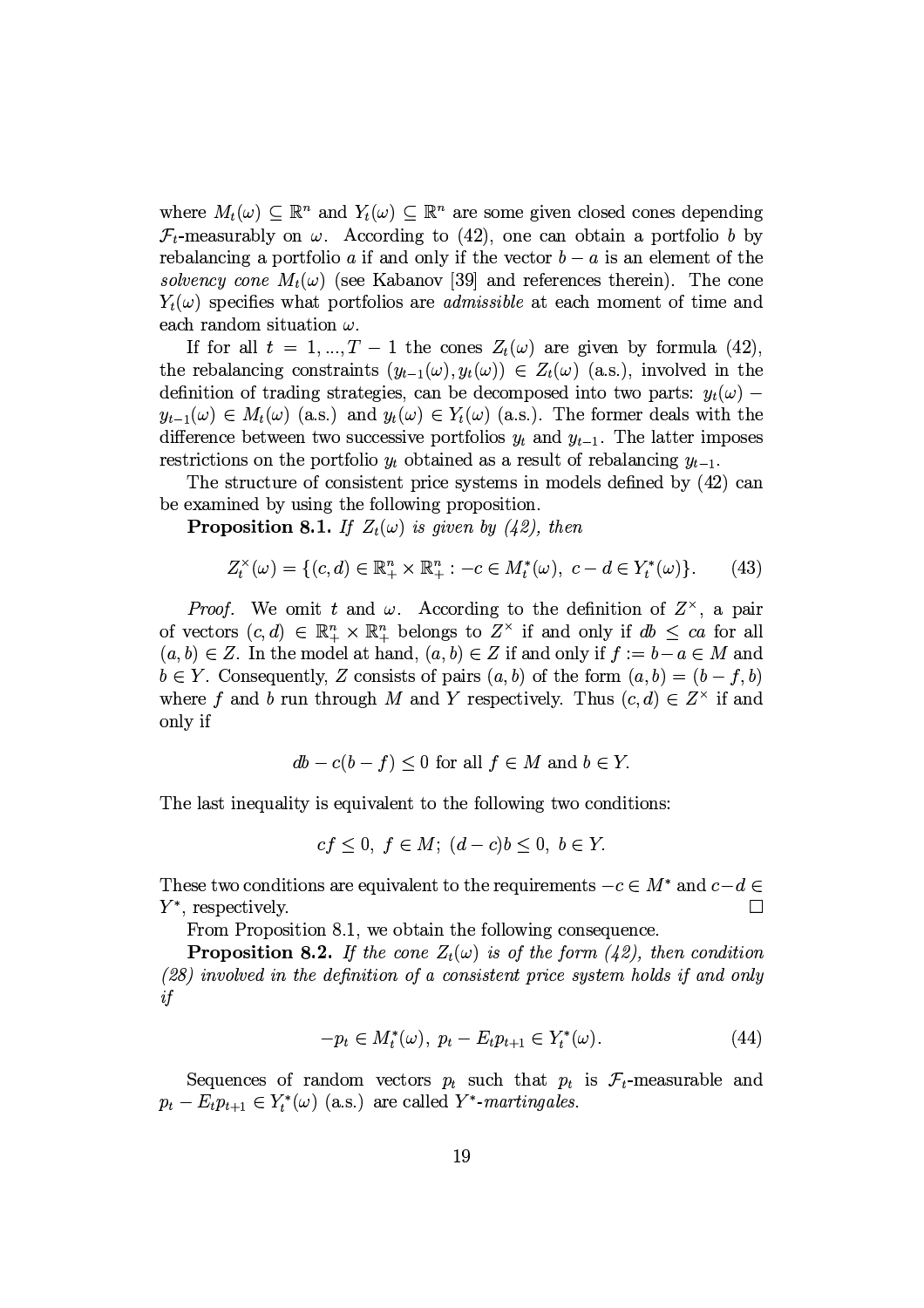The main results about consistent price systems are obtained under the assumption that the model under consideration is regular and monotone. The assumption of regularity is guaranteed if all the cones we deal with are polyhedral. Conditions on  $M_t(\omega)$  and  $Y_t(\omega)$  under which the monotonicity hypothesis  $(M_t)$   $(t = 1, ..., T-1)$  holds are provided in the following proposition.

--!- <sup>H</sup> TN%N\$T J`KML,T <sup>5</sup> dAGi `T -MT !LOT - -#&% \$TUL:N%\$MT\$  $N$  is a sympath of  $\mathbb{R}^n$  and  $\mathbb{R}^n$  and  $\mathbb{R}^n$  and  $\mathbb{R}^n$  and  $\mathbb{R}^n$  and  $\mathbb{R}^n$  and  $\mathbb{R}^n$  and  $\mathbb{R}^n$  and  $\mathbb{R}^n$  and  $\mathbb{R}^n$  and  $\mathbb{R}^n$  and  $\mathbb{R}^n$  and  $\mathbb{R}^n$  and  $\mathbb{R$ \`^MNQPR\%!T-

(a)  $M_{\alpha}(\omega) \supset \mathbb{R}^n$  for all  $\omega$ .

(b)  $Y_{\cdot}(\omega) \supset \mathbb{R}^n$  for all  $\omega$ 

 $\mathcal{S}$  is a set of the set of the contract of the pair  $\mathcal{S}$  and  $\mathcal{S}$  are the contract of the contract of the contract of the contract of the contract of the contract of the contract of the contract of the contra non-zero vector  $c \in \mathbb{R}^n$  there is  $\kappa > 0$  for which  $(\kappa, 0, \ldots, 0) = c \in M_{\kappa}(\omega)$ 

 $\mathbb{R}^n$  . And  $\mathbb{R}^n$  is a straight the straight of  $\mathbb{R}^n$  $\sim$  km  $\sim$  km  $\sim$  km  $\sim$  km  $\sim$  km  $\sim$  km  $\sim$  km  $\sim$  km  $\sim$  km  $\sim$  km  $\sim$  km  $\sim$  km  $\sim$  km  $\sim$  km  $\sim$  km  $\sim$  km  $\sim$  km  $\sim$  km  $\sim$  km  $\sim$  km  $\sim$  km  $\sim$  km  $\sim$  km  $\sim$  km  $\sim$  km  $\sim$  km  $\sim$  km  $\sim$ 

Condition (a) means that the solvency constraints do not restrict short sales of any asset; such restrictions, if any, are imposed only by the portfolio )(0%!!50%:01\*10%7@;Q/!575401D75!G!JA+/01B+)p:D;Q758M/+-+! <sup>5</sup> dAGi5H ~/+/+-45)012Z75VdF:i59 all portfolios with non-negative positions are admissible. We will typically 0%D75+45J457758GB45!57JA-!0%7501- - ,>(J.-4575,F-\*101jd- (\*(+(+ CDi!758MdF)01!5/+-D75+)i amount of cash in the bank account. Condition  $(c)$  states that any positive . A set of the state  $\Lambda$  th and the state  $\Lambda$  th and the state  $\Lambda$ non-negative positions can be exchanged to some strictly positive amount of cash.

*Proof of Proposition 8.3.* We will fix t and  $\omega$  and omit these symbols in ,F-45>\*@!-H\_!501)4GD;jdi  !5/8K7587 <9 ) / HIGE4501,F;  $(M_t)$  we have to show that  $(a',b') \in Z$  for some  $b' \geq b$ . To check  $(SM_t)$ , we +)M))A0%7501-\*1\*1;7587 / H3q;(758)+B01750%(,96C85E j A)  $b \in Y$ .

walista si samu lish maso si isa isa M by virtue of  $(a)$ .

RS,3dF:i0%!3E\*10%)9D)+B O/ Zdhj i5HI38+ 01GE01+6Q,CdF:i3)G6C a dia 13.000 mponing 20.000 mponing 20.000 mponing 20.000 mponing 20.000 mponing 20.000 mponing 20.000 mponing

Let (c) hold Put  $e_1 = (1 \ 0 \ 0)$  and consider that number  $\kappa > 0$  for which  $se_i = (a' - a) \in M$  This number exists because  $a' = a > 0$  and  $g' = g \neq 0$  Define  $h' = h + \kappa e$ . Then  $h' \in V$  because  $h \in V$  and  $\kappa e \in V$ Furthermore,  $b' \geq b$  and  $b' \neq b$ . Finally,  $b' - a' \in M$  because

$$
b' - a' = b + \kappa e_i - a' = (b - a) + \kappa e_i - (a' - a) \in M.
$$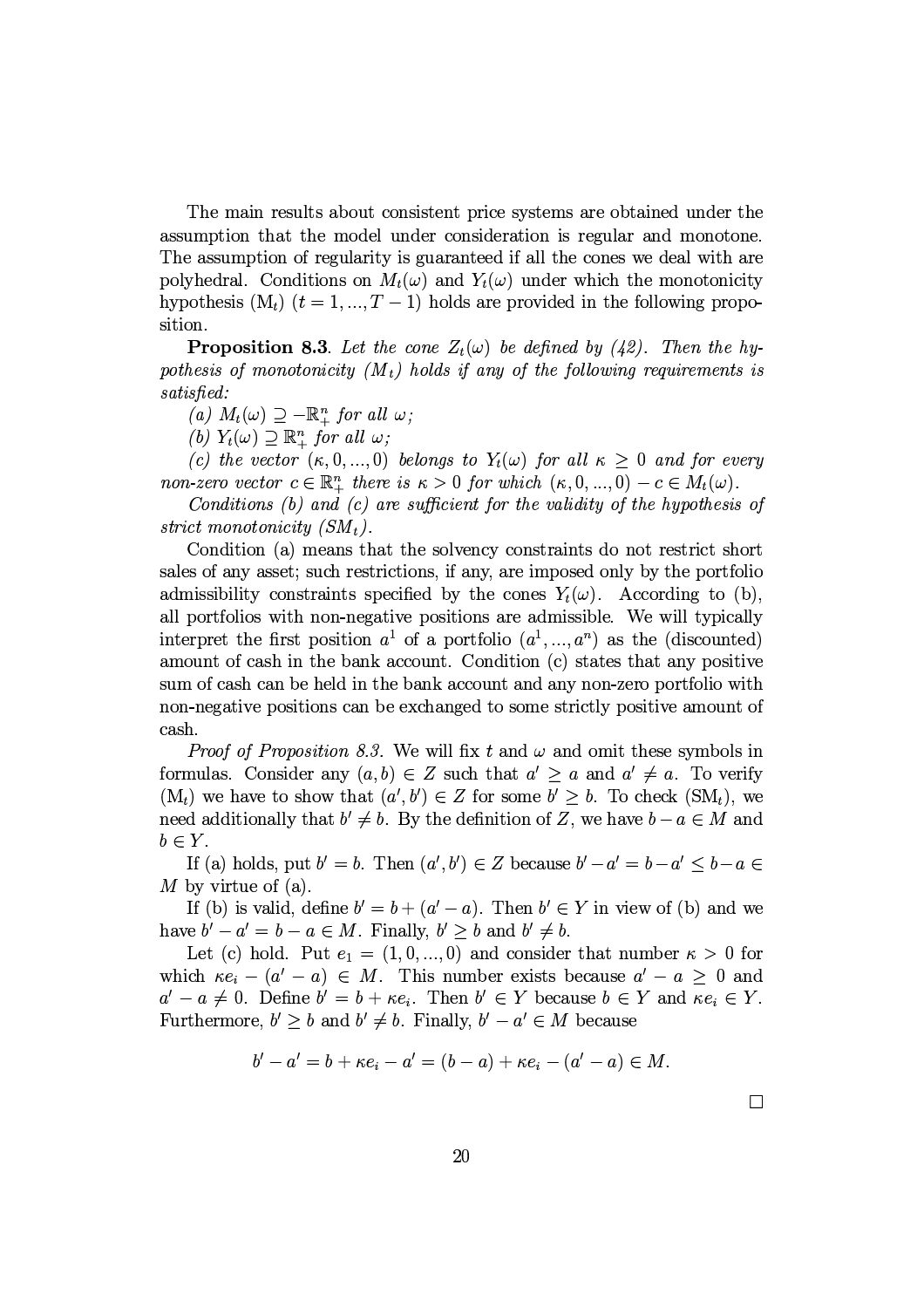Suppose the sets  $V_t(\omega)$ ,  $t = 0, T$ , are defined by

$$
V_0(\omega) := \{ (a, b) \in \mathbb{R}^1 \times \mathbb{R}^n : a \ge W_0(\omega, b) \},\tag{45}
$$

$$
V_T(\omega) := \{ (a, b) \in \mathbb{R}^n \times \mathbb{R}^1 : W_T(\omega, a) \ge b \},
$$
 (46)

where the functions  $W_0$ :  $\Omega \times \mathbb{R}^{n_0} \to \mathbb{R}^1$  and  $W_T$ :  $\Omega \times \mathbb{R}^{n_{T-1}} \to \mathbb{R}^1$  satisfy the following conditions:

(W1) if  $c' \geq c$ , then  $W_t(\omega, c') \geq W_t(\omega, c)$ ;

(W2) the functions  $W_0(\omega, \cdot)$  and  $-W_T(\omega, \cdot)$  are convex and positively homogeneous;

(W3)  $W_t(\omega, b)$  is  $\mathcal{F}_t$ -measurable with respect to  $\omega$   $(t = 0, T)$ .

Here  $W_0(\omega, b)$  is the *acquisition value* of the portfolio b, while  $W_T(\omega, b)$  is its *liquidation value.* According to (45), an initial endowment  $v_0$  allows the construction of an initial portfolio  $y_0$  if and only if  $v_0 \geq W_0(\omega, y_0)$ . By virtue of (46), a terminal portfolio  $y_{T-1}$  is sufficient for hedging a contingent claim  $v_T$  if and only if  $W_T(\omega, y_{T-1}) \ge v_T$ .

If condition (W1) is satisfied, the function  $W_t(\omega, \cdot)$  is called *monotone*. It is called *strictly monotone* if  $W_t(\omega, c') > W_t(\omega, c)$  when  $c' \geq c$  and  $c' \neq c$ . In the following proposition, assumptions  $(W1) - (W3)$  are supposed to hold.

**Proposition 8.4.** (a) The sets (45) and (46) are cones satisfying the following condition:

(V) If  $(a,b) \in V_t(\omega)$ ,  $a' \ge a$  and  $b \ge b'$ , then  $(a',b') \in V_t(\omega)$   $(t = 0,T)$ .

(b) Condition (V) implies the validity of hypotheses  $(M_0)$  and  $(M_T)$ .

(c) If the function  $W_T(\omega, \cdot)$  is strictly monotone, then  $(SM_T)$  holds.

(d) If  $Y_0(\omega)$  contains  $(\kappa,0,...,0)$  for each  $\kappa > 0$ , then hypothesis  $(SM_0)$ is valid.

*Proof.* We focus on the last assertion; all the others are straightforward. Since the function  $W_0(\omega, \cdot)$  is convex on  $\mathbb{R}^n$ , it is continuous. Therefore if  $a' >$  $a \geq W_0(\omega, c)$  and  $c \geq b$ , then  $b' := b + \kappa e_1 \in Y_0(\omega)$  and  $a' > W_0(\omega, b + \kappa e_1)$ for all  $\kappa > 0$  small enough, which yields (SM<sub>0</sub>).

**Proposition 8.5.** The cone  $V_0^{\times}(\omega)$  consists of those  $(c, d) \in \mathbb{R}_+^n \times \mathbb{R}_+^1$ for which

$$
cW_0(\omega, b) \ge db, \ b \in \mathbb{R}^n. \tag{47}
$$

Elements of the cone  $V_T^{\times}(\omega)$  are pairs  $(c,d) \in \mathbb{R}_+^1 \times \mathbb{R}_+^n$  satisfying

$$
ca \ge dW_T(\omega, a), \ a \in \mathbb{R}^n. \tag{48}
$$

*Proof.* Straightforward.

 $\Box$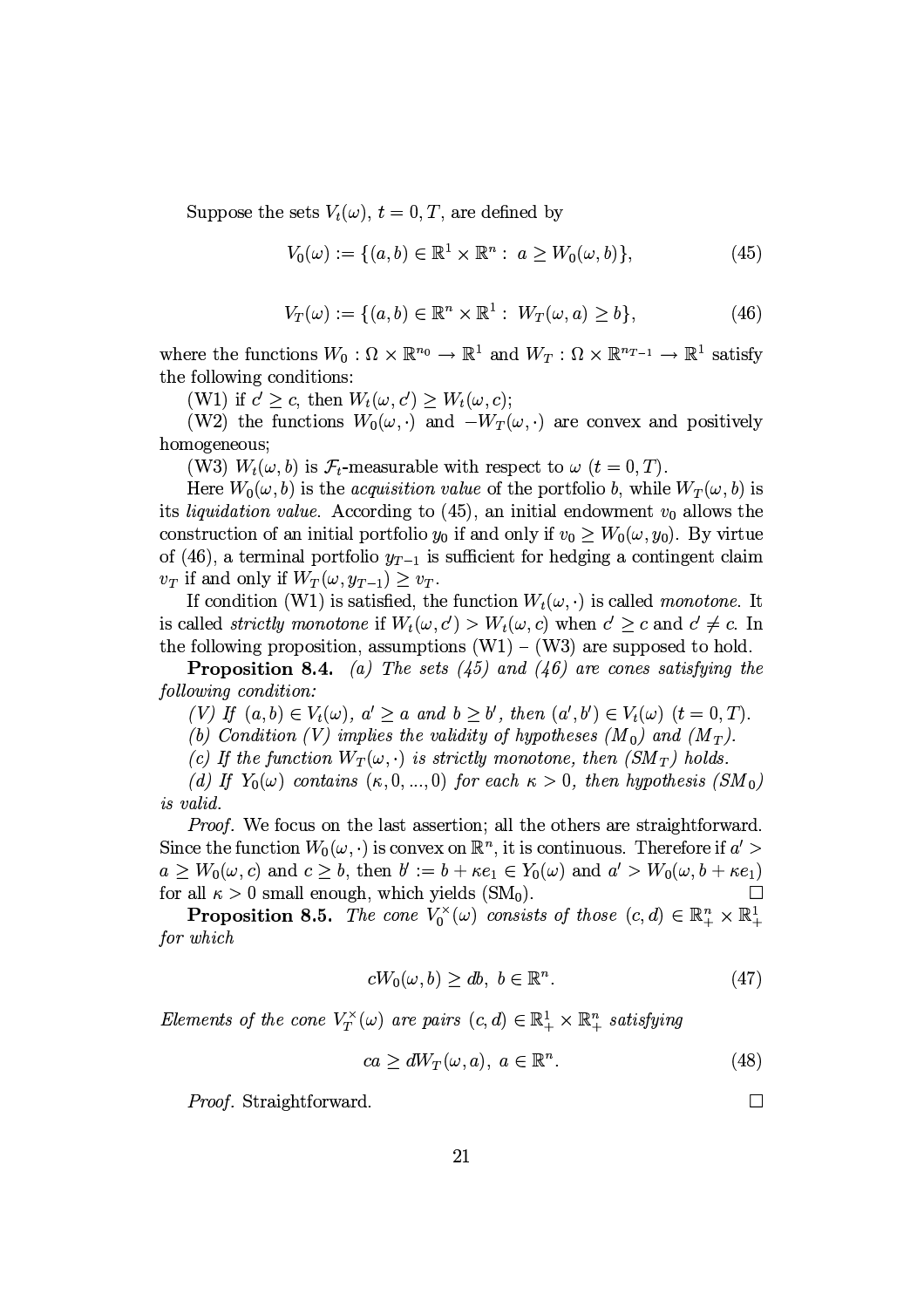### A model with proportional transaction costs 9 and portfolio constraints

In the remainder of the paper, we will consider several specific models which can be included in the general framework we have developed. All the models we are going to examine are defined in terms of polyhedral cones, hence they are regular. We will be interested in the characterization of consistent valuation systems and in hedging criteria stated in terms of them. Recall that the existence of consistent valuation systems is equivalent to the no arbitrage hypothesis (NA). When analyzing hedging criteria, we will assume that (NA) holds.

The material of this section is based, in particular, on the work of Jouini and Kallal [35, 36] and Pham and Touzi [49].

Suppose that, for each  $t = 0, ..., T$ , we are given a vector  $S_t(\omega)$  =  $(S_t^1(\omega),...,S_t^n(\omega))>0$  specifying the market prices of *n* assets  $i=1,2,...,n$ at date t. Assume that  $m_0 = m_T = 1$ , so that initial endowments and contingent claims are measured in terms of cash. Fix some  $\mathcal{F}_t$ -measurable random variables  $\alpha_t^i(\omega) \geq 0$  and  $1 > \beta_t^i(\omega) \geq 0$  – transaction cost rates  $(t = 0, ..., T,$  $i=1,...,n$ ). By selling one unit of asset i at time t, one gets  $(1-\beta_i^i)S_t^i$ , and in order to buy one unit of asset *i*, one has to pay  $(1 + \alpha_t^i) S_t^i$ . For any vector  $a = (a^1, ..., a^n) \in \mathbb{R}^n$  and any  $i = 1, 2, ..., n$ , define

$$
\tau_t^i(\omega, a) := (1 + \alpha_t^i(\omega))a_+^i + (1 - \beta_t^i(\omega))a_-^i,
$$
\n(49)

where  $a^i_+ := \max\{a^i, 0\}$  and  $a^i_- := \min\{a^i, 0\}$ . The functions  $\tau^i_t(\omega, a)$  are convex and positively homogeneous in a. Consider the mapping  $\tau_t^i(\omega, \cdot)$ :  $\mathbb{R}^n \to \mathbb{R}^n$  acting by the formula

$$
\tau_t(\omega, a) := (\tau_t^1(\omega, a), \dots, \tau_t^n(\omega, a)). \tag{50}
$$

For each  $t = 0, 1, ..., T - 1$ , let  $Y_t(\omega)$  be a polyhedral cone depending  $\mathcal{F}_t$ -measurably on  $\omega$ . Let  $Y_0(\omega)$  specify constraints on initial portfolios and put

$$
Z_t(\omega) := \{(a, b) \in \mathbb{R}^n \times \mathbb{R}^n : S_t(\omega)\tau_t(\omega, b - a) \le 0, b \in Y_t(\omega)\}
$$
(51)

$$
(t=1,\ldots,T-1),
$$

$$
V_0(\omega) := \{ (a, b) \in \mathbb{R}^1 \times \mathbb{R}^n : a \ge S_0(\omega) \tau_0(\omega, b) \},
$$
\n
$$
(52)
$$

$$
V_T(\omega) := \{ (a, b) \in \mathbb{R}^n \times \mathbb{R}^1 : -S_T(\omega) \tau_T(\omega, -a) \ge b \}. \tag{53}
$$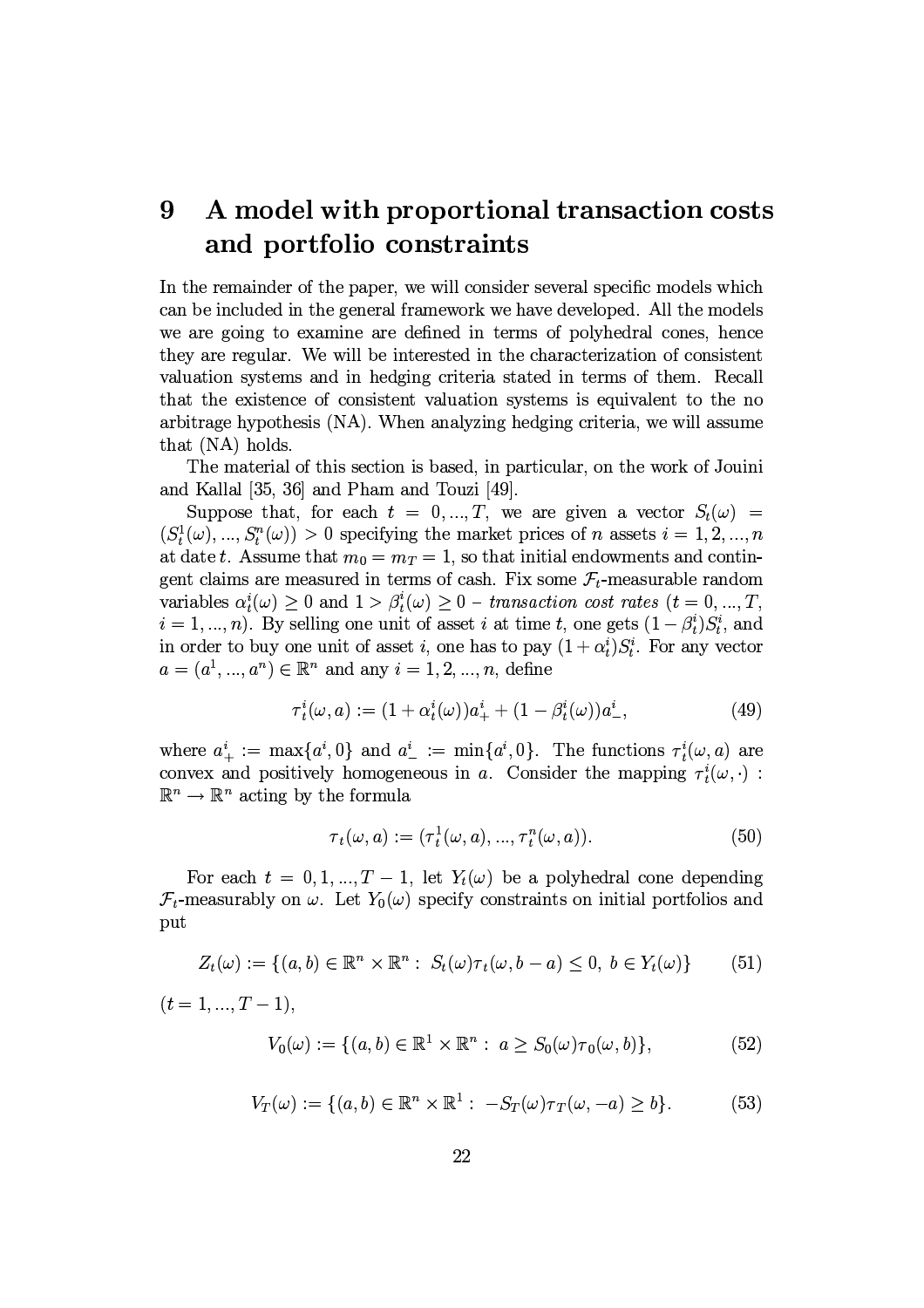The inequality  $S_t \tau_t(b-a) \leq 0$  in involved in (51) can be written

$$
\sum_{i=1}^n (1+\alpha_t^i) S_t^i (b^i - a^i)_+ \leq - \sum_{i=1}^n (1-\beta_t^i) S_t^i (b^i - a^i)_-\ .
$$

This relation expresses the *self-financing condition*: assets are purchased only at the expense of sales of other assets. In order to construct a portfolio  $b$  at time 0, one needs the amount

$$
S_0 \tau_0(b) = \sum_{i=1}^n (1 + \alpha_0^i) S_0^i(b^i)_+ + \sum_{i=1}^n (1 - \beta_0^i) S_0^i(b^i)_-,
$$

and when liquidating a portfolio  $a$  at time  $T$ , one gets

$$
-S_T \tau_T(-a) = -\sum_{i=1}^n (1 + \alpha_T^i) S_T^i(-a^i)_{+} - \sum_{i=1}^n (1 - \beta_T^i) S_T^i(-a^i)_{-} =
$$

$$
\sum_{i=1}^n (1 + \alpha_T^i) S_T^i(a^i)_{-} + \sum_{i=1}^n (1 - \beta_T^i) S_T^i(a^i)_{+}.
$$

This motivates the definitions of the cones  $V_0$  and  $V_T$  in (52) and (53).

Define  $B_t := S_t^1$  and assume that  $B_0 = 1$  and  $B_t(\omega) > 0$  for all t and  $\omega$ . Suppose that the following condition is fulfilled.

(B) The vector  $(\kappa, 0, ..., 0)$  belongs to the cone  $Y_t(\omega)$  for all  $\kappa > 0$  and  $\omega \in \Omega$ .

This assumption means that the bank account can contain any positive amount of cash. It follows from (B) and from the strict monotonicity of the function  $-S_T(\omega)\tau_T(-a)$  that the model under consideration is strictly monotone—see Proposition 8.3, (c) and Proposition 8.4, (c) and (d). The property of strict monotonicity implies the equivalence of the no arbitrage hypotheses (NA) and (NA<sub>0</sub>) (see Proposition 7.2). Condition (SH<sub>T</sub>), following from (53), implies the validity of hypothesis (SH) (see Proposition 7.1). The model is regular, since all the cones involved in its description are polyhedral. Thus, by virtue of Theorem 7.2, the absence of arbitrage opportunities in the model at hand is equivalent to the existence of consistent valuation systems, and the hedging criterion stated in Theorem 7.3 is valid.

Let  $(\lambda_0, ..., \lambda_T)$  be a sequence of strictly positive scalar-valued random variables such that  $\lambda_t$  is  $\mathcal{F}_t$ -measurable  $(t = 0, ..., T)$ . We say that  $\lambda_0, ..., \lambda_T$  is a chain of consistent discount factors if there exists a  $Y^*$ -martingale  $p_0, ..., p_T$ satisfying

$$
\lambda_t S_t^i (1 - \beta_t^i) \le p_t^i \le \lambda_t S_t^i (1 + \alpha_t^i), \ t = 0, ..., T. \tag{54}
$$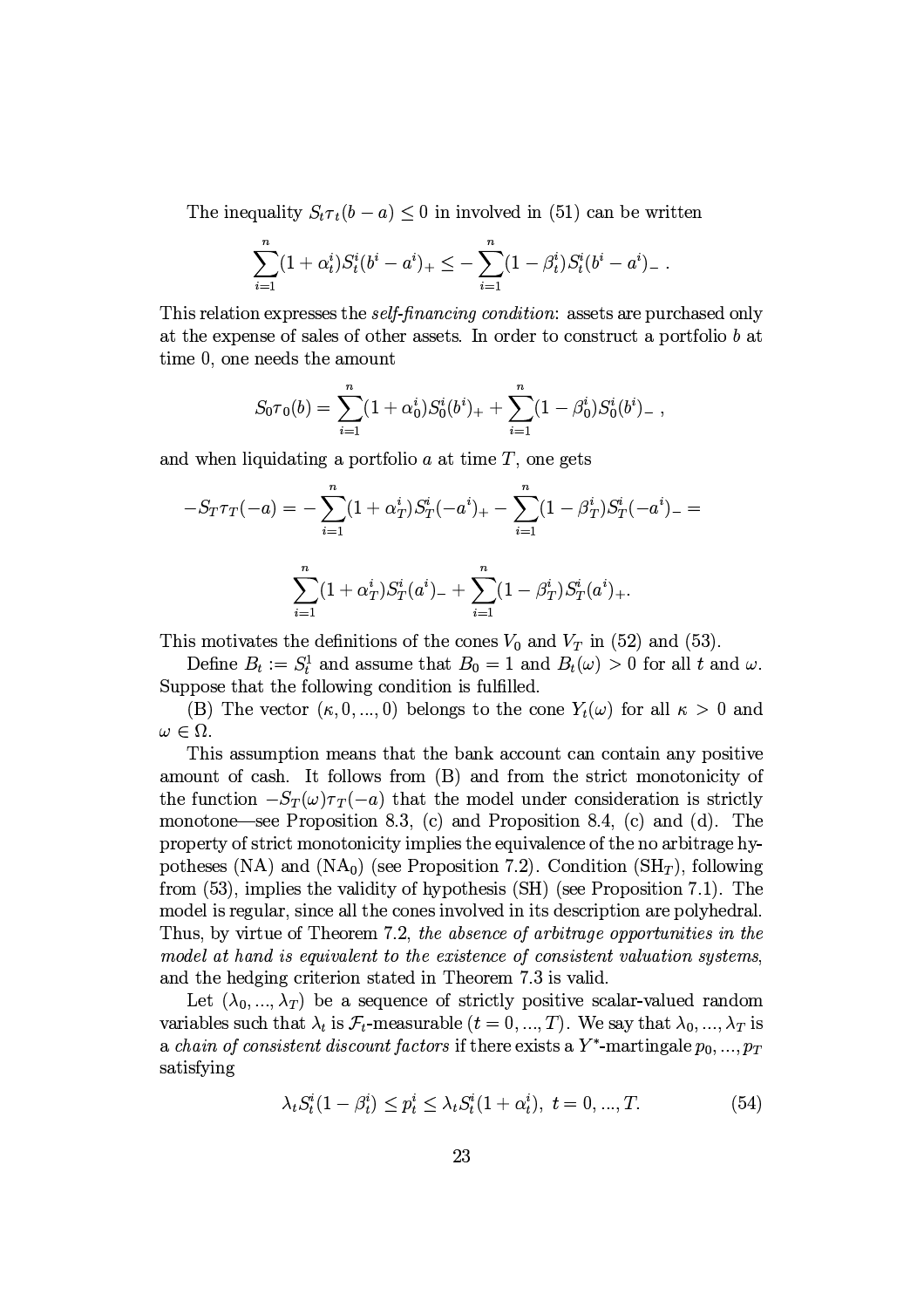Recall that  $Y^*$ -martingales satisfy by definition the condition  $n_t - E_t n_{t+1} \in$  $Y_t^*(\omega)$  (a.s.).

**Theorem 9.1.** The following assertions are equivalent.

(a) A sequence  $(q_0, p_0, ..., p_T, q_T)$  is a consistent valuation system in the man and the second contract of the second contract of the second contract of the second contract of the second of the second contract of the second contract of the second contract of the second contract of the second contr

 $\mathcal{N}$  is the model model in the matrix of the model in the model is model in the model in the model in the model in the model in the model in the model in the model in the model in the model in the model in the model i  $q_0 \equiv \lambda_0$  are  $\lambda_T$  and the sequence  $p_0, p_1, \ldots, p_T$  is a  $Y^*$ -martinaale satisfying -#&%

*Proof.* By using Propositions 8.1, 8.2, 8.5 and the definitions of the cones  $Y_0, Z_t, V_t$  in the model under consideration, we obtain that a sequence  $(q_0, p_0, \ldots, p_T, q_T)$  is a consistent valuation system if and only if  $q_t > 0$ ,  $t =$  $0, T,$ 

$$
q_0 S_0 \tau_0(b) \ge p_0 b, \ b \in \mathbb{R}^n, \tag{55}
$$

$$
p_0 - \bar{p}_1 \in Y_0^*,\tag{56}
$$

$$
S_t \tau_t(b) \le 0 \implies p_t b \le 0, \ t = 1, ..., T - 1,
$$
\n(57)

$$
p_t - E_t p_{t+1} \in Y_t^*, \ t = 1, 2, ..., T - 1,\tag{58}
$$

$$
p_T a \ge -q_T S_T \tau_T(-a), \ a \in \mathbb{R}^n. \tag{59}
$$

Condition  $(57)$  holds if and only if

$$
l_t S_t^i (1 - \beta_t^i) \le p_t^i \le l_t S_t^i (1 + \alpha_t^i), \ i = 1, ..., n,
$$
\n(60)

for some real-valued  $\mathcal{F}_t$ -measurable functions  $l_t = l_t(\omega) \geq 0$ . To show this, let us fix  $\omega \in \Omega$  and omit it in the notation. Consider the following optimization J45-:\*1TCwD0%(0%k+ I5 E-+4 eBDC!5:xF+/7#75\_j 55@di<9 PAH>t45-JA+457@;Kd5O-[i D!7587 4/ZP01! !5-\*1750%>75#75801!J45-:\*1HCq;=ED0%4575C,758=sC8AX-I/Y-+4 75845 dF!5+I38+-45+ ~H%\$301758 ~JJA+)01w.i597580%!=!5!5+45750%8-\*1)!C0%,C)-\*1; 0%,758+45=+w01!575! <sup>+</sup><sup>5</sup> / <sup>+</sup><sup>5</sup> dAGi29 P!5A/8G7587

$$
p_t b - l_t S_t \tau_t(b) \le 0 \text{ for all } b \in \mathbb{R}^n. \tag{61}
$$

 $\alpha$  is the finite of  $\alpha$  and  $\alpha$  is the  $\alpha$  in  $\alpha$  in  $\alpha$  in  $\alpha$  in  $\alpha$  in  $\alpha$  in  $\alpha$  in  $\alpha$  in  $\alpha$  in  $\alpha$  in  $\alpha$  in  $\alpha$  in  $\alpha$  in  $\alpha$  in  $\alpha$  in  $\alpha$  in  $\alpha$  in  $\alpha$  in  $\alpha$  in  $\alpha$  in  $\alpha$  in  $\alpha$  in  $\$  $\mathcal{O}$   $\mathcal{O}$   $\mathcal{O}$   $\mathcal{O}$   $\mathcal{O}$   $\mathcal{O}$   $\mathcal{O}$   $\mathcal{O}$   $\mathcal{O}$   $\mathcal{O}$   $\mathcal{O}$   $\mathcal{O}$   $\mathcal{O}$   $\mathcal{O}$   $\mathcal{O}$   $\mathcal{O}$   $\mathcal{O}$   $\mathcal{O}$   $\mathcal{O}$   $\mathcal{O}$   $\mathcal{O}$   $\mathcal{O}$   $\mathcal{O}$   $\mathcal{O}$   $\mathcal{$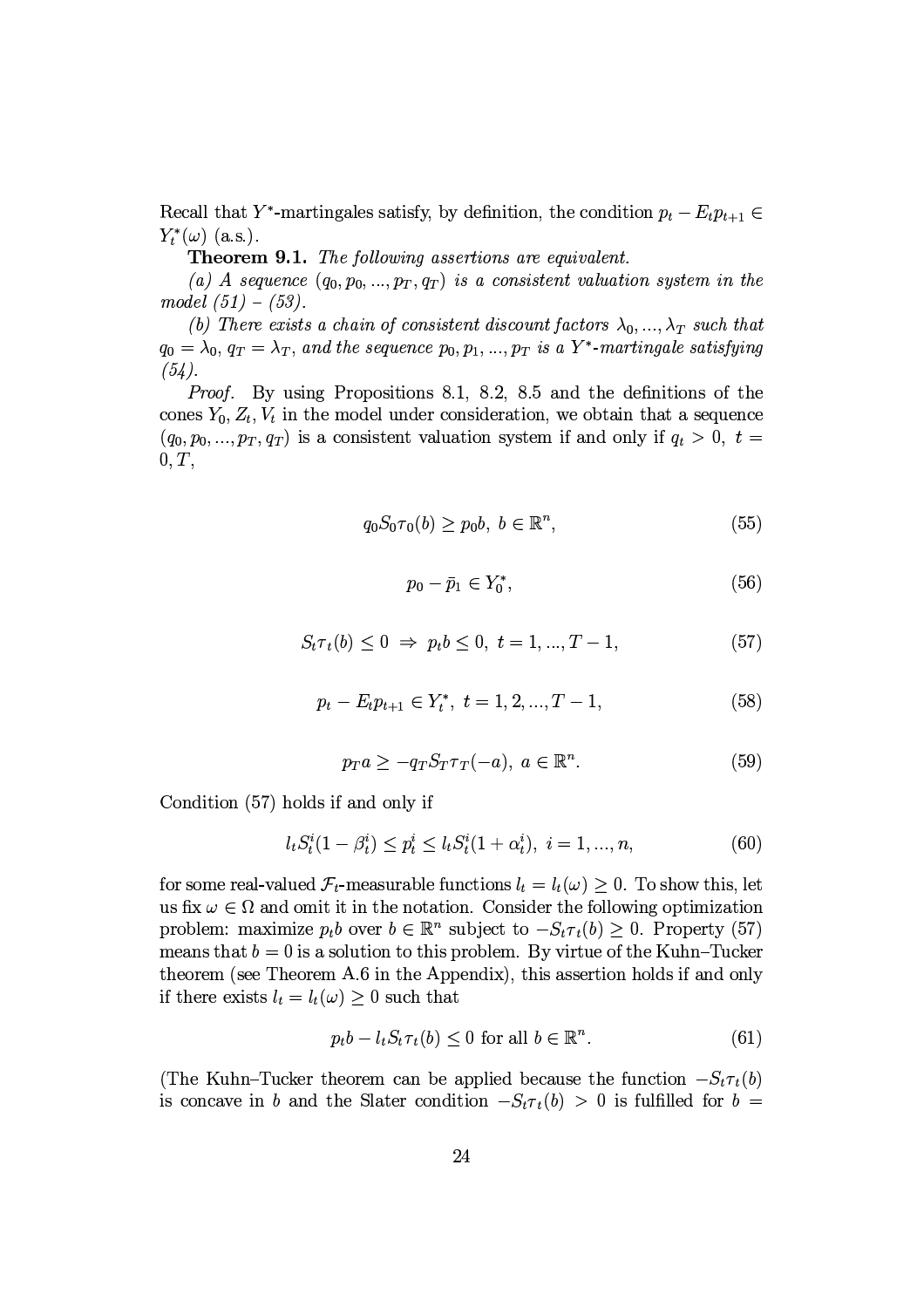$(-1, 0, 0, ..., 0)$ .) Since  $S_t \tau_t(b) = \sum_{i=1}^n S_t^i \tau_t^i(b)$ , inequality (61) is valid if and only if the analogous "coordinatewise" inequality

$$
p_t^i r - l_t S_t^i \tau_t^i(r) \le 0, \ i = 1, ..., n, \ r \in \mathbb{R}^1,
$$
\n(62)

is valid. We observe that, for  $r < 0$ , (62) is equivalent to the first inequality in (60), and for  $r > 0$ , (62) is equivalent to the second inequality in (60). We have constructed the desired  $l_t$  with properties (60) for each  $\omega$ . It remains to choose  $l_t = l_t(\omega)$  in an  $\mathcal{F}_t$ -measurable way (see Theorem A.7).

We note that relations (55) and (59) hold if and only if, for  $t = 0, T$ , we have

$$
q_t S_t^i (1 - \beta_t^i) \le p_t^i \le q_t S_t^i (1 + \alpha_t^i), \ i = 1, ..., n, \ t = 0, T. \tag{63}
$$

This follows from the fact that (61) is equivalent to (60) (put  $l_t = q_t, t = 0, T$ ).

 $(a) \Rightarrow (b)$  Suppose  $(q_0, p_0, ..., p_T, q_T)$  is a consistent valuation system. Consider the functions  $l_t$  in (60) and define  $\lambda_t = l_t$ ,  $t = 1, 2, ..., T-1$ ,  $\lambda_t = q_t$ ,  $t =$ 0, T. Then, as we have shown above,  $p_0, ..., p_T$  is a Y<sup>\*</sup>-martingale satisfying (54). By virtue of assumption (B),  $p_t^1$  is a supermartingale, and so  $p_t^1 > 0$  because  $p_T^1 \ge q_T S_T^1(1-\beta_T^1) > 0$ . Consequently,  $\lambda_t > 0$  since  $p_t^1 \le \lambda_t S_T^1(1+\alpha_t^1)$ . Thus  $\lambda_0, ..., \lambda_T$  is a chain of consistent discount factors.

 $(b) \Rightarrow (a)$  We have  $q_t = \lambda_t > 0$ ,  $t = 0, T$ . Since  $p_0, ..., p_T$  is a Y<sup>\*</sup>martingale, conditions  $(56)$  and  $(58)$  hold. As we have seen, relations  $(54)$ imply (55), (57) and (59). Consequently,  $(q_0, p_0, ..., p_T, q_T)$  is a consistent valuation system.  $\Box$ 

From Theorems 9.1 and 5.2, we obtain the following result.

**Theorem 9.2.** In the model at hand, an initial endowment  $v_0$  allows the hedging of a contingent claim  $v_T$  if and only if  $E\lambda_0v_0 \geq E\lambda_Tv_T$  for all *chains of consistent discount factors*  $\lambda_0, ..., \lambda_T$ .

Let us introduce the following assumptions (expressing the notion of an "ideal bank account"):

(IB) The vector  $(\kappa, 0, ..., 0)$  belongs to the cone  $Y_t(\omega)$  for all  $\kappa \in (-\infty, +\infty)$ and  $\omega \in \Omega$ .

(IB<sub>1</sub>) We have  $\alpha_t^1 = \beta_t^1 = 0$ .

According to  $(IB)$  and  $(IB<sub>1</sub>)$ , the bank account can be used for both lending and borrowing—with the same interest rate and without transaction costs.

Consider the *discounted asset prices*  $S_t^i/B_t$   $(i = 1, ..., n, t = 0, ..., T)$ . Let us call a real-valued random variable  $\lambda(\omega) > 0$  a consistent density if  $E\lambda = 1$ and there exists a sequence of random vectors  $f_0, ..., f_T$  such that

$$
\frac{S_t^i}{B_t}(1 - \beta_t^i) \le f_t^i \le \frac{S_t^i}{B_t}(1 + \alpha_t^i), \ t = 0, ..., T,
$$
\n(64)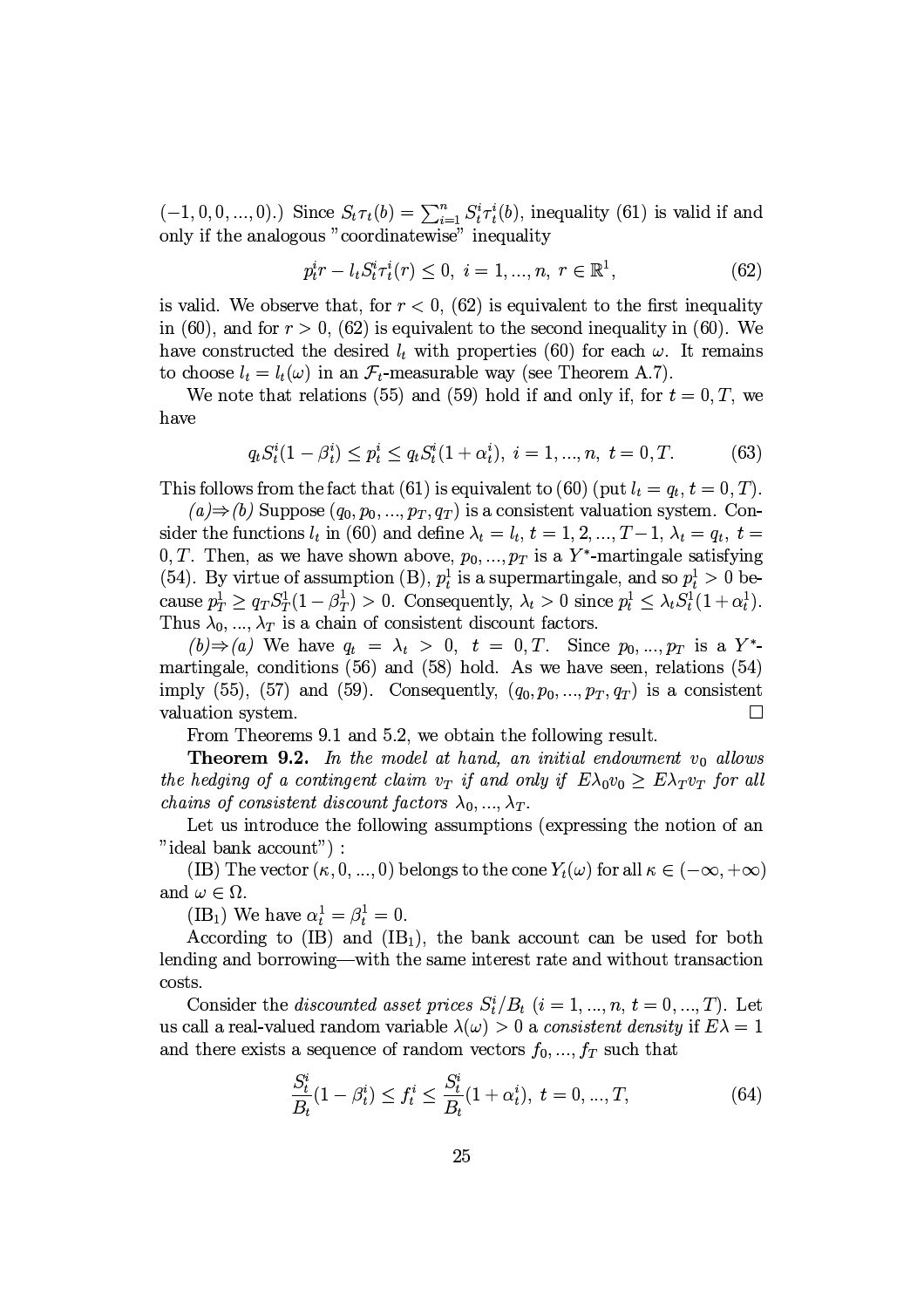$\blacksquare$  ) and the contract of the contract of the contract of the contract of the contract of the contract of the contract of the contract of the contract of the contract of the contract of the contract of the contract of measure  $P^{\lambda}(d\omega) = \lambda(\omega)P(d\omega)$  equivalent to P with density  $\lambda(\omega)$  (equivalent  $consistent$  measure).

 $\blacksquare$  . It is the set of the set of the set of the set of the set of the set of the set of the set of the set of the set of the set of the set of the set of the set of the set of the set of the set of the set of the set ables such that  $\lambda_t$  is  $\mathcal{F}_t$ -measurable. Under assumptions (IB) and (IB,) the  $following\;assertions\;are\;equivalent:$ 

 $\ell$  ) amplies the state of the state  $\ell$  -control  $\ell$  and  $\ell$  and  $\ell$  and  $\ell$  -control  $\ell$  -control  $\ell$ 

 $\mathcal{M}$  is a small-on-dependent point probability of  $\mathcal{M}$  and  $\mathcal{M}$  are dependent point  $\mathcal{M}$ 

$$
\lambda_t = \kappa \frac{E_t \lambda}{B_t}, \ t = 0, ..., T. \tag{65}
$$

*Proof.* By using the formula  $E_t^{\lambda} \xi = (E_t \lambda \xi)/E_t \lambda$ , valid for the conditional expectation  $E_t^{\lambda} \xi$  of a random variable  $\xi$  with respect to the measure  $P^{\lambda}$ ,  $\blacksquare$  . The set of the set of the set of the set of the set of the set of the set of the set of the set of the set of the set of the set of the set of the set of the set of the set of the set of the set of the set of the probability measure  $P^{\lambda}(d\omega) = \lambda(\omega)P(d\omega)$  if and only if

$$
f_t - \frac{E_t(\lambda f_{t+1})}{E_t \lambda} \in Y_t^*(\omega). \tag{66}
$$

Since  $E_t(\lambda f_{t+1}) = E_t[(E_{t+1}\lambda)f_{t+1}]$  and since  $Y_t^*(\omega)$  is a cone, relation (66) is equivalent to the following one:

$$
(E_t \lambda) f_t - E_t[(E_{t+1} \lambda) f_{t+1}] \in Y_t^*(\omega). \tag{67}
$$

Consequently, the process  $f_t$ ,  $t = 0, ..., T$ , is a Y<sup>\*</sup>-martingale with respect to  $P^{\lambda}$  if and only if the process  $(E_t \lambda) f_t$ ,  $t = 0, ..., T$ , is a Y<sup>\*</sup>-martingale with respect to the original measure  $P$ .

Suppose (b) holds. Let  $\kappa > 0$  be a constant and let  $\lambda$  be a consistent density such that the functions  $\lambda_0, ..., \lambda_T$  admit the representation (65). Then  $\mathcal{F}$  , the contract of  $\mathcal{F}$  is the contract of  $\mathcal{F}$  in the contract of  $\mathcal{F}$  in the contract of  $\mathcal{F}$  $\nabla$  37500  $\mathbf{1}$  1.1  $\mathbf{1}$  1.1  $\mathbf{1}$  1.1  $\mathbf{1}$   $\mathbf{1}$   $\mathbf{1}$   $\mathbf{1}$   $\mathbf{1}$   $\mathbf{1}$   $\mathbf{1}$   $\mathbf{1}$   $\mathbf{1}$   $\mathbf{1}$   $\mathbf{1}$   $\mathbf{1}$   $\mathbf{1}$   $\mathbf{1}$   $\mathbf{1}$   $\mathbf{1}$   $\mathbf{1}$   $\mathbf{1}$   $\mathbf{1}$ 8-\*1)HG\CB <sup>5</sup> / d<sup>5</sup> <sup>i</sup> <sup>5</sup> HI38+M758JA45/++!5! M\$U(+(\*(+h-M0%! go4575012A\*1 and

$$
\kappa \frac{(E_t \lambda)}{B_t} S_t^i (1 - \beta_t^i) \le p_t^i \le \kappa \frac{(E_t \lambda)}{B_t} S_t^i (1 + \alpha_t^i),
$$

which implies that the sequence of functions  $\lambda_0, \ldots, \lambda_T$  given by (65) is a chain of consistent discount factors.

 $\sim$  0. The 5-iD01 state of the 5-iD01 state of the 5-iD01 state of the 5-iD1 state of the 5-iD1 state of the 5-iD1 state of the 5-iD1 state of the 5-iD1 state of the 5-iD1 state of the 5-iD1 state of the 5-iD1 state of t satisfying (54) By virtue of (IB) and (IB<sub>1</sub>) the sequence  $n^1 = \lambda_1 B_1$ ,  $t =$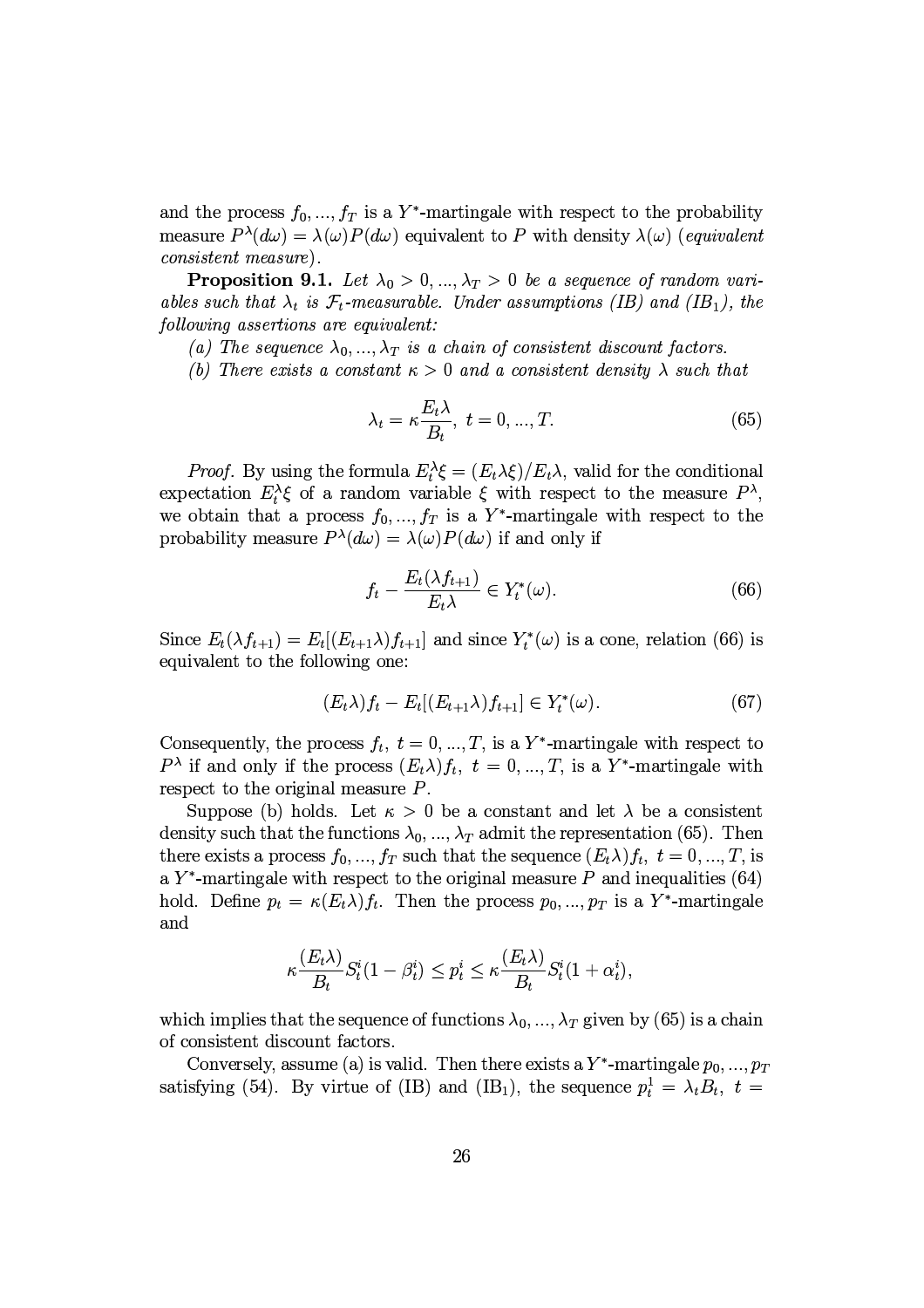$0, ..., T$ , is a martingale, and so  $\lambda_t = [E_t(\lambda_T B_T)]/B_t$ . Put  $\kappa = E(\lambda_T B_T)$  and  $\lambda = (\lambda_T B_T)/\kappa$ . Then formula (65) holds. From (54) we get

$$
\kappa(E_t\lambda)\frac{S_t^i}{B_t}(1-\beta_t^i) \le p_t^i \le \kappa(E_t\lambda)\frac{S_t^i}{B_t}(1+\alpha_t^i), \ t = 0, ..., T.
$$

Define  $f_t = p_t(\kappa E_t \lambda)^{-1}$ . Then the sequence  $f_0, ..., f_T$  satisfies (64), and the process  $(E_t \lambda) f_t$ ,  $t = 0, ..., T$ , is a Y<sup>\*</sup>-martingale (with respect to the original measure P). Thus  $\lambda$  is a consistent density.  $\Box$ 

By using Proposition 9.1 and Theorems 7.2 and 9.1, we obtain the following necessary and sufficient condition for the absence of arbitrage opportunities in the model we study in this section.

**Theorem 9.3.** Under assumptions (IB) and (IB<sub>1</sub>), hypothesis (NA) is valid if and only if there exists an equivalent consistent measure.

Proposition 9.1 and Theorem 9.2 allow to give a hedging criterion stated in terms of equivalent consistent measures.

**Theorem 9.4.** Let the algebra  $\mathcal{F}_0$  be trivial and let assumptions (IB) and  $(IB_1)$  be fulfilled. If (NA) holds, then an initial endowment  $v_0$  is sufficient to hedge a contingent claim  $v_T$  if and only if

$$
v_0 \ge \sup_Q E^Q \frac{v_T}{B_T},\tag{68}
$$

where the supremum is taken with respect to all equivalent consistent measures Q.

We write  $E^Q$  for the expectation with respect to the equivalent consistent measure  $Q(d\omega) = \lambda(\omega)P(d\omega)$ , where  $\lambda(\omega)$  is the corresponding consistent density.

*Proof of Theorem 9.4.* By virtue of Theorem 9.2,  $v_0$  is sufficient to hedge  $v_T$  if and only if  $E\lambda_0v_0 \geq E\lambda_Tv_T$  for all pairs  $(\lambda_0, \lambda_T)$ , where  $\lambda_0$  and  $\lambda_T$  are the initial and the final terms in a chain of consistent discount factors  $(\lambda_0, ..., \lambda_T)$ . Such pairs are, by virtue of Proposition 9.1, given by  $\lambda_0 = \kappa E \lambda / B_0 = \kappa$ ,  $\lambda_T = \kappa \lambda / B_T$ , where  $\lambda$  is a consistent density and  $\kappa > 0$ . Thus  $v_0$  is sufficient to hedge  $v_T$  if and only if  $v_0 \geq E[(\lambda v_T)/B_T] = E^Q(v_T/B_T)$ .  $\Box$ 

#### Portfolio constraints, no transaction costs 10

Models with portfolio constraints, in discrete and continuous time, have been considered by many authors – see, in particular, Cvitanić and Karatzas [12], Karatzas and Kou [44], Jouini and Kallal [44], Schürger [44], Föllmer and Kramkov [25], Brannath [8], Pham and Touzi [49], Pham [50], Carassus,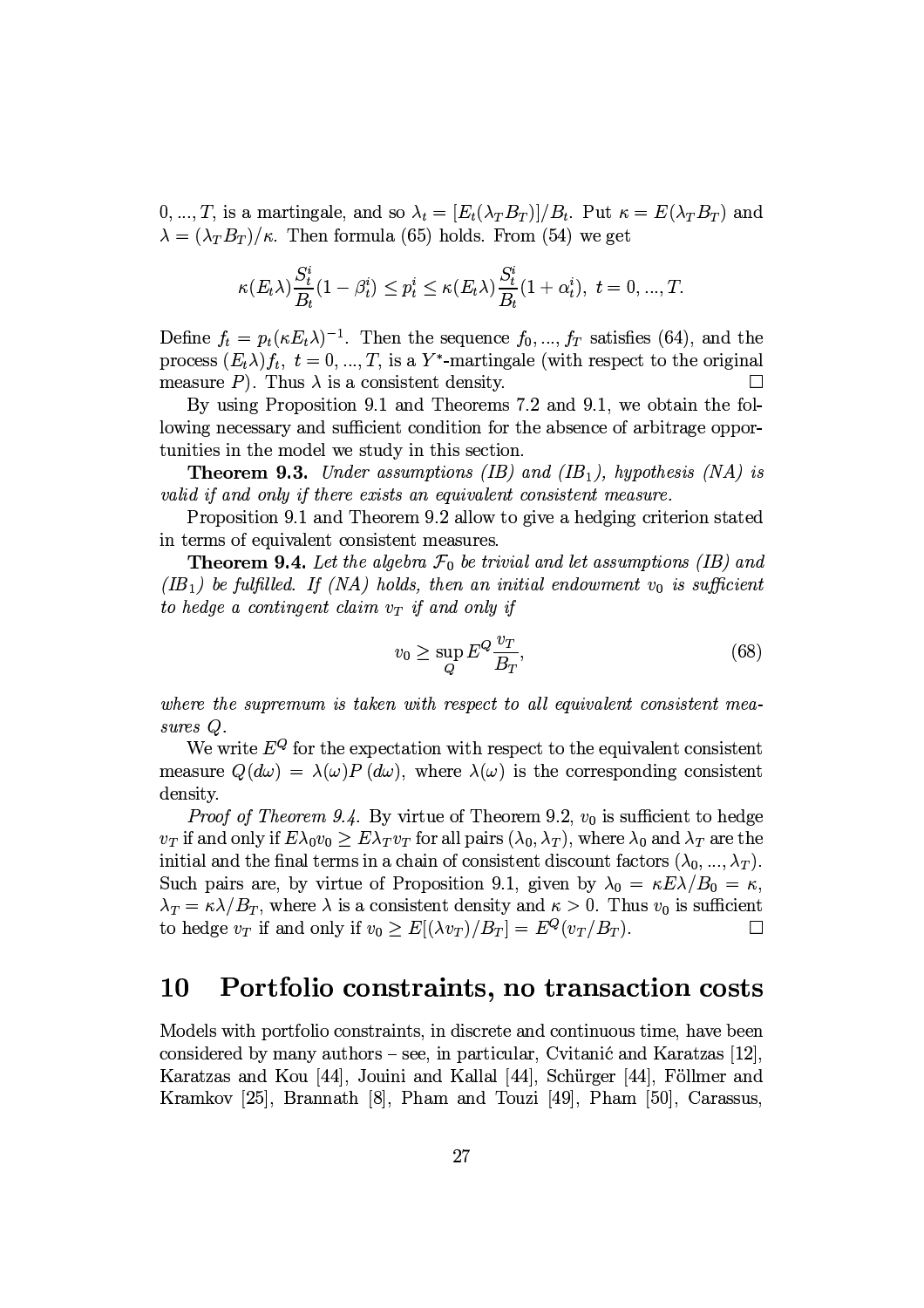Pham and Touzi [10], Föllmer and Schied [24], Evstigneev, Schürger and Taksar [22] and Rokhlin [55].

We will examine a special case of the model analyzed in the previous section in which there are no transaction costs (i.e.,  $\alpha_t^i = \beta_t^i = 0$  for all i), but not all portfolios are admissible. Suppose we are given a vector  $S_t(\omega)$  =  $(S_t^1(\omega),...,S_t^n(\omega))>0$  specifying the market prices of *n* assets  $i=1,2,...,n$ at date t. Initial endowments and contingent claims are measured in terms of cash, so that  $m_0 = m_T = 1$ . For each  $t = 0, 1, ..., T-1$ , a polyhedral cone  $Y_t(\omega)$  depending  $\mathcal{F}_t$ -measurably on  $\omega$  and satisfying condition (B) is given. The set  $Y_t(\omega)$  specifies the class of admissible portfolios at date t.

The cones  $Z_t(\omega)$ ,  $t = 1, ..., T-1$ , are defined by

$$
Z_t(\omega) := \{(a, b) \in \mathbb{R}^n \times \mathbb{R}^n : S_t(\omega)(b - a) \le 0, \ b \in Y_t(\omega)\}.
$$
 (69)

Further, we have

$$
V_0(\omega) := \{ (a, b) \in \mathbb{R}^1 \times \mathbb{R}^n : a \ge S_0(\omega) b \},\tag{70}
$$

and the cone  $V_T(\omega)$  is defined by formula (14). These definitions correspond to (51) – (53) in the special case where  $\alpha_t^i = \beta_t^i = 0$  (then  $\tau_t(b) = b$ ).

In the model at hand, chains of consistent discount factors are sequences  $(\lambda_0, ..., \lambda_T)$  of strictly positive real-valued functions such that  $\lambda_t$  is  $\mathcal{F}_t$ -measurable and the process  $\lambda_0 S_0, ..., \lambda_T S_T$  is a Y<sup>\*</sup>-martingale. This is so because the inequalities in (54) turn into equalities as long as  $\alpha_t^i = \beta_t^i = 0$  for all i and t. Thus we obtain, as a consequence of Theorems 9.1 and 9.2, the following result.

**Theorem 10.1.** A sequence  $(q_0, p_0, ..., p_T, q_T)$  is a consistent valuation system in the model given by  $(69)$ ,  $(70)$  and  $(14)$  if and only if there exists a sequence  $\lambda_0, ..., \lambda_T$  of strictly positive real-valued functions such that  $\lambda_t$  is  $\mathcal{F}_t$ -measurable, the process  $\lambda_0 S_0, ..., \lambda_T S_T$  is a Y<sup>\*</sup>-martingale, and we have

$$
q_0 = \lambda_0, \ p_0 = \lambda_0 S_0, \dots, \ p_T = \lambda_T S_T, \ q_T = \lambda_T. \tag{71}
$$

An initial endowment  $v_0$  allows the hedging of a contingent claim  $v_T$  if and only if  $E\lambda_0v_0 \geq E\lambda_Tv_T$  for all such sequences  $\lambda_0, ..., \lambda_T$ .

Let us call a scalar function  $\lambda(\omega) > 0$  a Y<sup>\*</sup>-martingale density if  $E\lambda = 1$ and the sequence  $S_t/B_t$  ( $t = 0, ..., T$ ) of the discounted price vectors is a Y<sup>\*</sup>-martingale with respect to the probability measure  $P^{\lambda}(d\omega) = \lambda(\omega)P(d\omega)$ equivalent to P with density  $\lambda(\omega)$  (equivalent Y<sup>\*</sup>-martingale measure). If assumption (IB) holds, then by virtue of Proposition 9.1 we obtain that a sequence of strictly positive random variables  $\lambda_0, ..., \lambda_T$  is a chain of consistent discount factors if there exists a constant  $\kappa > 0$  and a Y<sup>\*</sup>-martingale density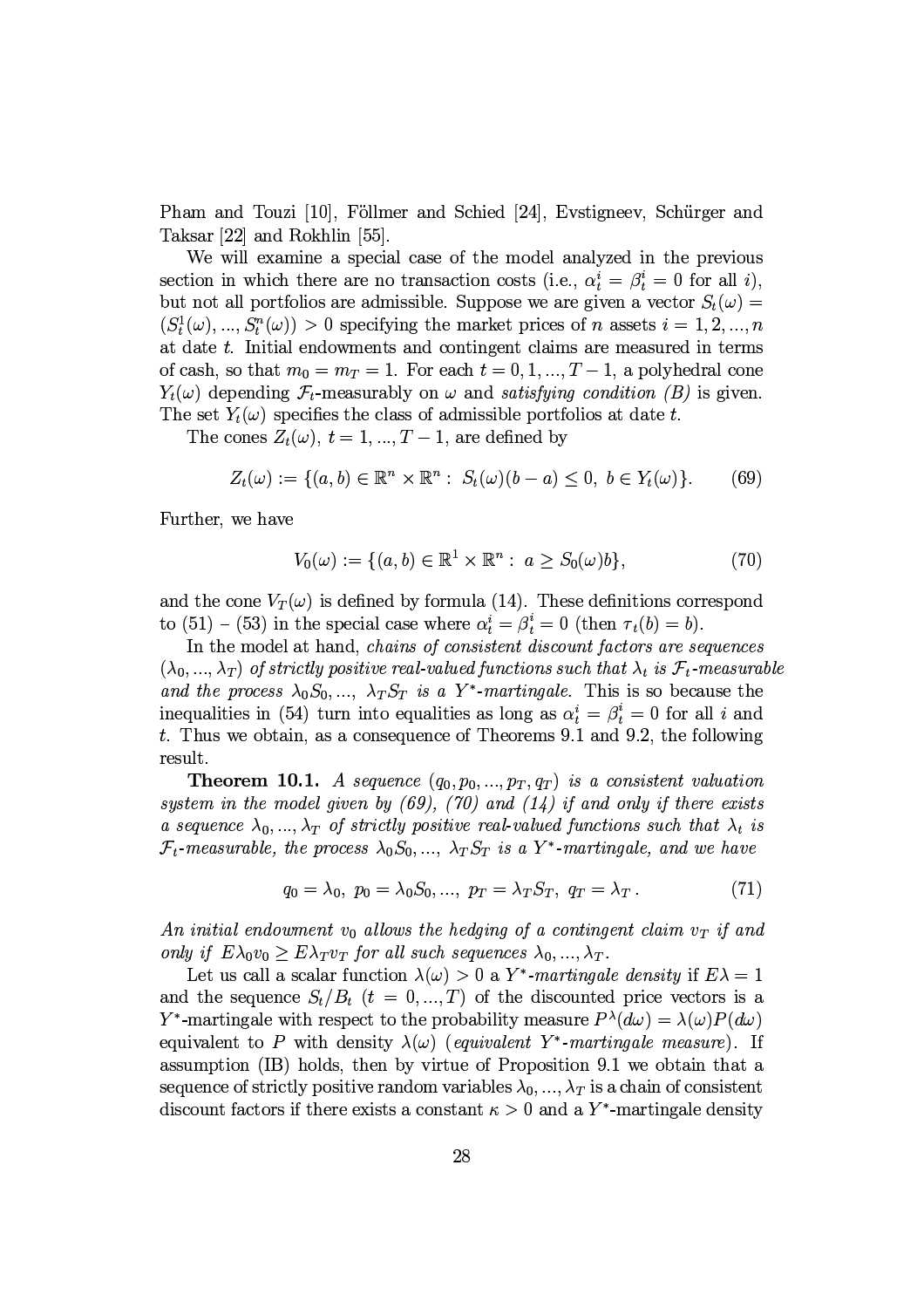$\lambda$  such that equalities (65) are satisfied. By using this remark and Theorems  $7.2$  and  $10.1$ , we obtain the following result.

 TN ^M\`\aVNiPRKL)-#`T
YaW[![R[ZT-% \$MTL N%\$MTTPR\`NQTLOJ`TK>Y  $\mathcal{M}$  , the state of the state of the state of the state of the state of the state of the state of the state of the state of the state of the state of the state of the state of the state of the state of the state of th  $\mathcal{M}$  , we have the subset of  $\mathcal{M}$  and  $\mathcal{M}$ 

Theorem 9.4 implies the following hedging criterion in terms of equivalent  $Y^*$ -martingale measures.

 TNN%\$MTD^M[ZSUTUX!^3 %\$ `TDNQX`PUPR^M[O^ML-[\*TNJ`KML-MPRNQPRKML -# \$MKM["-%  $\bullet$  and the state of the state of the state of  $\bullet$  . The state of the state of the state of the state of the state of the state of the state of the state of the state of the state of the state of the state of the state  $\blacksquare$  and the py state of  $\blacksquare$  . The py state of  $\blacksquare$ 

$$
v_0 \ge \sup_Q E^Q \frac{v_T}{B_T},\tag{72}
$$

 $\mathcal{M}$  and  $\mathcal{M}$  are the  $\mathcal{M}$  -state  $\mathcal{M}$  . The contract of tua  $\mathcal{M}$  and  $\mathcal{M}$ measures  $Q$ .

Consider the model which is defined exactly as the previous one with the -\*1;K)01}A+45+/+G:.012M7587(0%j758)+B0%7501-j,758AG/+-+! \$ dAGi() =5@dAGi59  $t = 1, ..., T - 1$  (see (70) and (69)) inequalities are replaced by equalities:

$$
V_0(\omega) := \{ (a, b) \in \mathbb{R}^1 \times \mathbb{R}^n : a = S_0(\omega)b \},
$$
\n(73)

$$
Z_t(\omega) := \{ (a, b) \in \mathbb{R}^n \times \mathbb{R}^n : S_t(\omega)(b - a) = 0, \ b \in Y_t(\omega) \}. \tag{74}
$$

All the results obtained for the previous model remain valid for this modification of it. The hypotheses of strict monotonicity  $(SM_t)$ ,  $t = 1, ..., T-1$ , and  $(SM_T)$  follow from Proposition 8.3, (c) and Proposition 8.4, (c), respectively. Condition  $(SM_0)$  can be easily verified by using (73) and (B). The monotonicity of the model and property  $(SH_T)$  (following from (14)) imply the validity of hypothesis (SH). Thus the no-arbitrage hypotheses  $(NA)$  and  $(NA<sub>0</sub>)$  are equivalent to each other and to the existence of consistent valuation systems. Furthermore, consistent valuation systems for the original model and for its  $\mathbf{11}_{\mathcal{A}}$  is the  $\mathbf{1}_{\mathcal{A}}$  and  $\mathbf{1}_{\mathcal{A}}$  as defined as defined by defining  $\mathbf{1}_{\mathcal{A}}$ ) for a set of the contract of the contract of the contract of the contract of the contract of the contract of the contract of the contract of the contract of the contract of the contract of the contract of the contract o  $(73)$  and  $(74)$  rather than by  $(70)$  and  $(69)$ . Consequently, the hedging and no-arbitrage criteria in both models are the same.

We summarize the above comments in the following theorem.

 "[R[ N%\$MTD^M\`\`TX>NQPRKML,\
K`Y \$MT`KMX!T\ -%- -% X!T^PRL ^M[\*P-. A set of the set of the set of the set of the set of the set of the set of the set of the set of the set of the set of the set of the set of the set of the set of the set of the set of the set of the set of the set of th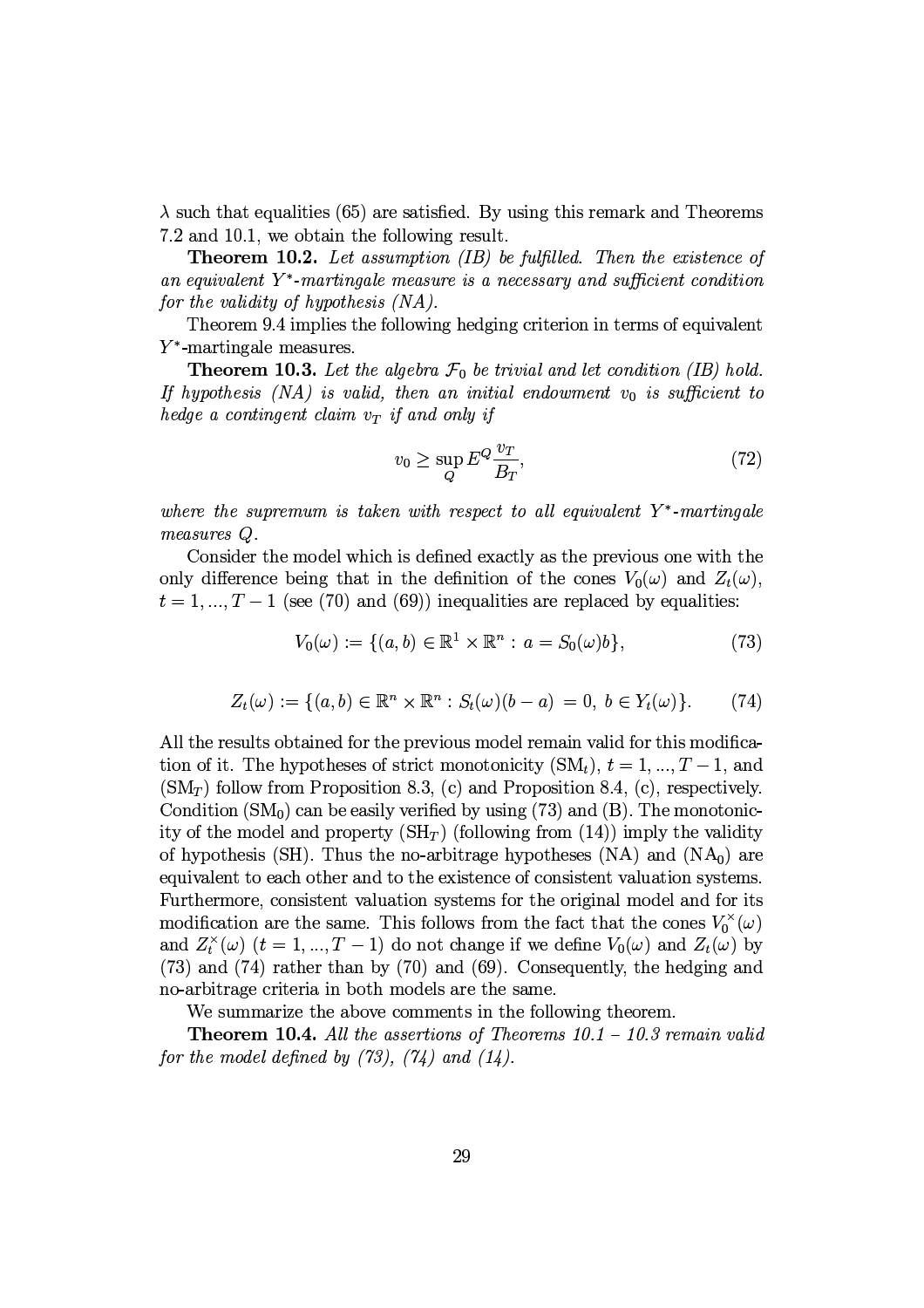#### Frictionless market: strict hedging and 11 superhedging

Suppose that, in the model discussed at the end of the previous section,  $Y_t(\omega) = \mathbb{R}^n$ ,  $t = 0, ..., T-1$ , i.e. portfolio constraints are absent. Then we arrive at the version of the classical model of a frictionless market in which the self-financing constraints for asset trading are described in terms of the cones  $Z_t(\omega)$  defined by (10) and possibilities of portfolio creation and liquidation are characterized by the cones  $V_0(\omega)$  and  $V_T(\omega)$  given by (12) and (14). Alternatively, we can define  $V_T(\omega)$  by (13) instead of (14). This will lead to another version of the classical model and to another notion of hedging. We will refer to the former notion as *superhedging* and to the latter as *strict hedging.* According to the former (see  $(12)$ ,  $(10)$  and  $(14)$ ) a contingent claim  $v_T$  can be superhedged starting from an initial endowment  $v_0$  if there exists a trading strategy  $y_0, ..., y_{T-1}$   $(y_t \in \mathcal{L}_t(n))$  such that  $v_0 = S_0 y_0, S_t y_{t-1}$  $S_t y_t$ ,  $t = 1, ..., T - 1$ , and  $S_T y_{T-1} \ge v_T$  (a. s.). The latter notion—strict hedging—has the analogous meaning (see  $(12)$ ,  $(10)$  and  $(13)$ ), with the only difference being that the last inequality is replaced by the equality  $S_T y_{T-1} =$  $v_T$ . Here, we recall,  $0 < S_t = (S_1^1, ..., S_t^n) \in \mathcal{L}_t(n)$   $(t = 0, ..., T)$  are the given vectors of asset prices. We write  $B_t$  for  $S_t^1$  and assume that  $B_0 = 1$ .

Since the model defined by  $(12)$ ,  $(10)$  and  $(14)$  (let us call it the model of superhedging) is a special case of the one considered at the end of the previous section, we can directly apply Theorem 10.4 (and hence Theorems  $10.1 - 10.3$ ) to it. We have only to observe that if  $Y_t(\omega) = \mathbb{R}^n$ , then Y<sup>\*</sup>-martingales are simply martingales. This leads to the following results.

**Theorem 11.1.** In the model of superhedging, hypothesis  $(NA)$  is necessary and sufficient for the existence of an equivalent martingale measure. If the  $\sigma$ -algebra  $\mathcal{F}_0$  is trivial and hypothesis (NA) holds, then an initial endowment  $v_0$  allows the (super)hedging of a contingent claim  $v_T$  if and only  $if$ 

$$
v_0 \ge \sup_Q E^Q \frac{v_T}{B_T}
$$

for all equivalent martingale measures  $Q$ .

The first assertion of this theorem is the classical "Fundamental Theorem of Asset Pricing"—see Harrison and Kreps [27], Harrison and Pliska [28], Kreps [46], Dalang, Morton and Willinger [14], Schachermayer [57], Kabanov and Kramkov [41], Rogers [54], Jacod and Shiryaev [32], Kabanov and Stricker [43]. The latter is the well-known superhedging criterion—e.g. El Karoui and Quenez [19], Cvitanić and Karatzas [13], Pliska [51], and Föllmer and Schied [24].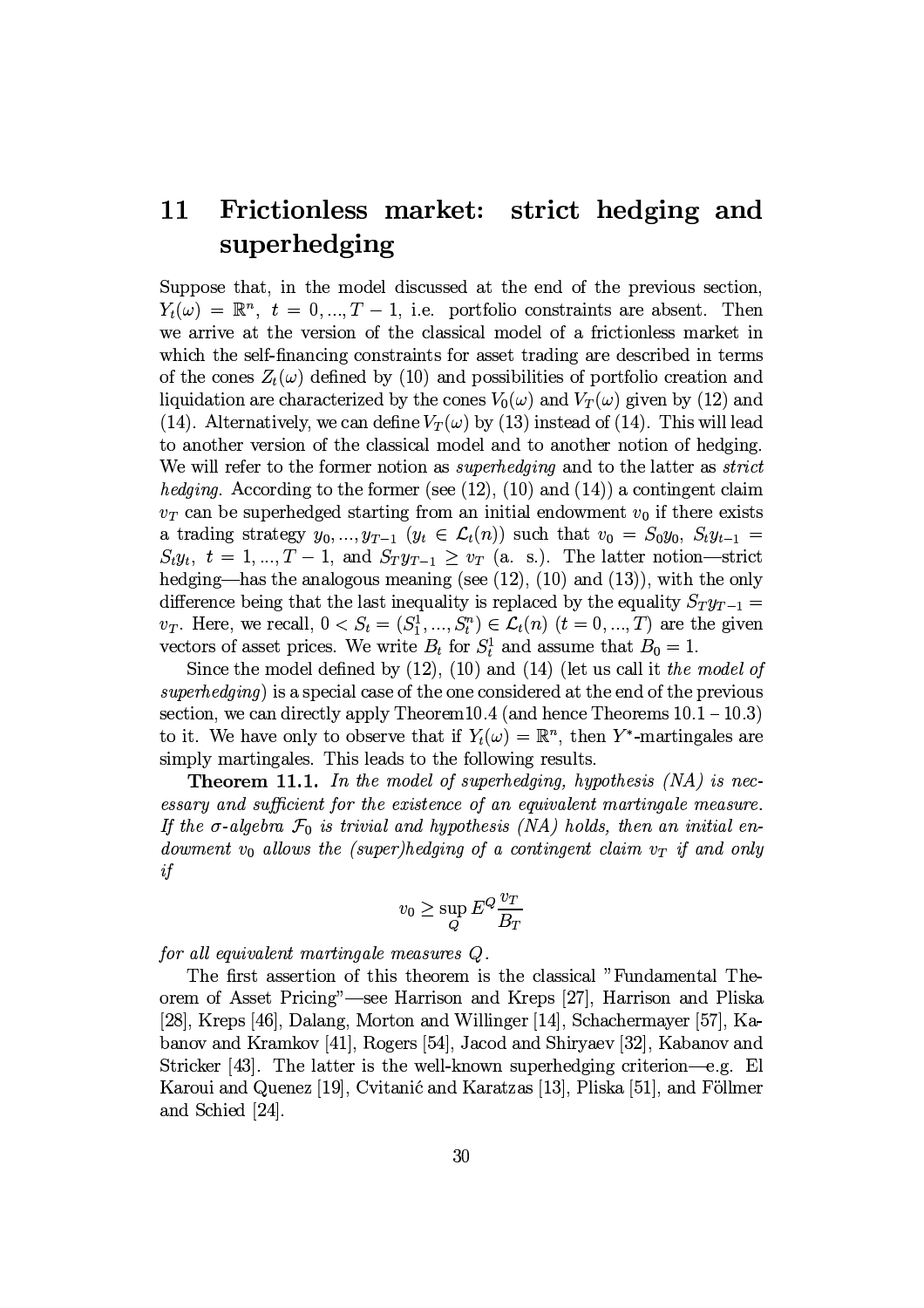Let us now turn to the model defined by  $(12)$ ,  $(10)$  and  $(13)$ ; let us call it *the model of strict hedging.* This model is regular and strictly monotone, but it does not satisfy hypothesis (SH), in contrast with all the others considered in this paper. Thus Theorem 7.3 which we used for deriving hedging criteria is not applicable. However, all the cones involved in the description of the model  $(12)$ ,  $(10)$  and  $(13)$  are linear spaces. Therefore we can apply Theorem 7.4. We also note that, for the models of superhedging and strict hedging, the cones  $V_t^{\times}(\omega)$   $(t = 0, T)$ ,  $Z_t^{\times}(\omega)$   $(t = 1, 2, ..., T - 1)$  are the same, and so both models have the same consistent valuation systems. Thus we arrive at the following theorem.

**Theorem 11.2.** In the model of strict hedging, hypothesis  $(NA)$  is necessary and sufficient for the existence of an equivalent martingale measure. If the  $\sigma$ -algebra  $\mathcal{F}_0$  is trivial and hypothesis (NA) holds, then an initial endowment  $v_0$  allows the (strict) hedging of a contingent claim  $v_T$  if and only  $if$ 

$$
v_0 = E^Q \frac{v_T}{B_T} \tag{75}
$$

### for all equivalent martingale measures Q.

Relation  $(75)$  is the classical formula for the *no-arbitrage price* of a strictly hedgeable contingent claim (see, e.g. Pliska [51]). According to our definition, a contingent claim  $v_T$  is strictly hedgeable if there exists a feasible trading strategy of the form  $(v_0, y_0, ..., y_{T-1}, v_T)$ , allowing one to obtain at date T exactly the payoff  $v_T$ . In view of formula (75) (holding under the noarbitrage hypothesis) the initial endowment  $v_0$  of this strategy is determined uniquely and can be computed by formula (75). Note that the right-hand side of (75) does not depend on the particular choice of an equivalent martingale measure  $Q$ .

If the market is *complete*, i.e. any contingent claim is strictly hedgeable, then formula (75) gives a natural recipe for the "fair" price of each contingent claim. As is well-known, in the case of a complete market, the equivalent martingale measure is unique. Indeed, if  $\lambda$  and  $\lambda'$  are the densities of two such measures, we have  $E(\lambda B_T^{-1}v_T) = E(\lambda' B_T^{-1}v_T)$  for each  $v_T$ , which implies  $\lambda = \lambda'$  (a.s.).

In an incomplete market, not every contingent claim is strictly hedgeable. However, in our model, every contingent claim  $v_T$  can be superhedged (in particular, because  $\Omega$  is finite). Therefore we can use formula (75) for determining the price of  $v_T$ . The supremum on the right-hand side of (75) (denote it by  $\pi(v_T)$ ) is called the *superhedging price* of the contingent claim  $v_T$ . This is the minimum initial level of wealth needed to superhedge  $v_T$ .

**Remark 11.1.** It is important to note that the supremum in (75) is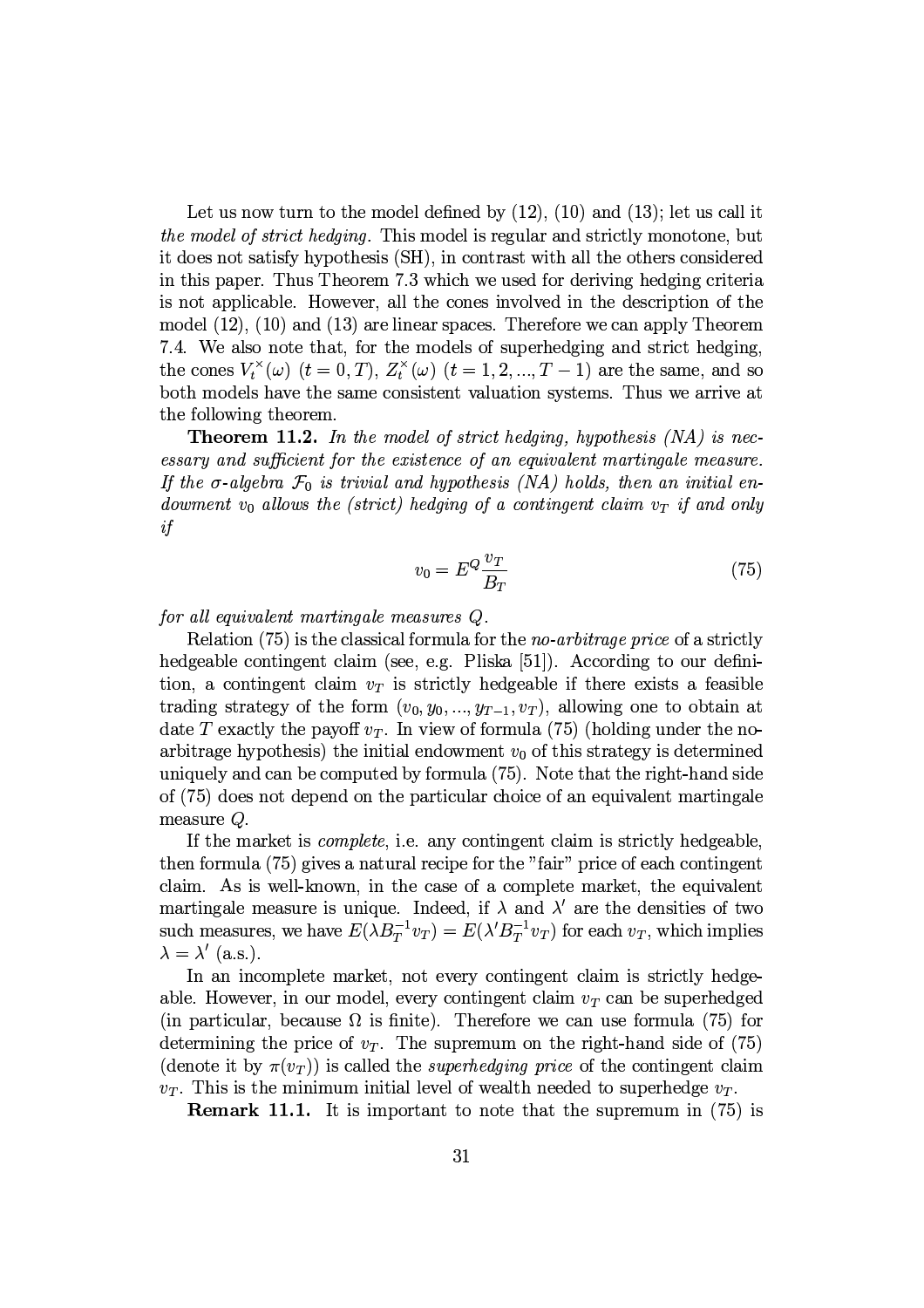attained if and only if the contingent claim  $v_T$  is strictly hedgeable. In this case the set  $\{E^{Q}(B_T^{-1}v_T): Q \in \mathcal{Q}\}\$ , where  $\mathcal Q$  is the set of all equivalent martingale measures, consists of one point. Otherwise, this set is an open interval<sup>5</sup>. Elements of this interval are *no-arbitrage prices* of the contingent claim  $v_T$  (see Föllmer and Schied [24]). Thus, if a contingent claim is not strictly hedgeable, then, by assigning the superhedging price  $\pi(v_T)$  to it and treating it as a new traded asset, we obtain a market with an arbitrage opportunity. Arbitrage opportunities can be eliminated if we slightly increase the price  $\pi(v_T)$ —replace it by  $\pi(v_T) + \varepsilon$ , where  $\varepsilon > 0$  is any sufficiently small number.

The phenomenon described in the above remark is essentially due to the fact that, in the classical model we deal with, borrowing and short sales of all assets are allowed. If borrowing and short sales are prohibited, then arbitrage is excluded (starting from zero, one can get nothing but zero). and then no-arbitrage considerations are not sufficient for determining the price of an asset. In that case, however, the hedge pricing principle remains applicable and consistent valuation systems can be used to price assets. A typical model illustrating this situation will be discussed in Section 13.

#### 12 A currency market model

The model we examine in this section develops that studied in a series of papers by Kabanov and coauthors (see, e.g., [40], [42], [39], and [15]). Consider a financial market where *n* currencies  $i = 1, 2, ..., n$  are traded. For each  $t = 0, 1, ..., T$ , we are given an  $n \times n$  matrix  $(\gamma_t^{ij}(\omega))$ , where  $\gamma_t^{ij}$  are strictly positive  $\mathcal{F}_t$ -measurable random variables. The numbers  $\gamma_t^{ij}$ ,  $i \neq j$ , specify the exchange rates of the currencies (including transaction costs) at date t: for a unit of i, one can get  $\gamma_t^{ij}$  units of j. The number  $\gamma_t^{ii} \ge 1$  determines the interest rate  $\gamma_t^{ii} - 1$  for currency *i*: one unit of *i* deposited with a bank account over the time period t yields the amount  $\gamma_t^{ii}$ . A portfolio of currencies  $b=(b^1,...,b^n)$  can be obtained from a portfolio  $a=(a^1,...,a^n)$  at date t in a random situation  $\omega$  if and only if there exists a nonnegative  $n \times n$  matrix

 ${}^{5}$ To verify this it is sufficient to observe the following: (a) the set of martingale densitities  $\lambda > 0$  is a (relatively) open convex set in the linear manifold of all the functions  $\lambda$  for which the sequence  $\lambda_0 S_0, ..., \lambda_T S_T$ , where  $\lambda_t = E_t(B_t^{-1}\lambda)$ , is a martingale; (b) the linear mapping  $\lambda \mapsto E \lambda v_T$  maps the above open set either onto a point or onto an open convex set in  $\mathbb{R}^1$ .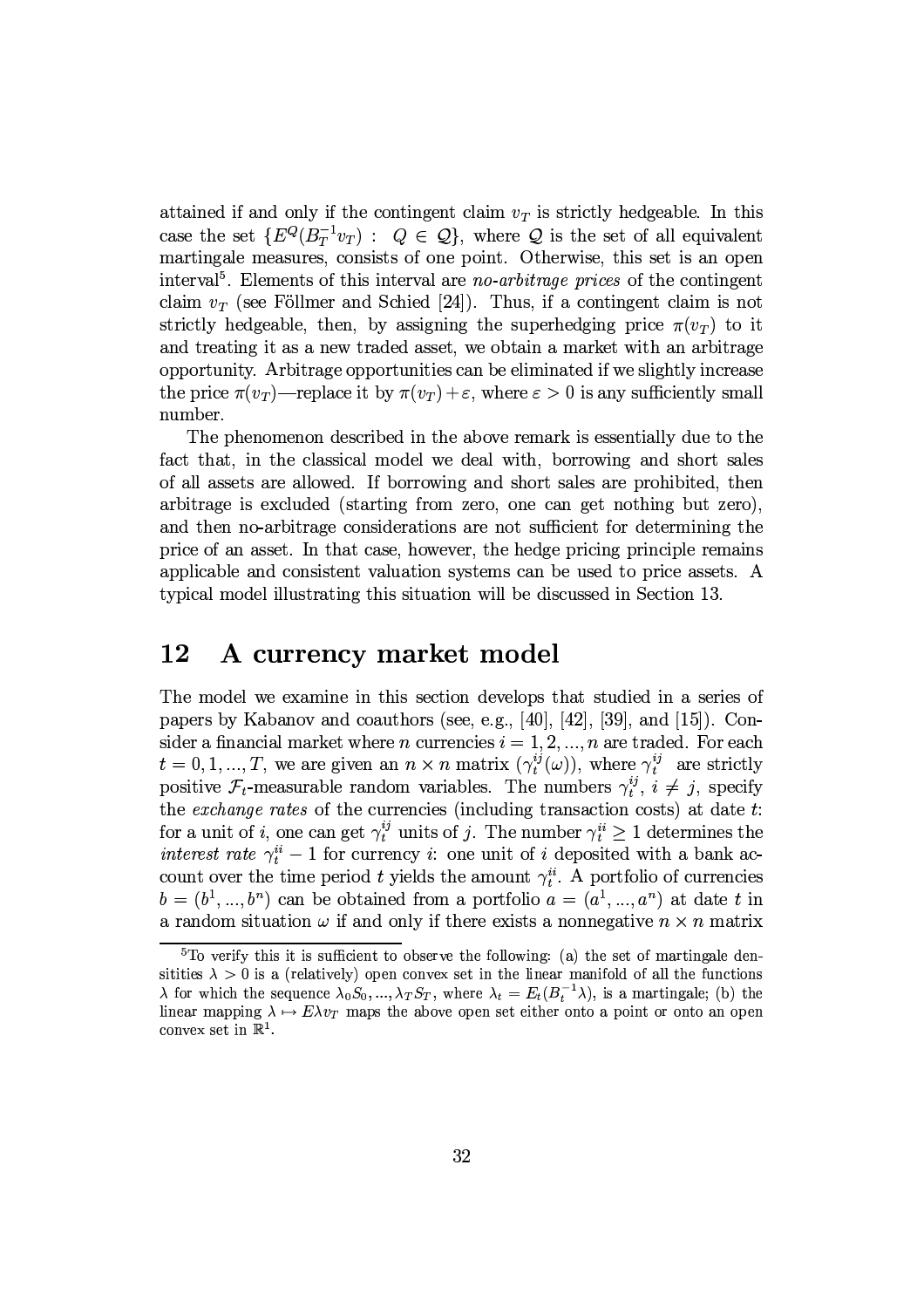$(q^{ij})$  such that

$$
b^{i} \le a^{i} + \sum_{j=1}^{n} \gamma_{t}^{ji}(\omega)g^{ji} - \sum_{j=1}^{n} g^{ij}, \ i = 1, ..., n. \tag{76}
$$

Here,  $q^{ij}$  stands for the amount of currency i exchanged into currency j and  $g^{ii}$  for the amount of currency i deposited with a bank account. Therefore the sum  $\sum_{j} g^{ij}$  is subtracted from the *i*th position of the portfolio. As a result of the exchange (plus interest), one gets the amount  $\sum_j \gamma_i^{ij} g^{ji}$  of currency *i*. Hence the sum  $\sum_j \gamma_i^{ji} g^{ji}$  is added to the *i*th position of the portfolio. Thus a portfolio of currencies  $b=(b^1,...,b^n)$  can be obtained from a portfolio  $a=(a^1,...,a^n)$  if and only if  $b-a\in M_t(\omega)$ , where

$$
M_t(\omega) := \{ f \in \mathbb{R}^n : f^i \le \sum_{j=1}^n \gamma_i^{ji}(\omega) g^{ji} - \sum_{j=1}^n g^{ij} \text{ for some matrix } (g^{ij}) \ge 0 \}
$$
\n
$$
(77)
$$

 $(t = 0, ..., T).$ 

Initial endowments of an investor trading on the market under consideration are portfolios of  $m_0$  currencies and contingent claims are portfolios of  $m_T$  currencies, where  $1 \leq m_t \leq n$   $(t = 0, T)$  are given numbers. For each  $t = 0, ..., T - 1$ , a polyhedral cone  $Y_t(\omega) \subseteq \mathbb{R}^n$  is given. Those and only those currency portfolios are admissible which belong to  $Y_t(\omega)$ . To include the currency market model into our general framework, we define

$$
V_0(\omega) := \{ (a, b) \in \mathbb{R}^{m_0} \times \mathbb{R}^n : b - (a, 0) \in M_0(\omega) \},
$$
 (78)

$$
Z_t(\omega) := \{(a, b) \in \mathbb{R}^n \times \mathbb{R}^n : b - a \in M_t(\omega), b \in Y_t(\omega)\}
$$
(79)

 $(t = 1, ..., T - 1)$ , and

$$
V_T(\omega) := \{ (a, b) \in \mathbb{R}^n \times \mathbb{R}^{m_T} : a - (b, 0) \in M_T(\omega) \}. \tag{80}
$$

The given cone  $Y_0(\omega)$  specifies the set of admissible initial portfolios. In (78), we write  $(a, 0)$  for the *n*-dimensional vector whose first  $m_0$  coordinates coincide with the respective coordinates of the vector  $a \in \mathbb{R}^{m_0}$  and all the other coordinates are equal to zero. The notation  $(b, 0)$  in (80), where  $b \in$  $\mathbb{R}^{m_T}$ , has the analogous meaning. The inclusion  $(v_0, y_0) \in V_0(\omega)$  describes possibilities of constructing initial portfolios  $y_0$  from initial endowments  $v_0$ (which contain only the currencies  $i = 1, ..., m_0 \leq n$ ). Analogously, the inclusion  $(y_{T-1}, v_T) \in V_T(\omega)$  describes portfolio pairs  $(y_{T-1}, v_T)$  such that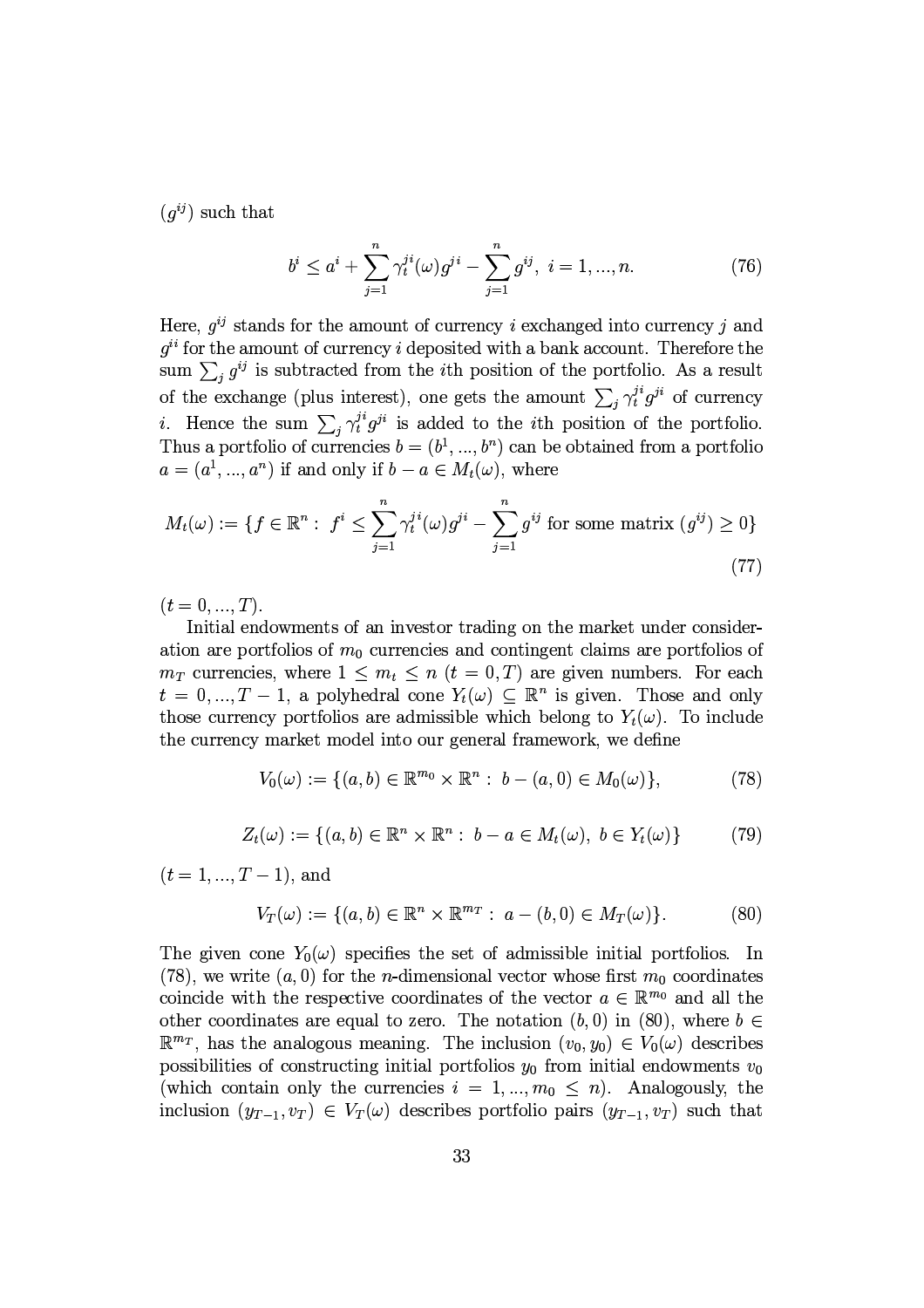$y_{T-1}$  can be converted into the contingent claim  $v_T$ —a portfolio of currencies  $i = 1, ..., m_T$ .

It is clear that the model under consideration is regular since all the cones in (78) – (80) are polyhedral. We will assume that the cones  $Y_t(\omega)$  satisfy condition (B), i.e. contain the vector  $e_1 = (1, 0, ..., 0)$ . Then the model under consideration is strictly monotone, which follows from Lemma 12.1 below.

Define  $Y_T(\omega)$  as the set of vectors  $\{(b,0) \in \mathbb{R}^n : b \in \mathbb{R}^{m_T}\}.$ 

**Lemma 12.1.** For each  $\omega \in \Omega$  and  $t = 0, ..., T$ , if  $c \ge b \in Y_t(\omega)$ ,  $c-a \in M_t(\omega)$ ,  $a' \ge a$  and  $a' \ne a$ , then there is  $b' \in Y_t(\omega)$  such that  $b' \ge b$ ,  $b' \neq b$  and  $b' - a' \in M_t(\omega)$ .

*Proof.* The non-negative non-zero portfolio  $d := a' - a$  can be exchanged into some portfolio  $\kappa e_1 = (\kappa, 0, ..., 0)$  with  $\kappa > 0$ , i.e.  $\kappa e_1 - d \in M_t(\omega)$ (formally, put in (76)  $g^{j1} = d^j$  and  $g^{ji} = 0$  if  $i \neq 1$ ). Set  $b' = b + \kappa e_1$ . Then  $b' \geq b, b' \neq b$  and  $b' \in Y_t(\omega)$  because  $b \in Y_t(\omega)$  and  $e_1 \in Y_t(\omega)$ . Finally, the vector  $b'-a' = \kappa e_1 - d + b - a$  belongs to  $M_t(\omega)$  because  $b-a \leq c-a \in M_t(\omega)$ and  $\kappa e_1 - d \in M_t(\omega)$ .  $\Box$ 

It follows from the strict monotonicity of the model that hypotheses (NA) and  $(NA_0)$  are equivalent (see Proposition 7.2). Condition (SH<sub>T</sub>), which is a consequence of  $(77)$  and  $(80)$ , implies the validity of hypothesis  $(SH)$ . Thus the no-arbitrage criterion and the hedging criterion stated in Theorems 7.2 and 7.3 are valid. By applying these results to the model at hand, we arrive at Theorem 12.1 formulated below.

For any vector  $a = (a^1, ..., a^n) \in \mathbb{R}^n$ , we write

$$
\check a:=(a^1,...,a^{m_0}),\,\,\hat a:=(a^1,...,a^{m_T}).
$$

**Theorem 12.1.** In the currency market model  $(78)$  -  $(80)$ , consistent valuation systems are sequences  $(q_0, p_0, ..., p_T, q_T)$  such that

$$
q_0 = \check{p}_0, \ q_T = \hat{p}_T,\tag{81}
$$

and  $p_0, ..., p_T$  is a strictly positive Y<sup>\*</sup>-martingale satisfying for each  $t =$  $0, 1, ..., T$  the following inequalities:

$$
\gamma_t^{j} p_t^i \le p_t^j, \ i, j = 1, ..., n,\tag{82}
$$

where  $p_t^i$  is the ith coordinate of the vector  $p_t$ . The no-arbitrage hypothesis (NA) is equivalent to the existence of such a  $Y^*$ -martingale. A contingent claim  $v_T \in \mathcal{L}_T(m_T)$  can be hedged starting from an initial endowment  $v_0 \in \mathcal{L}_T(m_0)$  if and only if  $E\check{p}_0v_0 \geq E\hat{p}_Tv_T$  for any Y<sup>\*</sup>-martingale  $p_0, ..., p_T$ satisfying  $(82)$ .

*Proof.* By using Proposition 8.2, we obtain that a sequence  $(q_0, p_0, ..., p_T, q_T)$ is a consistent valuation system if and only if the following conditions hold: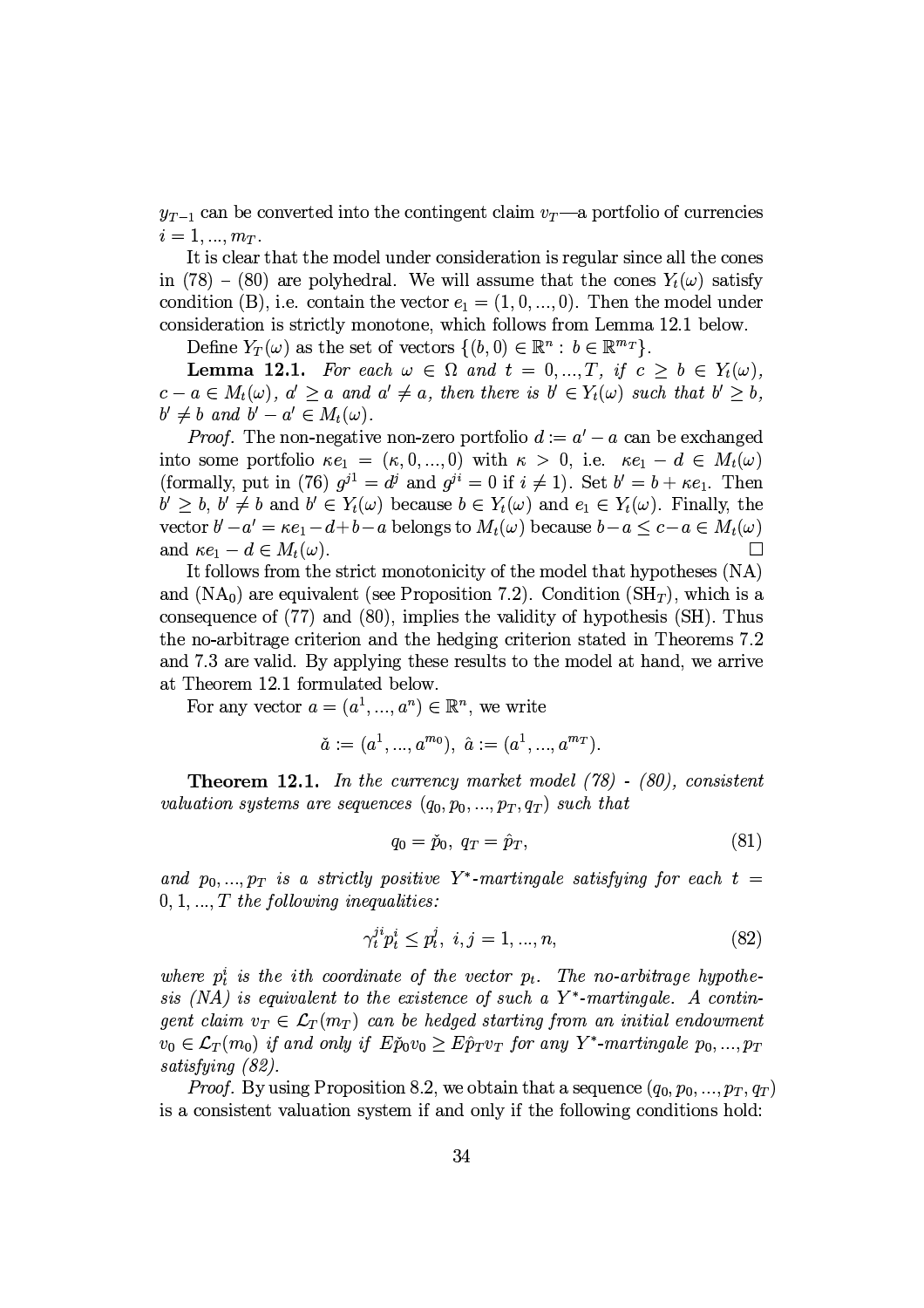$\mathcal{L}_0(m_0) \ni q_0 > 0, \mathcal{L}_T(m_T) \ni q_T > 0; p_0, ..., p_T$  is a non-negative Y<sup>\*</sup>martingale;

$$
q_0 a \ge p_0 b \text{ when } b - (a, 0) \in M_0(\omega); \tag{83}
$$

$$
p_t f \le 0 \text{ for all } f \le \sum_j \gamma_t^{ji} (\omega) g^{ji} - \sum_j g^{ij}; \tag{84}
$$

where  $(q^{ij})$  is any nonnegative matrix and  $t = 1, ..., T - 1$ ; and

$$
p_T a \ge q_T b \text{ when } a - (b, 0) \in M_T(\omega). \tag{85}
$$

Condition  $(84)$  is equivalent to

$$
\sum_{i=1}^{n} \sum_{j=1}^{n} p_t^i \gamma_t^{ji} g^{ji} \le \sum_{i=1}^{n} \sum_{j=1}^{n} p_t^j g^{ji}, \ (g^{ji}) \ge 0,
$$

which, in turn, is equivalent to  $(82)$ .

If property (83) holds, then by setting  $b := (a, 0)$  with any  $a \in \mathbb{R}^{m_0}$ , we get  $q_0a = p_0(a,0)$ , which means  $q_0 = \tilde{p}_0$ . Further, by setting  $a = 0$  in (83), we find that  $-p_0 \in M_0^*$ . This is equivalent to (82) with  $t = 0$ . Conversely, if  $q_0 = \tilde{p}_0$  and  $-p_0 \in M_0^*$ , then, assuming that  $b - (a, 0) \in M_0(\omega)$ , we obtain  $q_0a - p_0b = p_0(a, 0) - p_0b \ge 0$ . Analogously, we establish the equivalence of (85) and the relations  $q_T = \hat{p}_T$  and  $-p_T \in M_T^*$ , where the latter holds if and only if  $\gamma_T^{j} p_T^i \leq p_T^j$ .

The strict positivity of the Y<sup>\*</sup>-martingale  $p_0, ..., p_T$  follows from condition (B) (which implies that the sequence  $q_0^1 = p_0^1, p_1^1, ..., p_{T-1}^1, p_T^1 = q_T^1 > 0$  is a supermartingale) and the inequality  $p_t^j \geq \gamma_t^{1j} p_t^1$ , which is a consequence of  $(82).$  $\Box$ 

Consider the special case where  $m_0 = m_T = 1$ , so that initial endowments and contingent claims are measured in terms of currency 1. Further, assume that the structure of the exchange rates is as follows:

$$
\gamma_t^{ij} = \frac{S_t^i(1-\beta_t^i)}{S_t^j(1+\alpha_t^j)}, \ i \neq j, \ i, j = 1, ..., n,
$$

and we have  $\gamma_i^{ii}(\omega) = 1$  for all i, t and  $\omega$ . For one unit of currency i, one can get  $S_t^i(1-\beta_t^i)$  units of currency 1, playing the role of a *numeraire*, and then convert the amount obtained into  $S_t^i(1-\beta_t^i)/[S_t^j(1+\alpha_t^j)]$  units of currency j. Here,  $S_t^i/S_t^j$  may be regarded as the "interbank exchange rate" (without transaction costs) of *i* into *j*. The numbers  $\beta_t^i$  and  $\alpha_t^i$  (*i* = 2, ..., *n*) are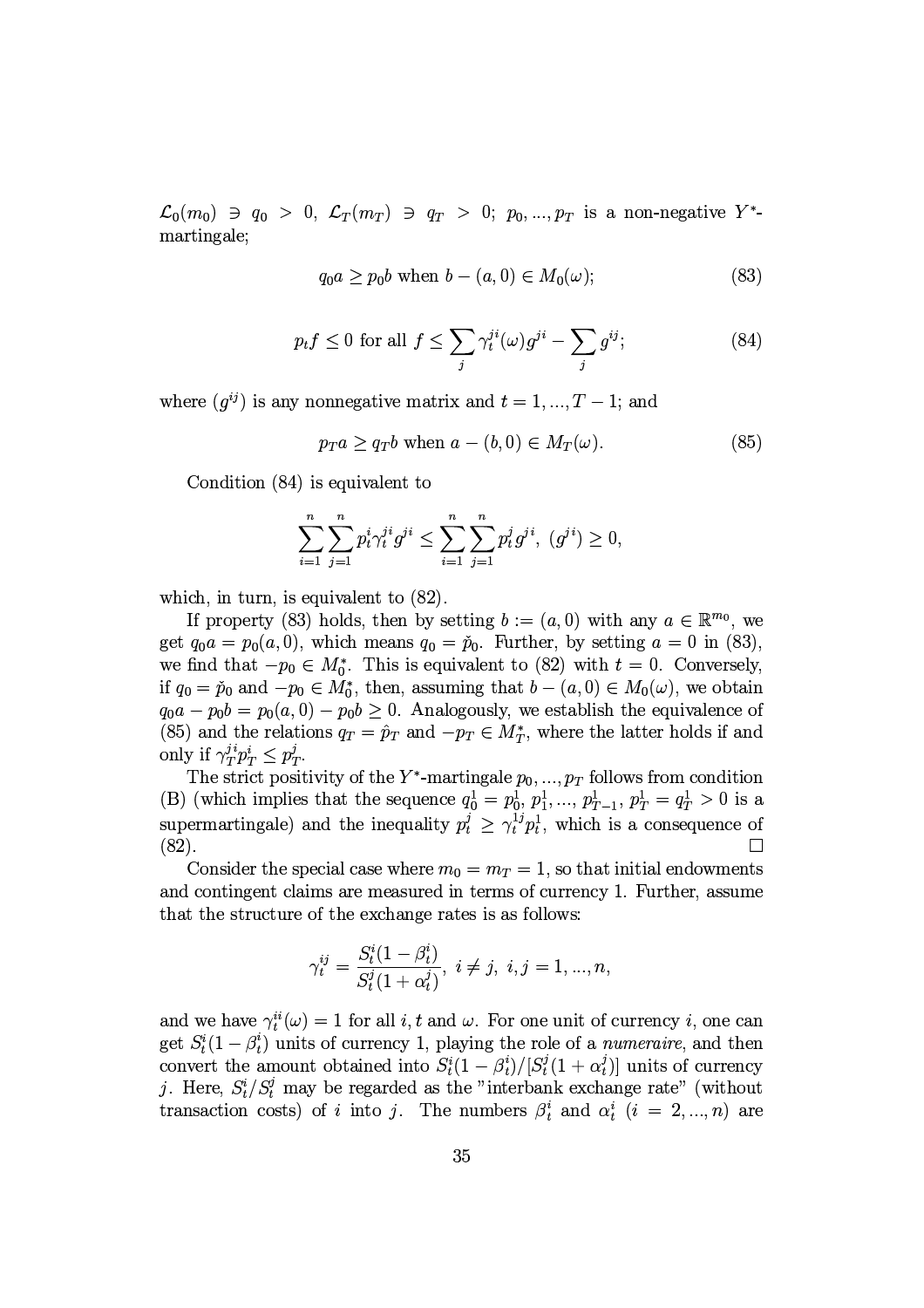the transaction cost rates for exchanging currency  $i$  into the numeraire and backwards, respectively. We assume that  $S_t^1 = 1$  and  $\beta_t^1 = \alpha_t^1 = 0$ , which corresponds to the role of currency 1 as a numeraire. The random variables  $S_t^i > 0$ ,  $\alpha_t^i > 0$  and  $0 < \beta_t^i < 1$  are supposed to be  $\mathcal{F}_t$ -measurable. Under the assumptions imposed, conditions (81) and (82), describing consistent valuation systems in the model at hand, take on the following form:  $q_0 = p_0^1$ ,  $q_T = p_T^1$ , and

$$
p_t^i \frac{S_t^j(1-\beta_t^j)}{S_t^i(1+\alpha_t^i)} \le p_t^j, \ i \ne j,
$$

which can equivalently be written as

$$
p_t^1 S_t^i (1-\beta_t^i) \leq p_t^i \leq p_t^1 S_t^i (1+\alpha_t^i), \; i=1,...,n,
$$

because  $S_t^1 = 1$  and  $\beta_t^1 = \alpha_t^1 = 0$ . Thus, in the case we consider, consistent valuation systems in the present model and in that examined in Section 9 coincide (see Theorem 9.1), and in this sense, these two models are equivalent.

### 13 Currency exchange without borrowing and short sales

We consider another currency market model—a version of that proposed in [23]. There are *n* currencies traded on the market at dates  $t = 0, 1, ..., T$ . As in the previous model (see Section 12), we are given a matrix  $(\gamma_t^{ij}(\omega))$   $(i, j =$ 1, ..., n) whose elements are strictly positive  $\mathcal{F}_t$ -measurable random variables, specifying the exchange rates and the interest rates of the currencies traded. Initial endowments at date  $0$  and contingent claims at date  $T$  are portfolios of  $m_0$  and  $m_T$  currencies, respectively  $(1 \leq m_0, m_T \leq n)$ .

A portfolio  $a = (a^1, ..., a^k) \in \mathbb{R}^k$  of k currencies  $i = 1, ..., k$  can be exchanged into portfolio  $b = (b^1, ..., b^l) \in \mathbb{R}^l$  of l currencies  $j = 1, ..., l$  at date  $t = 0, ..., T$  if and only if there exists a nonnegative matrix  $(g^{ij})$   $(i = 1, ..., k,$  $i = 1, ..., l$  such that

$$
a^{i} \geq \sum_{j=1}^{l} g^{ij}, \ i = 1, ..., k, \ b^{j} \leq \sum_{i=1}^{k} \gamma_{t}^{ij}(\omega) g^{ij}, \ j = 1, ..., l. \tag{86}
$$

Here,  $q^{ij}$   $(i \neq j)$  stands for the amount of currency i converted into currency j. The amount  $g^{ii}$  of currency  $i \leq \min\{k, l\}$  is left unexchanged. It is deposited with a bank account, yielding  $\gamma_t^{ii} g^{ii}$ , where  $\gamma_t^{ii} - 1$  is the interest rate.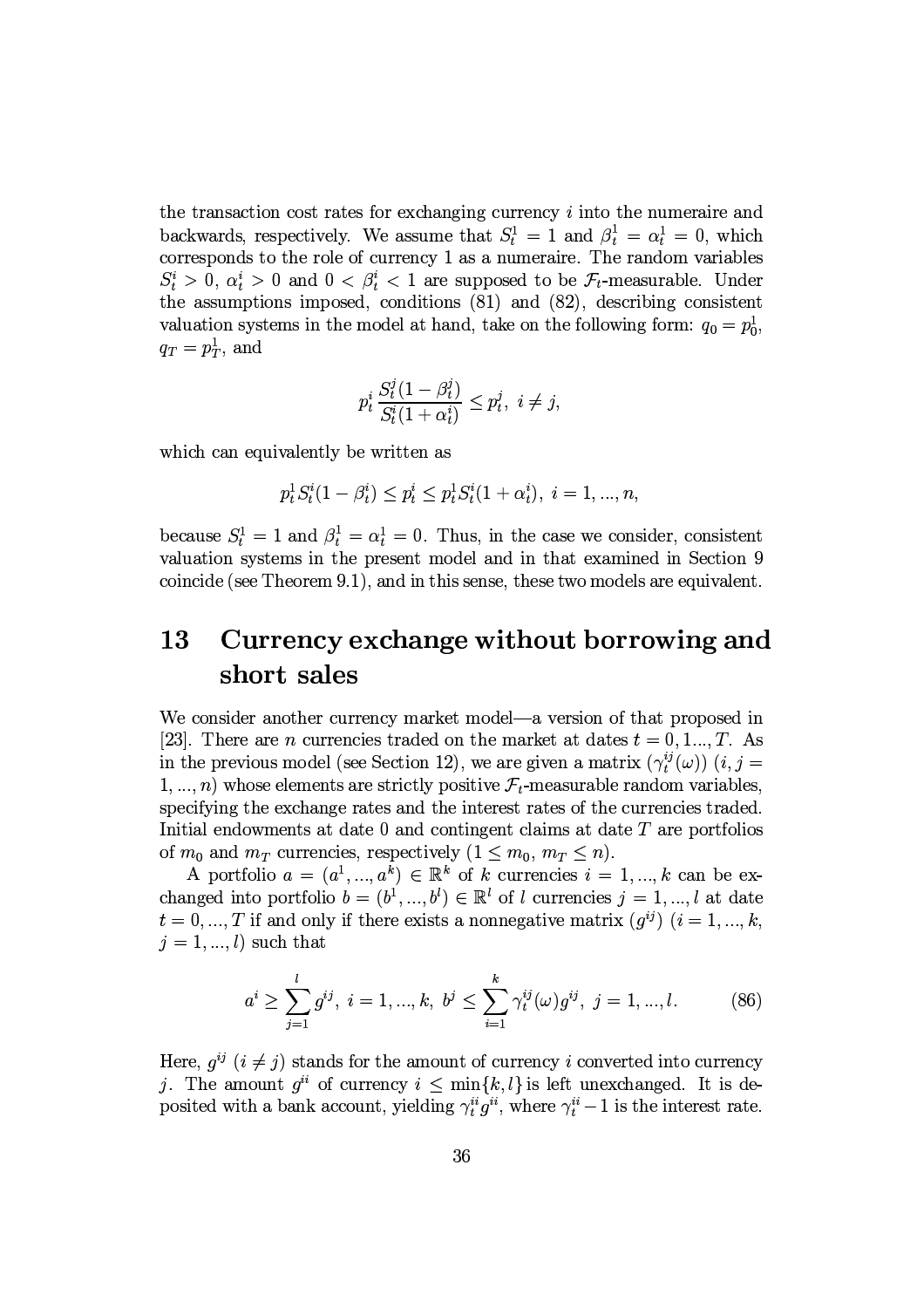We will assume that  $\gamma_t^{ii} \geq 1$ . The first inequality in (86) is a balance constraint for currency  $i$ : one cannot exchange more of it than is available at the beginning of date  $t$  (no borrowing is allowed). The second inequality in  $(86)$ says that, at the end of date  $t$  after the currency exchange, the *j*th position of the portfolio cannot be greater than the sum  $\sum_{i=1}^{k} \gamma_t^{ij} (\omega) g^{ij}$  obtained as a result of the exchange (plus interest).

The set of all portfolio pairs  $(a, b)$  satisfying (86) for some  $(g^{ij}) \geq 0$ will be denoted by  $Z_t(\omega, k, l)$ ,  $t = 0, ..., T$ . The analogous set of  $(a, b)$  with the additional requirement  $b \geq 0$  will be denoted by  $Z_t^+(\omega, k, l)$ . Clearly,  $Z_t(\omega, k, l)$  and  $Z_t^+(\omega, k, l)$  are polyhedral cones depending  $\mathcal{F}_t$ -measurably on  $\omega$ . To include the model outlined above into our general framework, we define

$$
V_0(\omega) := Z_0(\omega, n, m_0), \ Y_0(\omega) := \mathbb{R}^n_+, \tag{87}
$$

$$
Z_t(\omega) := Z_t^+(\omega, n, n), \ t = 1, ..., T - 1, \ V_T(\omega) := Z_T(\omega, n, m_T). \tag{88}
$$

It is clear that if a portfolio a can be exchanged into a portfolio  $b$ , i.e.  $(a, b) \in Z_t(\omega, k, l)$ , then any  $a' \ge a, a \ne a$  can be exchanged into some  $b' \geq b, b' \neq b$ . This implies that the model defined by (87) and (88) is strictly monotone. Hypothesis (SH) is valid because of the monotonicity of the model and the property  $(SH_T)$  of the cone  $V_T(\omega)$  (see (88)). Consequently, the hedging criterion established in Theorem 7.3 is applicable. It is easily seen that the model at hand does not have arbitrage opportunities: if  $(v_0, y_0, ..., y_{T-1}, v_T)$ is a hedging strategy with  $v_0 \leq 0$ , then  $v_0 = y_0 = ... = y_{T-1} = v_T = 0$ . This guarantees, by virtue of Theorem 7.2, the existence of consistent valuation systems.

**Theorem 13.1.** In the model defined by  $(87)$  and  $(88)$ , consistent valuation systems are sequences  $(q_0, p_0, ..., p_T, q_T)$  such that  $p_0, ..., p_T$   $(p_t \in P_t)$ is a strictly positive supermartingale,  $0 < q_t \in \mathcal{L}_t(m_t)$ ,  $t = 0, T$ , and we have

$$
q_0^i \ge \gamma_t^{ij} p_0^j, \ i = 1, ..., m_0, \ j = 1, ..., n,
$$
\n(89)

$$
p_t^i \ge \gamma_t^{ij} \bar{p}_{t+1}^j, \ t = 1, 2, ..., T - 1, \ i, j = 1, ..., n,
$$
\n(90)

$$
p_T^i \ge \gamma_T^{ij} q_T^j, \ i = 1, ..., n, \ j = 1, ..., m_T,
$$
\n(91)

where  $\bar{p}_{t+1}^i = E_t p_{t+1}^i$ . The no-arbitrage hypothesis holds always. A contingent claim  $v_T \in \mathcal{L}_T(m_T)$  can be hedged starting from an initial endowment  $v_0 \in$  $\mathcal{L}_0(m_0)$  if and only if  $Eq_0v_0 \geq Eq_Tv_T$  for all consistent valuation systems  $(q_0, p_0, ..., p_T, q_T)$  described above.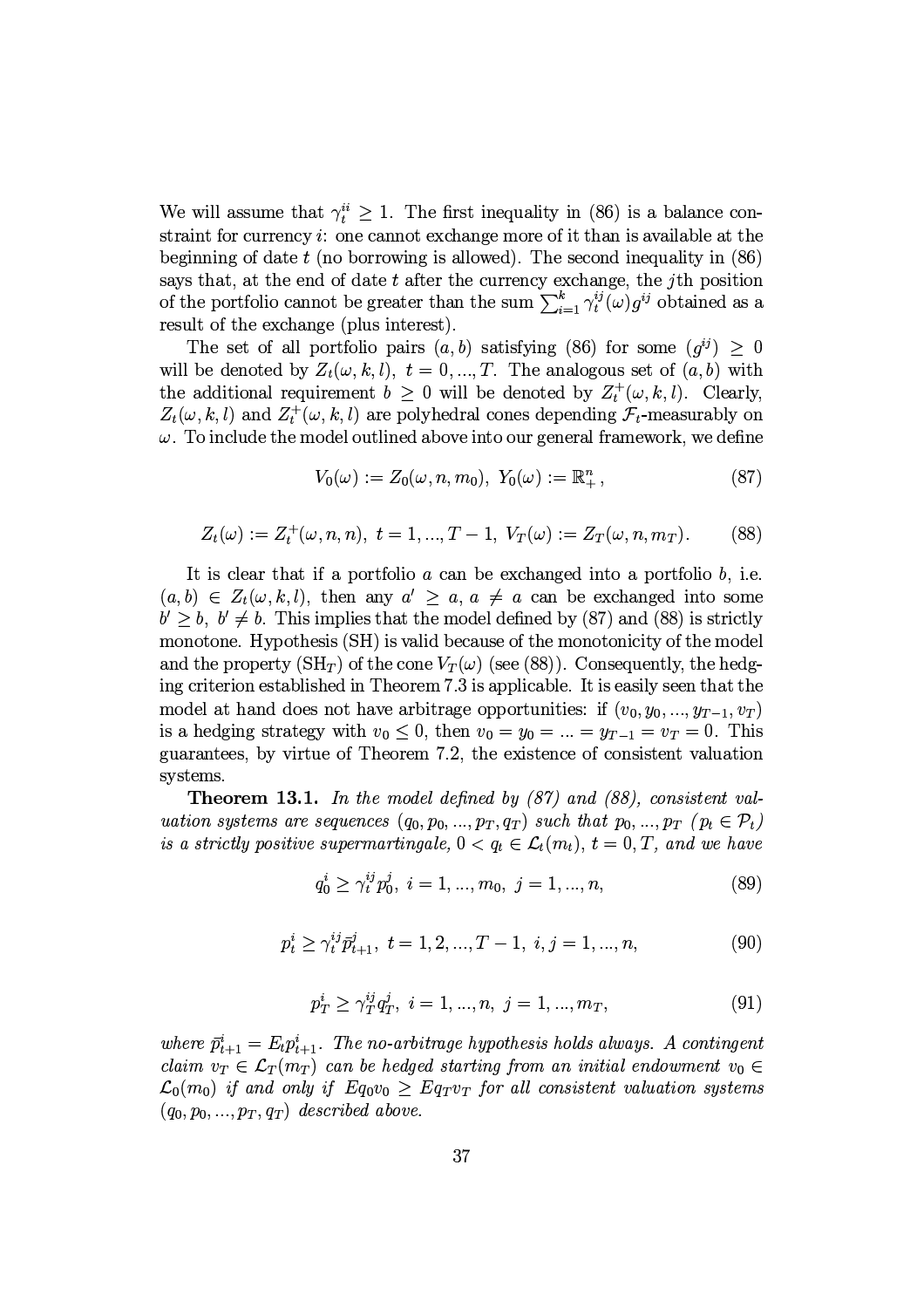*Proof.* Observe that the set  $Z_t(\omega, k, l)^{\times}$ , as well as the set  $[Z_t^+(\omega, k, l)]^{\times}$ , consists of those  $(c,d)\in\mathbb{R}^k_+\times\mathbb{R}^l_+$  for which

$$
\sum_{j=1}^{l} d^{j} \sum_{i=1}^{k} \gamma_{t}^{ij} g^{ij} - \sum_{i=1}^{k} c^{i} \sum_{j=1}^{l} g^{ij} \le 0,
$$
\n(92)

where  $(g^{ij}) \geq 0$ . This inequality holds if and only if

 $\overline{a}$ 

$$
d^j \gamma_t^{ij} \le c^i, \ i = 1, ..., k, \ j = 1, ..., l. \tag{93}
$$

By applying (93) in the cases  $t = 0, 1 \le t \le T - 1$ , and  $t = T$ , we obtain  $(89)$ ,  $(90)$  and  $(91)$ , respectively.

Since  $Y_0(\omega) = \mathbb{R}^n_+$ , condition (22) involved in the definition of a consistent price system, becomes  $p_0 \geq \bar{p}_1$ . From (90) it follows that  $p_t \geq \bar{p}_{t+1}$  because  $\gamma_t^{ii} \geq 1$ . Thus a consistent price system  $p_0, ..., p_T$  is a supermartingale. Its strict positivity follows from (91), as long as  $q_T > 0$ .  $\Box$ 

Observe that the cone  $Z_t^+(\omega, k, l)$  can be represented in the form

$$
Z_t^+(\omega, k, l) = \{(a, b) \in \mathbb{R}_+^k \times \mathbb{R}_+^l :
$$
  

$$
\geq Ag, \ 0 \leq b \leq B_t(\omega)g \text{ for some } g \in \mathbb{R}_+^{k \times l} \}.
$$
 (94)

Here  $A: \mathbb{R}^{k \times l} \to \mathbb{R}^k$  and  $B_t(\omega): \mathbb{R}^{k \times l} \to \mathbb{R}^l$  are non-negative linear operators transforming a matrix  $g = (g^{ij}) \in \mathbb{R}^{k \times l}$  into the vectors  $Ag$  and  $B_t(\omega)g$  whose coordinates are defined by

$$
(Ag)^i = \sum_{j=1}^l g^{ij}
$$
 and  $(B_t(\omega)g)^j = \sum_{i=1}^k \gamma_t^{ij}(\omega)g^{ij}$ .

Thus the model under consideration is a direct stochastic analogue of the von Neumann [63] model of economic growth (A and  $B_t(\omega)$  being the counterparts of the "technology matrices").

#### On the von Neumann-Gale model. 14  $Con$ cluding remarks

In this section, we briefly discuss links between the theory developed above and the von Neumann-Gale model [63], [26]. The latter describes an economy in which, at time  $t = 0, 1, \dots$ , there are *n* commodities  $i = 1, 2, \dots, n$ . The state of the economy at time t is characterized by a commodity vector  $y_t =$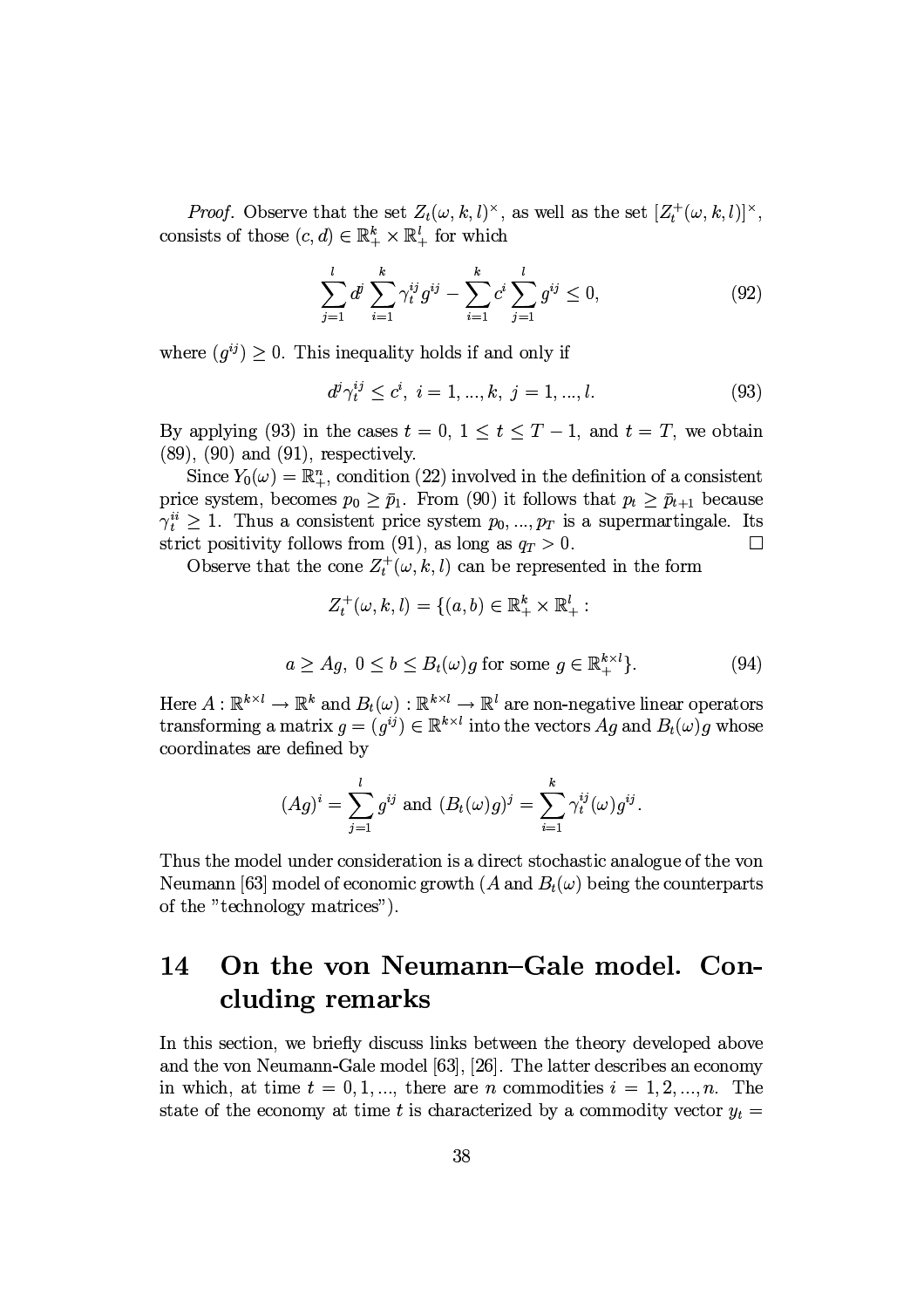$(y_t^1, ..., y_t^n) \in \mathbb{R}_+^n$ . Possible transitions from one state to another are specified by a sequence of cones  $\mathcal{Z}_t \subseteq \mathbb{R}_+^n \times \mathbb{R}_+^n$ ,  $t = 1, 2, ...$  A path (trajectory) of the economic system is a finite or infinite sequence  $y_0, y_1, y_2, ...$  such that  $(y_{t-1}, y_t) \in \mathcal{Z}_t$ ,  $t = 1, 2, \dots$  Elements  $(x, y) \in \mathcal{Z}_t$  are called *input-output* pairs or technological processes. The sets  $\mathcal{Z}_t$  are termed technology sets. In the original [63] model, the cones  $\mathcal{Z}_t$  were supposed to be polyhedral; they had a special structure motivated by economic considerations (cf. (94) above). Gale [26] generalized von Neumann's framework allowing general, not necessarily polyhedral, cones.

The main focus in the von Neumann-Gale model is on the analysis of paths that grow faster than others—e.g. maximize growth rates over each time period  $(t-1, t]$ . Such paths are called *efficient* or *rapid* (see Evstigneev and Schenk-Hoppé [21]). A precise definition is as follows. A path  $y_0, y_1, y_2, ...$ is called efficient if there exists a sequence of price vectors  $p_0, p_1, \dots (p_t \in \mathbb{R}^n_+)$ such that  $p_t y_t = 1$  and

$$
p_t y \le p_{t-1} x \text{ for all } (x, y) \in \mathcal{Z}_t. \tag{95}
$$

By virtue of this definition, the growth rate  $p_t y_t / p_{t-1} y_{t-1}$  over the time period  $(t-1, t]$  attains its maximum on the path  $y_0, y_1, \dots$  Since  $p_t y_t = 1$ , the growth rate on  $y_0, y_1, \ldots$  is constant and equal to one. (In fact, what matters here is that  $p_t y_t$  is a strictly positive constant.)

Sequences of price vectors  $p_0, p_1, \ldots$  satisfying (95) are called *dual paths*. They may be regarded as paths in the *dual model* defined by the sequence of cross-dual cones  $\mathcal{Z}_t^{\times}$  (see (27)). Thus a trajectory  $y_0, y_1, y_2, ...$  is efficient if there exists a dual trajectory  $p_0, p_1, p_2, ...$  such that  $p_t x_t = 1$ . Clearly, if  $p_0, p_1, p_2, \dots$  is a dual path, then  $p_0y_0 \geq p_1y_1 \geq p_2y_2 \geq \dots$  for each path  $y_0, y_1, y_2, \dots$  of the original system.

In this work, we have used stochastic analogues of dual paths (consistent valuation systems) to characterize the set of those pairs  $y_0, y_T$  of states of the dynamical model at hand such that  $y_T$  can be reached from  $y_0$ . The main idea lies in that, under certain general assumptions,  $y_T$  is reachable from  $y_0$  if and only if  $p_0y_0 \geq ... \geq p_Ty_T$  for all dual paths  $p_0, ..., p_T$ . (In the stochastic case, these inequalities are supposed to hold in the sense of expectations.) Hedging problems considered in this paper are fully analogous to this reachability problem. The analogues of commodity vectors are contingent portfolios of assets, and the counterparts of paths in the von Neumann–Gale model are hedging strategies. The transition cones specifying self-financing and other portfolio constraints correspond in the financial context to the technology cones in the economic dynamics context.

In the conventional theory of the von Neumann–Gale model, the main theme is the modeling of economic growth. Dual paths play an important,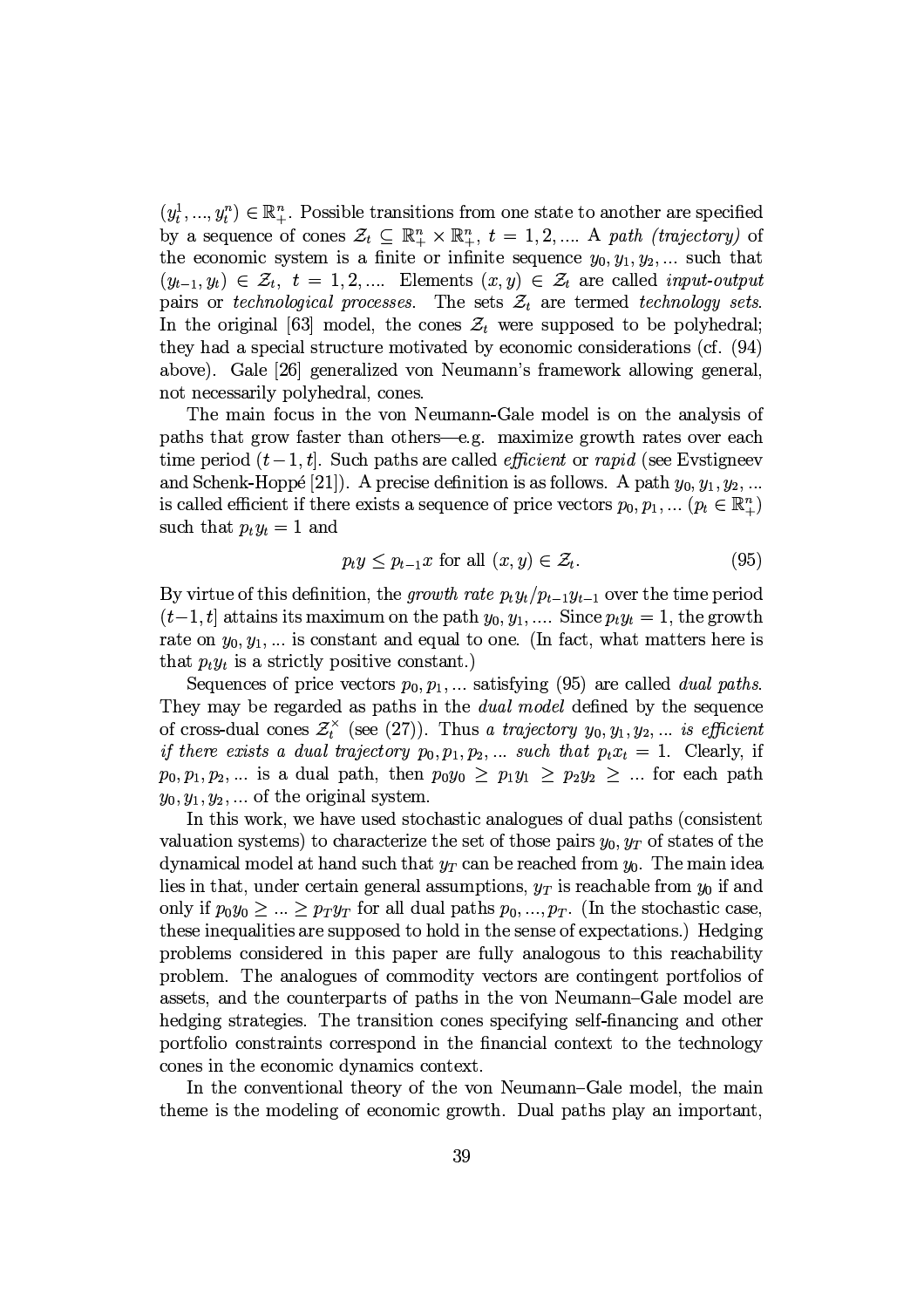but not the primary role; they are, rather, a key tool in the analysis. In this work, we did not consider questions of financial growth at all. However, the methodology of the von Neumann–Gale model can be applied in this field as well. Some steps in analyzing financial growth from this angle were made in [16] and [21, Section 6]. This is an interesting direction for further research, closely related to capital growth theory (Kelly [45], Breiman [9], Algoet and Cover [1], Hakansson and Ziemba [29], Iyengar and Cover [31]) and evolutionary finance (Blume and Easley 7, Evstigneev, Hens and Schenk-Hoppé  $[20]$ ).

The study of stochastic versions of the von Neumann-Gale model was pioneered by Dynkin, Radner and their collaborators in the early 1970s. Radner [52] focused primarily on the issues of growth, typical for the von Neumann-Gale theory. Dynkin [17], [18, Chapter 9] analyzed stochastic analogues of dual paths and considered in the economics context what we call here consistent price systems.

There are some conceptual differences in the ways of "stochastization" of the von Neumann–Gale model in Dynkin's and Radner's approaches. In Dynkin's model, technology sets contain input-output pairs of contingent commodity vectors  $(x_t, y_t)$  associated with the same date t and influenced by the same random factors (mathematically,  $x_t$  and  $y_t$  are supposed to be measurable with respect to the same  $\sigma$ -algebra  $\mathcal{F}_t$ ). In Radner's approach, inputs  $x_{t-1}$  and outputs  $y_t$  correspond to the beginning and the end of the production period  $(t-1, t]$  and therefore they are influenced by different random factors  $(x_{t-1}$  is measurable with respect to the  $\sigma$ -algebra  $\mathcal{F}_{t-1}$  smaller than  $\mathcal{F}_t$ ). These distinctions in the frameworks—which might seem not very essential—lead in fact to substantial distinctions in the structure of the duality results underlying the construction of consistent price systems.

Radner's approach appeared to be more natural from the economic point of view and it became prevailing in the economic dynamics literature see the survey in Arkin and Evstigneev [3]. However, it turned out that Dynkin's setting fits the financial context better. First of all, it is quite natural to assume that portfolio rebalancing is performed with full information about the current asset prices and transaction costs (and so both contingent portfolios  $x_t$  and  $y_t$  are measurable with respect to the  $\sigma$ -algebra  $\mathcal{F}_t$ ). Moreover, the duality results, such as Theorem 7.1 in this paper, obtained along Dynkin's lines (cf.  $[18, \text{ Section } 9.5]$ ) fit exactly the objectives of the present work. They allow one to obtain general hedging criteria that unify the whole range of available examples and applications.

To conclude, we would like to list several directions of further research, which, in our opinion, are of interest. These are: (i) as already mentioned above—the analysis of questions of financial growth within the framework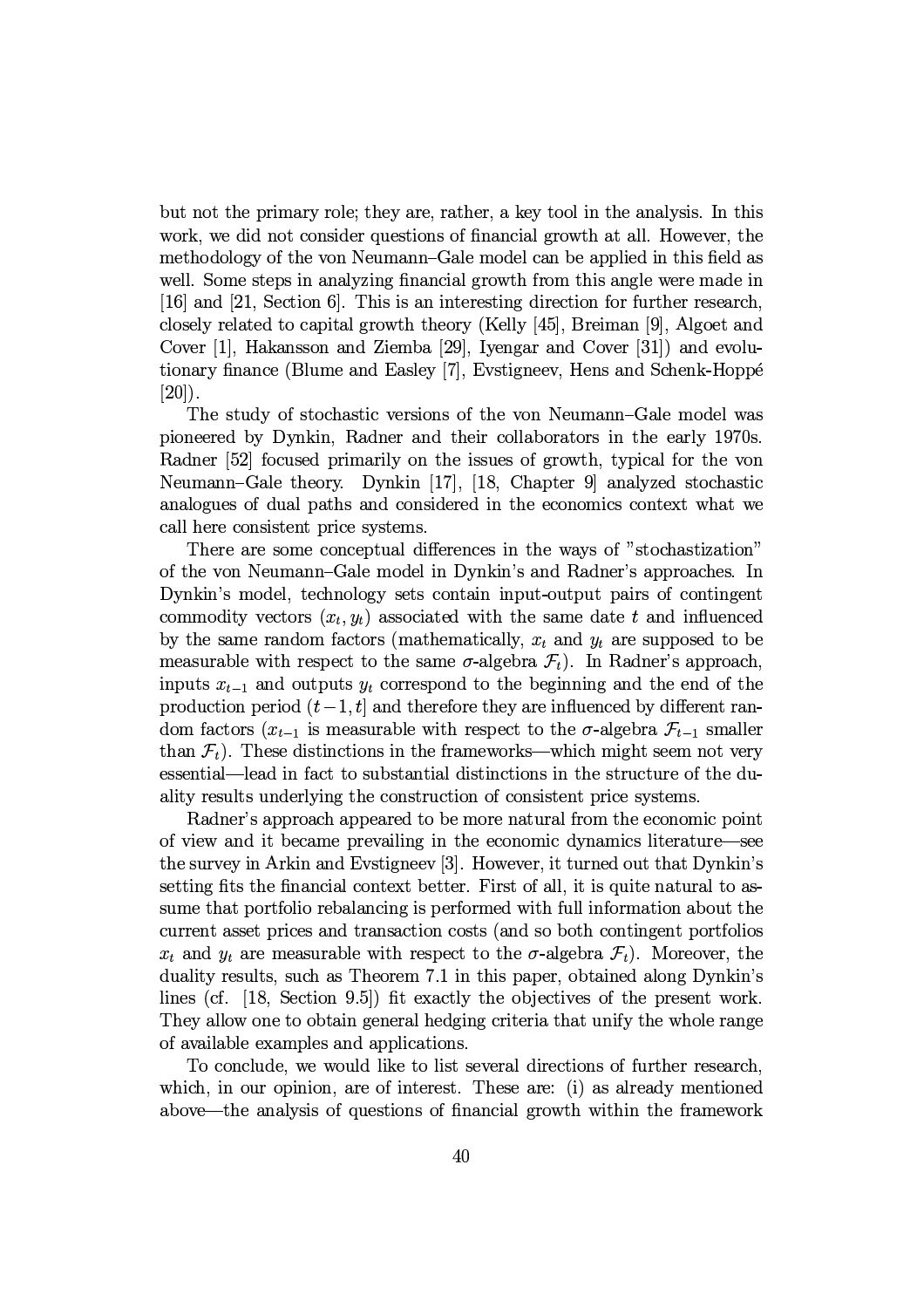proposed; (ii) portfolio optimization within this framework; (iii) developing numerical algorithms based on duality considerations (involving consistent valuation systems) for computing approximate solutions to hedging and optimization problems; (iv) finding explicit analytical solutions to these problems in specialized models<sup>6</sup>; and (v) mathematical generalizations of the results obtained (in particular, their extension of to the case of a general, not necessarily finite, probability space).

## Appendix

For a cone K in  $\mathbb{R}^n$ , we denote by  $K^*$  the *dual* to the cone K, i.e. the set of all those linear functionals q on  $\mathbb{R}^n$  for which  $qx \geq 0$ ,  $x \in K$ . We write  $K^+$  for the set of those q in  $K^*$  that satisfy  $qx > 0$  for each non-zero element  $x \in K$ . A cone K is called proper if  $K \cap (-K) = \{0\}.$ 

**Theorem A.1.** Let H and M be closed cones in  $\mathbb{R}^n$  such that  $H \cap$  $(-M) = \{0\}$ . Then  $H + M$  is a closed cone. If, additionally, H and M are proper, then  $H + M$  is proper.

Theorem A.1 is a consequence of  $[53, Corollary 9.1.3]$ .

Let H and K be a closed cones in  $\mathbb{R}^n$ , K being proper. These cones will be fixed throughout the rest of the Appendix. The next result can be deduced from [53, Corollary 11.4.2].

**Theorem A.2.** The following two assertions are equivalent:

(a)  $H \cap K = \{0\}.$ 

(b) There exists  $l \in K^+$  such that  $lh < 0$  for all  $h \in H$ . Define

$$
N = \{ l \in K^+ : \ lh < 0, \ h \in H \}.
$$

Theorem A.2 says that

$$
H \cap K = \{0\} \Leftrightarrow N \neq \emptyset.
$$

When  $H$  is a linear space, we have

$$
N = \{l \in K^+ : lh = 0, h \in H\}.
$$
\n(96)

Thus, by using Theorem A.2, we obtain the following result.

 ${}^{6}$ In this connection, see Stettner [61] and Sass [56].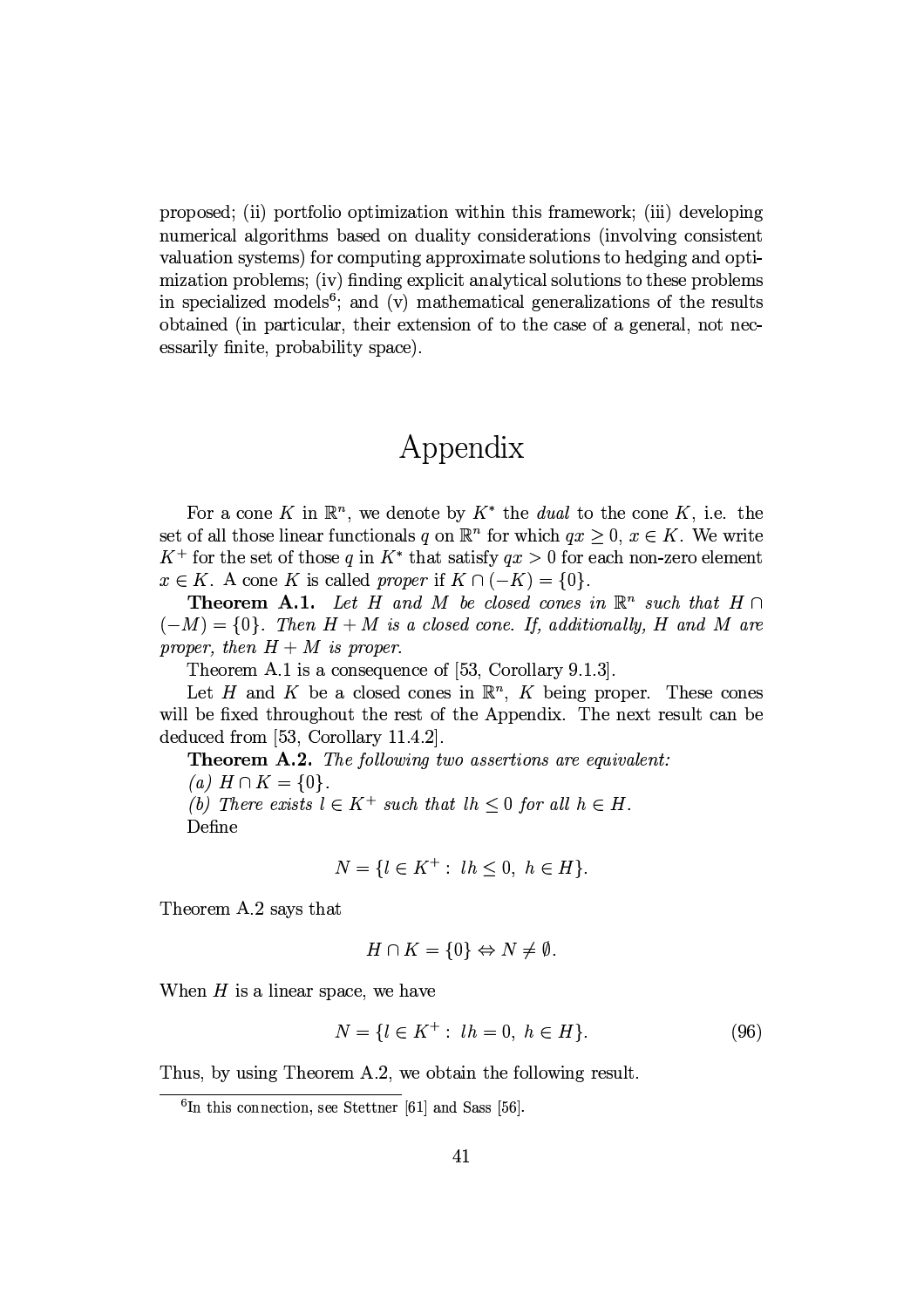**Theorem A.3.** Let  $H$  be a linear space. Then the following assertions are equivalent.

 $\overline{\phantom{a}}$  ,  $\overline{\phantom{a}}$  ,  $\overline{\phantom{a}}$  ,  $\overline{\phantom{a}}$  ,  $\overline{\phantom{a}}$  ,  $\overline{\phantom{a}}$  ,  $\overline{\phantom{a}}$  ,  $\overline{\phantom{a}}$  ,  $\overline{\phantom{a}}$  ,  $\overline{\phantom{a}}$  ,  $\overline{\phantom{a}}$  ,  $\overline{\phantom{a}}$  ,  $\overline{\phantom{a}}$  ,  $\overline{\phantom{a}}$  ,  $\overline{\phantom{a}}$  ,  $\overline{\phantom{a}}$ 

(b) There exists  $l \in K^+$  such that  $lh = 0$  for all  $h \in H$ .

I38+-45+ ~Hz>:.+\*%6Q/84/75+450%k++!C+\*%+(D75! - 0%758#/+- j 0175+45!  $\,$  ,  $\,$  ,  $\,$  ,  $\,$  ,  $\,$  ,  $\,$  ,  $\,$  ,  $\,$  ,  $\,$  ,  $\,$  ,  $\,$  ,  $\,$  ,  $\,$  ,  $\,$  ,  $\,$  ,  $\,$  ,  $\,$  ,  $\,$  ,  $\,$  ,  $\,$  ,  $\,$  ,  $\,$  ,  $\,$  ,  $\,$  ,  $\,$  ,  $\,$  ,  $\,$  ,  $\,$  ,  $\,$  ,  $\,$  ,  $\,$  ,  $\,$ 

TUNE I SE TE FIN DEN A DEN MAN I ANN A DEN A DEN A DEN A DEN A DEN A DEN A DEN A DEN A DEN A DEN A DEN A DEN A  $assertions$  are equivalent.

 $(i) u \in H - K.$ 

 $\mathcal{F}_1$  . The set of the set of the set of  $\mathcal{F}_2$  and  $\mathcal{F}_3$  . The set of  $\mathcal{F}_4$ 

*Proof.* Clearly (ii) is a consequence of (i). Let (ii) hold. Suppose  $u \notin$  jH#t.A7 / - &- T <sup>9</sup> P H=f0%/+ - dHj i59D758>/+- 01!J45JA+4 )Z/+\*1-!5+)mj!5+GI38+-45+ ~H1L-HQW-4575845(-45Kd (<sup>i</sup> / -P :.+/!5  $u \notin H-K$ . By virtue of Theorem A.2, there exists  $l \in (U+K)^+$  such that  $lh \leq 0$  for all  $h \in H$ . Then  $l \in N$  because  $l \in (U+K)^{+} \subseteq K^{+}$ . At the same 750 ( + - 10%) ( + - 10%) ( + d i + d i + d i + d i + d i + d i + d i + d i + d i + d i + d i + d i + d i + d

RS, 0%!>3\*1014C!5J/D9758+6C#//84/+754501k+A-7C-A\*%; j9:7=\*1!5  $H$ , in terms of dual variables  $l$  in  $N$ .


! TUN / -P % RY( PR\ ^:[ZPRLOT`^MX \RV,^MJ`T
N%\$MTLN%\$MT  $following$  assertions are equivalent.

 $(i) u \in H$ .

 $\mathcal{F}_t$  . The set of the set of the set of the set of  $\mathcal{F}_t$ 

*Proof.* We can see that (i) implies (ii) by virtue of  $(96)$ . Suppose (ii) 8-1) H#I38+ - 100-2014 - 100-2014 - 100-2014 - 100-2014 - 100-2014 - 100-2014 - 100-2014 - 100-2014 - 100-2014 A.4 to the cone  $-K$  and the linear space H. This is possible since  $-K$  is  $\frac{1}{2}$  ,  $\frac{1}{2}$  ,  $\frac{1}{2}$  ,  $\frac{1}{2}$  ,  $\frac{1}{2}$  ,  $\frac{1}{2}$  ,  $\frac{1}{2}$  ,  $\frac{1}{2}$  ,  $\frac{1}{2}$  ,  $\frac{1}{2}$  ,  $\frac{1}{2}$  ,  $\frac{1}{2}$  ,  $\frac{1}{2}$  ,  $\frac{1}{2}$  ,  $\frac{1}{2}$  ,  $\frac{1}{2}$  ,  $\frac{1}{2}$  ,  $\frac{1}{2}$  ,  $\frac{1$  $\ell$  , we have the set of  $\ell$  in the set of  $\ell$  in the set of  $\ell$  in the set of  $\ell$ E01+6],dF010Si5H>q;GED0%4575>,I845 ~HzJJ\*10%+)75\_j ) 96C>BA)7587  $u \in H + K$ . On the other hand  $u \in H - K$ , which implies  $u \in H$  because  $H \cap K = K \cap (-K) = \{0\}.$ P HARACTER AND THE RESIDENCE OF THE RESIDENCE OF THE RESIDENCE OF THE RESIDENCE OF THE RESIDENCE OF THE RESIDENCE OF THE RESIDENCE OF THE RESIDENCE OF THE RESIDENCE OF THE RESIDENCE OF THE RESIDENCE OF THE RESIDENCE OF THE

D+7 :AG#/DE-+w!5:!701 BDC) d-iH - 9#/+-/D5E=45D\*1goE\*1+) ,F/7501-)+B+)-H37
 :.3/+-#0%B->)d-iC3E-+/754C,1A/7501-60%758GE\*%A!0% <sup>B</sup>-H ~!5!5(=7587 01!3/+-/D5E#01G758=,F\*%\*163012!!

$$
G(\lambda x_1 + (1 - \lambda)x_2) - \lambda G(x_1) - (1 - \lambda)G(x_2) \in C \tag{97}
$$

for all  $x_1, x_2 \in X$  and  $\lambda \in [0,1]$ . (Clearly (97) holds if G is affine, i.e., the expression in  $(97)$  is equal to zero.) Consider the following optimization problem.

 $\overline{a}$  is  $\overline{a}$  if  $\overline{a}$  is the contract of  $\overline{a}$ 

$$
G(x) \in C. \tag{98}
$$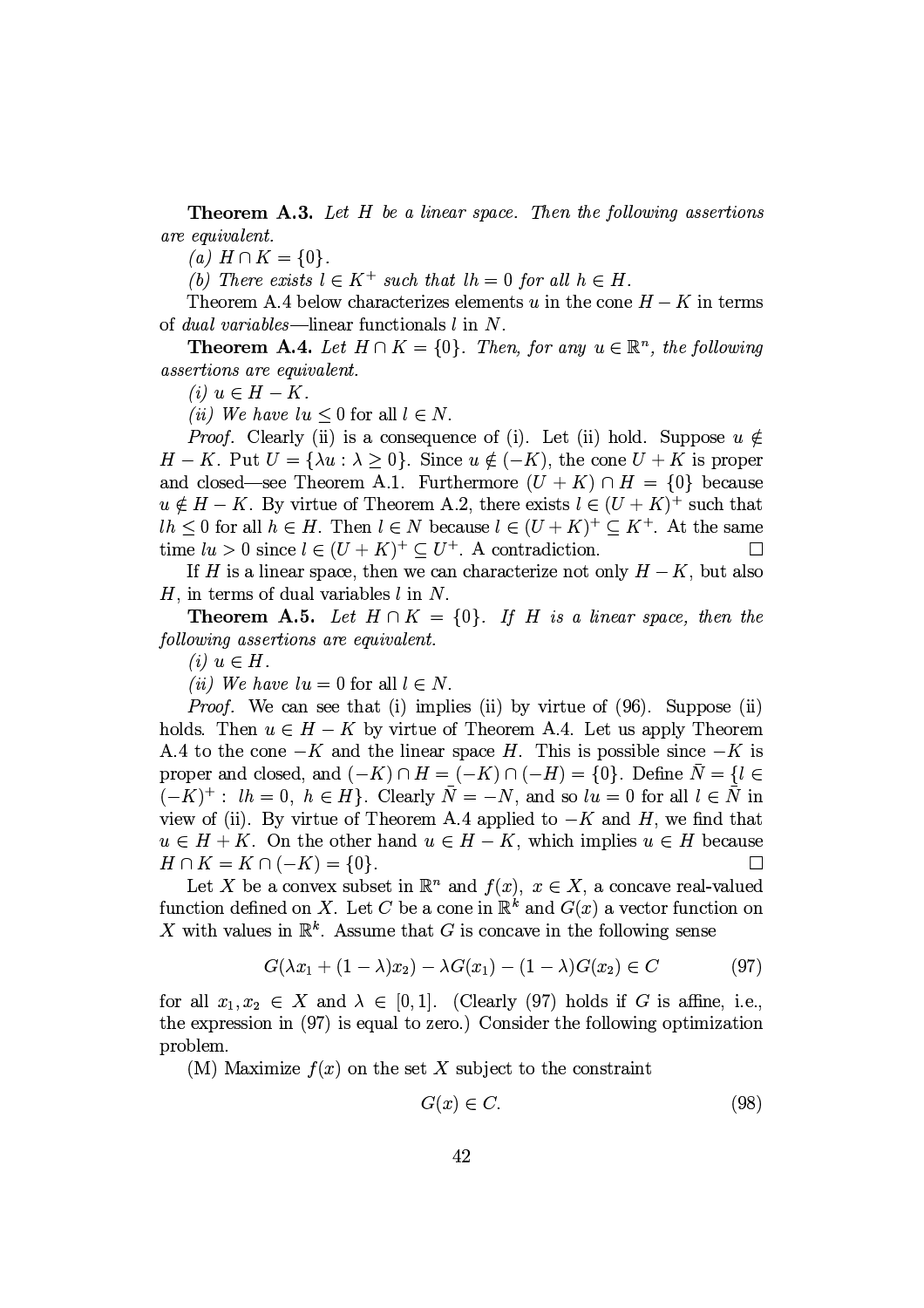Suppose that one of the conditions (SL) or (LP) below holds.

(SL) (Slater's constraint qualification.) There is a vector  $x \in X$  such that  $G(x) \in \text{int } C.$ 

(LP) The sets X and C are polyhedral and  $f, G$  are affine.

If  $(LP)$  holds, then  $(M)$  is a linear programming problem.

**Theorem A.6**. Let  $\bar{x}$  be an element of X satisfying constraint (98). Then the following assertions are equivalent.

(i) The vector  $\bar{x}$  is a solution to optimization problem (M).

(ii) There exists a linear functional  $p \in C^*$  such that

$$
f(x) + p(G(x)) \le f(\bar{x}) + p(G(\bar{x})), \ x \in X,
$$
\n(99)

 $and$ 

$$
p(G(\bar{x})) = 0.\t(100)
$$

Condition (99) states that  $\bar{x}$  maximizes the Lagrangian  $L(p, x) = f(x) +$  $p(G(x))$  over all  $x \in X$  (not necessarily satisfying (98)). In this sense, p is said to relax the constraint  $(98)$ . Equality  $(100)$  is the *complementary slackness condition.* If  $p \in C^*$ , then two relations (99) and (100) are equivalent to one:  $f(x) + pG(x) \le f(\bar{x}), x \in X$ . For a proof of Theorem A.6 see, e.g., [47, Theorem  $8.3.1$ ].

Let  $(\Omega, \mathcal{F}, P)$  be a finite probability space. For each  $\omega \in \Omega$ , let  $A(\omega) \subseteq \mathbb{R}^n$ be a set, possibly empty for some  $\omega$ . Let  $\mathcal{G} \subset \mathcal{F}$  be an algebra of subsets of  $\Omega$ . We say that the set  $A(\omega)$  depends G-measurably on  $\omega$  if there exists a partition  $\Omega = \Omega_1 \cup ... \cup \Omega_k$  of  $\Omega$  into disjoint sets  $\Omega_1 \in \mathcal{G}, ..., \Omega_k \in \mathcal{G}$  such that  $A(\omega)$  is constant on each  $\Omega_i$ ,  $i = 1, ..., k$ . The proof of the following fact is straightforward.

**Theorem A.7.** If a set  $A(\omega)$  depends G-measurably on  $\omega$ , then there is a G-measurable mapping  $\alpha : \Omega \to \mathbb{R}^n$  such that  $\alpha(\omega) \in A(\omega)$  for all those  $\omega$ for which  $A(\omega) \neq \emptyset$ .

The mapping  $\alpha$  described in the above theorem is called a G-measurable selector of the set-valued mapping  $\omega \mapsto A(\omega)$ . By using Theorem A.7, one can easily obtain the following result.

**Theorem A.8.** Let  $A(\omega) \subseteq \mathbb{R}^n$  be a non-empty set depending G-measurably on  $\omega$  and let  $F(\omega, x)$  ( $\omega \in \Omega$ ,  $x \in \mathbb{R}^n$ ) be a real valued function  $\mathcal{G}$ -measurable in  $\omega$  for each  $x \in \mathbb{R}^n$  and continuous in x for each  $\omega$ . Let  $\bar{\alpha}(\omega)$  be a  $\mathcal{G}$ measurable selector of  $A(\omega)$ . Then the following two assertions are equivalent:

(a) The inequality  $EF(\omega, \alpha(\omega)) \leq EF(\omega, \bar{\alpha}(\omega))$  is valid for each  $\mathcal{G}$ measurable selector  $\alpha$  of the set-valued mapping  $A(\omega)$ .

(b) With probability one,  $F(\omega, a) \leq F(\omega, \bar{\alpha}(\omega))$  for all  $a \in A(\omega)$ .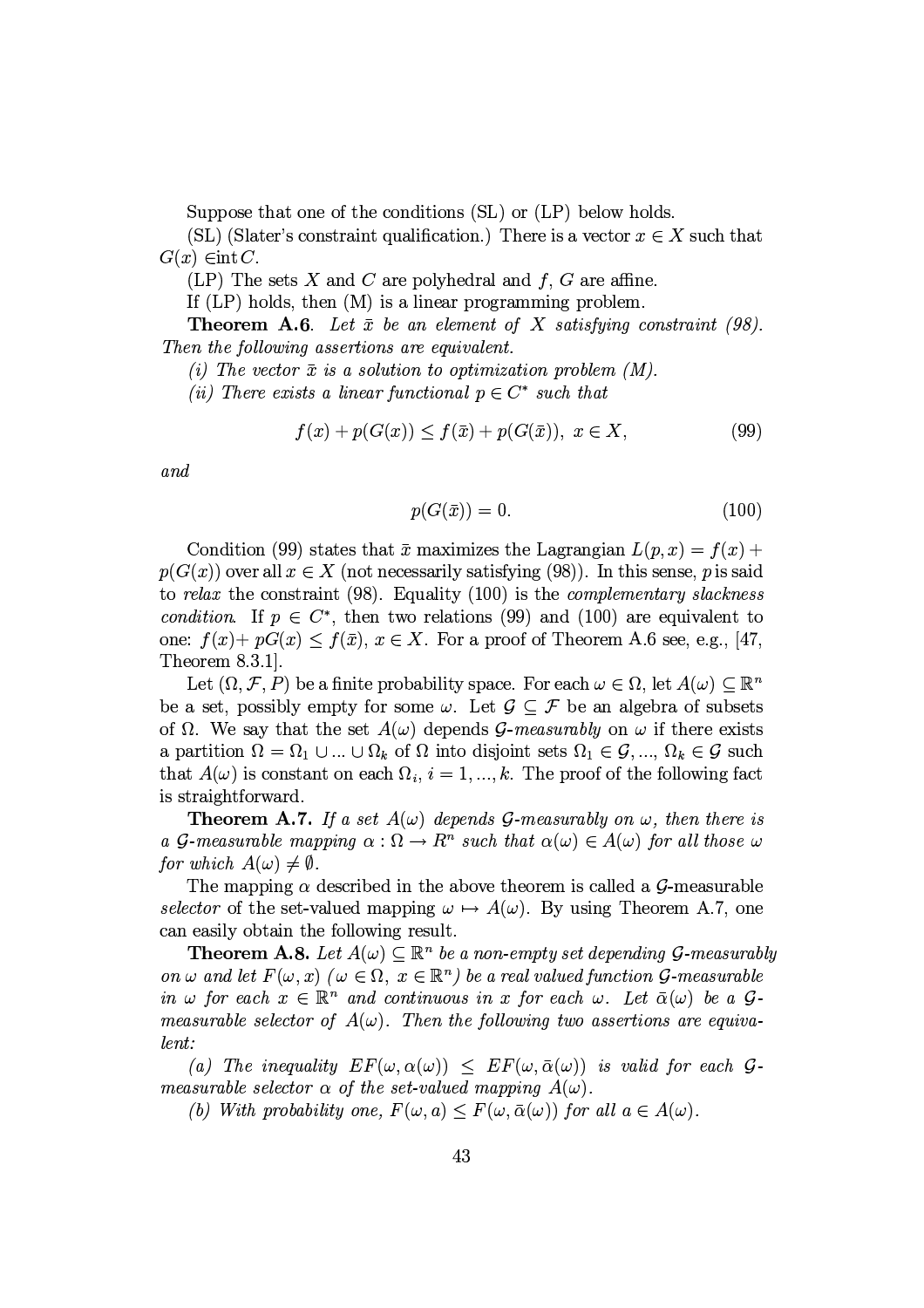## References

- [1] Algoet, P.H., Cover, T.M.: Asymptotic optimality and asymptotic equipartition properties of log-optimum investment. Annals of Probability 16, 876-898 (1988)
- [2] Aliprantis, C., Brown, D.J., Burkinshaw, O.: Existence and optimality of competitive equilibria. Berlin: Springer 1989
- [3] Arkin, V.I., and Evstigneev, I.V.: Stochastic models of control and economic dynamics. London: Academic Press 1987
- [4] Bensaid, B., Lesne, J.-P., Pagès, H., Scheinkman, J.: Derivative asset pricing with transaction costs. Mathematical Finance 2, 63–86 (1992)
- [5] Birchenhall, C., Grout, P.: Mathematics for modern economics. Oxford: Philip Allan Publishers 1984
- [6] Björk, T.: Arbitrage theory in continuous time. Oxford: Oxford University Press 1998
- [7] Blume, L., Easley, D.: Evolution and market behavior. Journal of Economic Theory 58, 9-40 (1992)
- [8] Brannath, W.: No arbitrage and martingale measures in option pricing. Doctoral Dissertation, University of Vienna (1997)
- [9] Breiman, L.: Optimal gambling systems for favorable games. Fourth Berkeley Symposium on Mathematical Statistics and Probability, vol. 1, pp.  $65-78$  (1961)
- [10] Carassus, L., Pham, H., Touzi, N.: No arbitrage in discrete time under portfolio constraints. Mathematical Finance 11, 315-329 (2001)
- [11] Cherny, A.S.: General arbitrage pricing model: Transaction costs. Working Paper, Faculty of Mechanics and Mathematics, Moscow State University  $(2005)$
- [12] Cvitanić, J., Karatzas, I.: Hedging contingent claims with constrained portfolios. Annals of Applied Probability 3, 652–681 (1993)
- [13] Cvitanić, J., Karatzas, I.: Hedging and portfolio optimization under transaction costs: A martingale approach. Mathematical Finance 6,  $133 - 165$  (1996)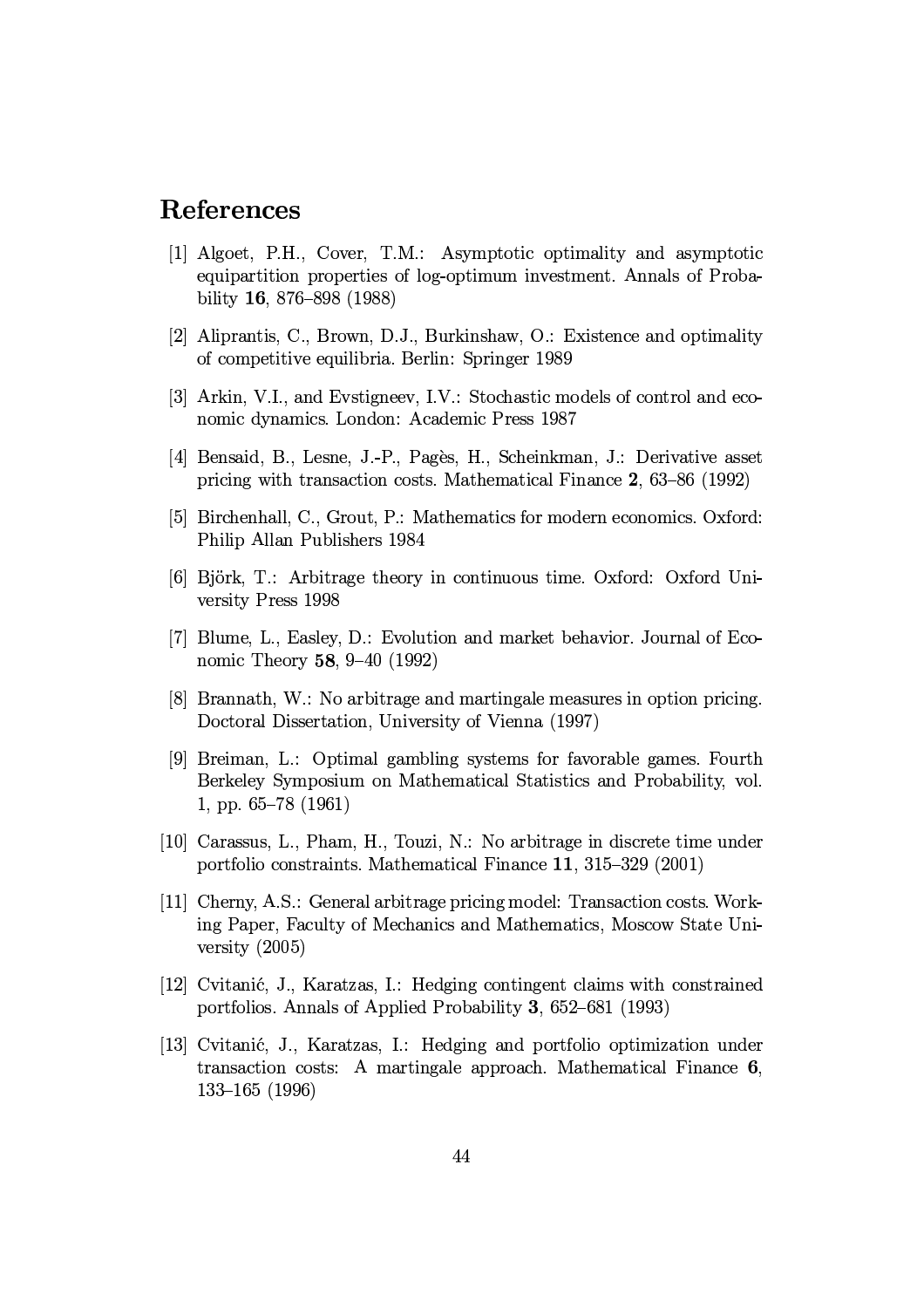- [14] Dalang, R.C., Morton, A., Willinger, W.: Equivalent martingale measures and no-arbitrage in stochastic securities market model. Stochastics and Stochastics Reports 29, 185-201 (1990)
- [15] Delbaen, F., Kabanov, Y.M., Valkeila, E.: Hedging under transaction costs in currency markets: A discrete-time model. Mathematical Finance 12,  $45 - 61$  (2002)
- [16] Dempster, M.A.H., Evstigneev, I.V., Schenk-Hoppé, K.R.: Exponential growth of fixed-mix strategies in stationary asset markets. Finance and Stochastics 7, 263-276 (2003)
- [17] Dynkin, E.B.: Some probability models for a developing economy. Soviet Mathematics Communications (Doklady) 12, 1422-1425 (1971)
- [18] Dynkin, E.B., Yushkevich, A.A.: Controlled Markov processes and their applications. New York: Springer 1979
- [19] El Karoui, N., Quenez, M.-C.: Dynamic programming and the pricing of contingent claims in an incomplete market. SIAM Journal on Control 33. 29-66 (1995)
- [20] Evstigneev, I. V., Hens, T., Schenk–Hoppé, K. R.: Market selection of financial trading strategies: Global stability. Mathematical Finance 12, 329-339 (2002)
- [21] Evstigneev, I.V., Schenk-Hoppé, K.R.: The von Neumann-Gale growth model and its stochastic generalization. In: Le Van, C., Dana, R.-A., Mitra, T., Nishimura, K. (eds.) Handbook of Economic Growth. New York: Springer 2005, forthcoming
- [22] Evstigneev, I.V., Schürger, K., Taksar, M.I.: On the Fundamental Theorem of Asset Pricing: Random constraints and bang-bang no-arbitrage criteria. Mathematical Finance  $14$ , 201-221 (2004)
- [23] Evstigneev, I.V., Taksar, M.I.: A general framework for arbitrage pricing and hedging theorems in models of financial markets. Working Paper SUNYSB-AMS-00-09, Department of Applied Mathematics and Statistics, State University of New York at Stony Brook (2000)
- [24] Föllmer, H., Schied, A.: Stochastic finance: An introduction in discrete time. Berlin: Walter de Gruyter 2002
- [25] Föllmer, H., Kramkov, D.: Optional decomposition under constraints. Probability Theory and Related Fields  $109$ ,  $1-25$  (1997)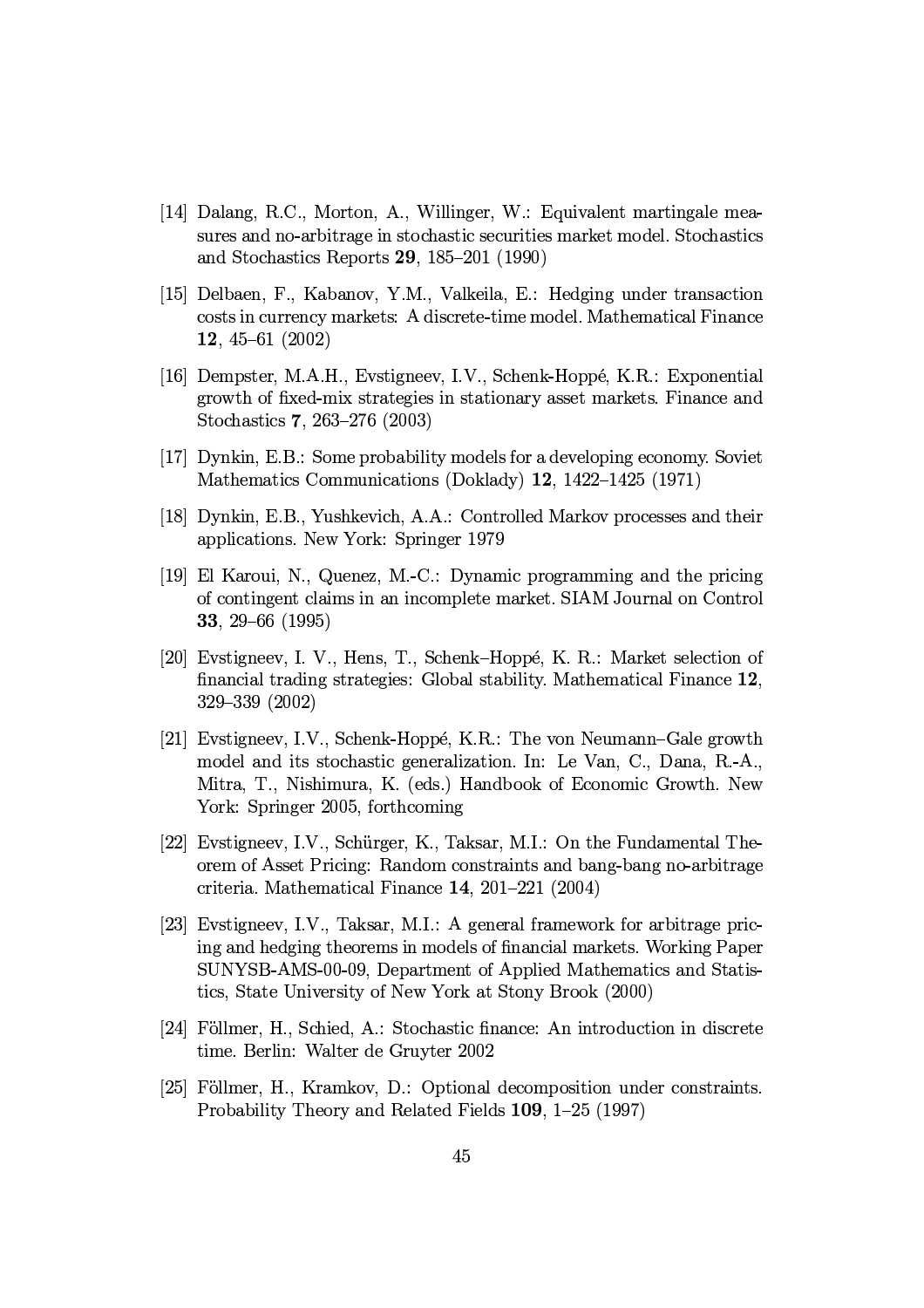- [26] Gale, D.: A closed linear model of production. In: Kuhn, H.W., et al. (eds.) Linear Inequalities and Related Systems. Annals of Mathematical Studies, vol. 38., pp. 285-303. Princeton: Princeton University Press 1956
- [27] Harrison, J.M., Kreps, D.M.: Martingales and arbitrage in multiperiod securities markets. Journal of Economic Theory 20, 381-408 (1979)
- [28] Harrison, J.M., Pliska S.: Martingales and stochastic integrals in the theory of continuous trading. Stochastic Processes and their Applications 11, 215–260  $(1981)$
- [29] Hakansson, N.H., Ziemba, W.T.: Capital growth theory. In: Jarrow, R.A., Maksimovic, V., Ziemba, W.T. (eds.) Handbooks in Operations Research and Management Science, vol. 9, Finance, pp. 65-86. Amsterdam: Elsevier 1995
- [30] Ioffe, A.D., Tihomirov, V.M.: Theory of extremal problems. New York: North Holland (1979)
- [31] Iyengar, G., Cover, T.M.: Growth optimal investment in horse race markets with costs. IEEE Transactions on Information Theory 46, 2675– 2683 (2000)
- [32] Jacod, J., Shiryaev, A.N.: Local martingales and the fundamental asset pricing theorem in the discrete-time case. Finance and Stochastics 2, 259-273 (1998)
- [33] Jouini, E.: Price functionals with bid-ask spreads: An axiomatic approach. Journal of Mathematical Economics 34, 547-558 (2000)
- $|34|$  Jouini, E.: Arbitrage and control problems in finance: A presentation. Journal of Mathematical Economics 35, 167-183 (2001)
- [35] Jouini, E., Kallal, H.: Martingales and arbitrage in securities markets with transaction costs. Journal of Economic Theory  $66$ , 178-197 (1995)
- [36] Jouini, E., Kallal, H.: Arbitrage in securities markets with short-sales constraints. Mathematical Finance 3, 197–232 (1995)
- [37] Jouini, E., Kallal, H.: Viability and equilibrium in securities markets with frictions. Mathematical Finance  $9, 275-292$  (1999)
- [38] Jouini, E., Napp, C.: Arbitrage and investment opportunities. Finance and Stochastics 5, 305-325 (2001)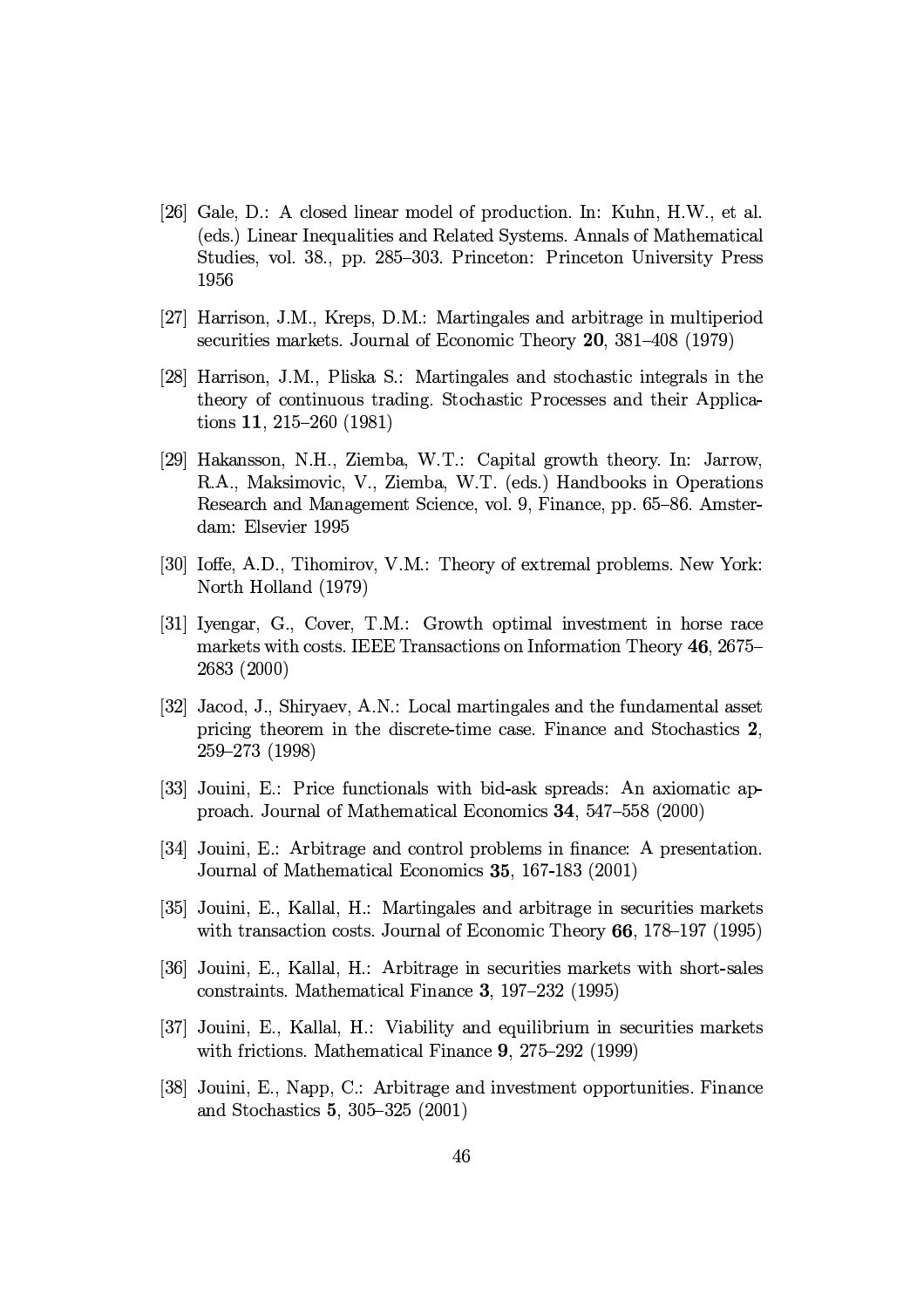- [39] Kabanov, Y.M.: The arbitrage theory. In: Jouini, E., Cvitanić, J., Musiela, M. (eds.) Handbooks in mathematical finance. Option pricing, interest rates and risk management, pp. 3–42. Cambridge: Cambridge University Press 2001
- [40] Kabanov Y.M.: Hedging and liquidation under transaction costs in currency markets. Finance and Stochastics 3, 237–248 (1999)
- [41] Kabanov, Y.M., Kramkov, D.O.: No-arbitrage and equivalent martingale measures: an elementary proof of the Harrison-Pliska theorem. Probability Theory its Applications 39, 523–526 (1994)
- [42] Kabanov, Y.M., Stricker, C.: The Harrison–Pliska arbitrage pricing theorem under transaction costs. Journal of Mathematical Economics 35,  $185 - 196$  (2001)
- [43] Kabanov, Y.M., Stricker, C.: A teacher's note on no-arbitrage criteria. Séminaire de Probabilités XXXV, Lecture Notes in Mathematics 1755,  $149 - 152(2001)$
- [44] Karatzas, I., Kou, S.: On the pricing of contingent claims under constraints. Annals of Applied Probability  $6, 321-369$  (1996)
- [45] Kelly, J.: A new interpretation of information rate. Bell System Technical Journal 35, 917-926 (1956)
- [46] Kreps, D.M.: Arbitrage and equilibrium in economies with infinitely many commodities. Journal of Mathematical Economics  $\mathbf{8}, 15-35$  (1981)
- [47] Luenberger, D.G.: Optimization by vector space methods. New York: Wiley (1969)
- [48] Napp, C.: Pricing issues with investment flows: Applications to market models with frictions. Journal of Mathematical Economics 35, 383-408  $(2001)$
- [49] Pham, H., Touzi, N.: The fundamental theorem of asset pricing under cone constraints. Journal of Mathematical Economics 31, 265–279  $(1999)$
- [50] Pham, H.: Dynamic  $L_p$ -hedging in discrete time under cone constraints. SIAM Journal on Control and Optimization 38, 665–682 (2000)
- [51] Pliska, S.R.: Introduction to mathematical finance: Discrete time models. Oxford: Blackwell 1997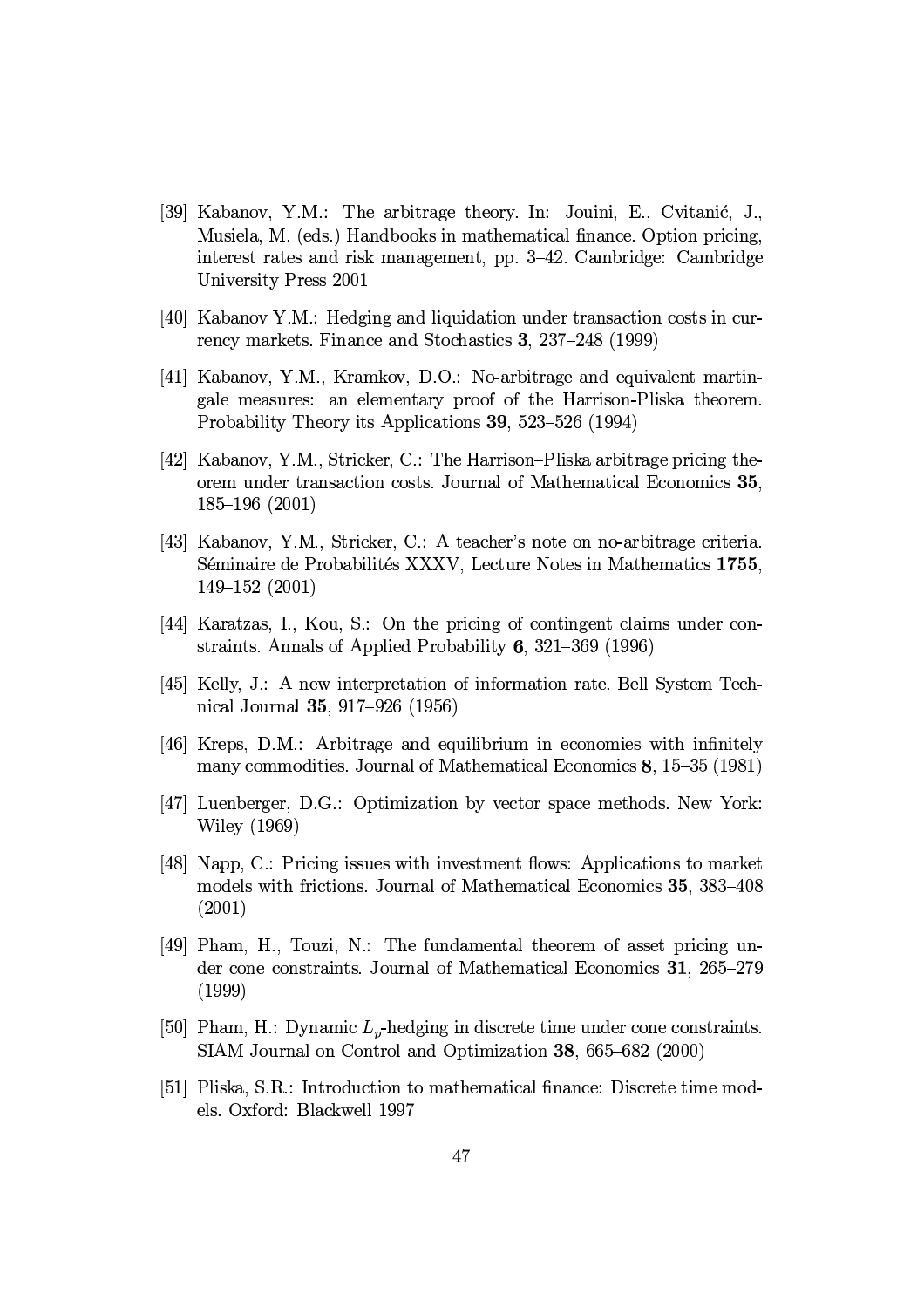- [52] Radner, R.: Balanced stochastic growth at the maximum rate. In: Contributions to the von Neumann Growth Model, Zeitschrift für Nationalökonomie, Suppl. No. 1, 39–53  $(1971)$
- [53] Rockafellar, R.T.: Convex analysis. Princeton: Princeton University **Press 1970**
- [54] Rogers, L.C.G.: Equivalent martingale measures and no-arbitrage. Stochastics and Stochastics Reports 51, 41–49 (1994)
- [55] Rokhlin, D.B.: An extended version of the Dalang–Morton–Willinger theorem with convex portfolio constraints. Theory of Probability and its Applications 49, 503-521  $(2004)$
- [56] Sass, J.: Portfolio optimization under transaction costs in the CRR model. Mathematical Methods of Operations Research 61, 239-259  $(2005)$
- [57] Schachermayer, W.: A Hilbert space proof of the Fundamental Theorem of Asset Pricing in finite discrete time. Insurance: Mathematics and Economics 11, 249-257 (1992)
- [58] Schachermayer, W.: The Fundamental Theorem of Asset Pricing under proportional transaction costs in finite discrete time. Mathematical Finance 14, 19-48 (2004)
- [59] Schürger, K.: On the existence of equivalent  $\tau$ -measures in finite discrete time. Stochastic Processes and their Applications  $61$ , 109-128 (1996)
- [60] Soner, H., Shreve, S., Cvitanić, J.: There is no nontrivial hedging portfolio for option pricing with transaction costs. Annals of Applied Probability 5, 327–355 (1995)
- [61] Stettner, L.: Option pricing in the CRR model with proportional transaction costs: A cone transformation approach. Applicationes Mathematicae  $24, 475 - 414$  (1997)
- [62] Stettner, L.: Discrete time markets with transaction costs. In: Yong, J. (ed.) Recent developments in mathematical finance, pp. 168–180. Singapore; River Edge, NJ: World Scientific 2002
- [63] von Neumann, J.: Über ein ökonomisches Gleichungssystem und eine Verallgemeinerung des Brouwerschen Fixpunktsatzes. In: Ergebnisse eines Mathematischen Kolloquiums, No. 8, pp. 73–83. Leipzig und Wien: